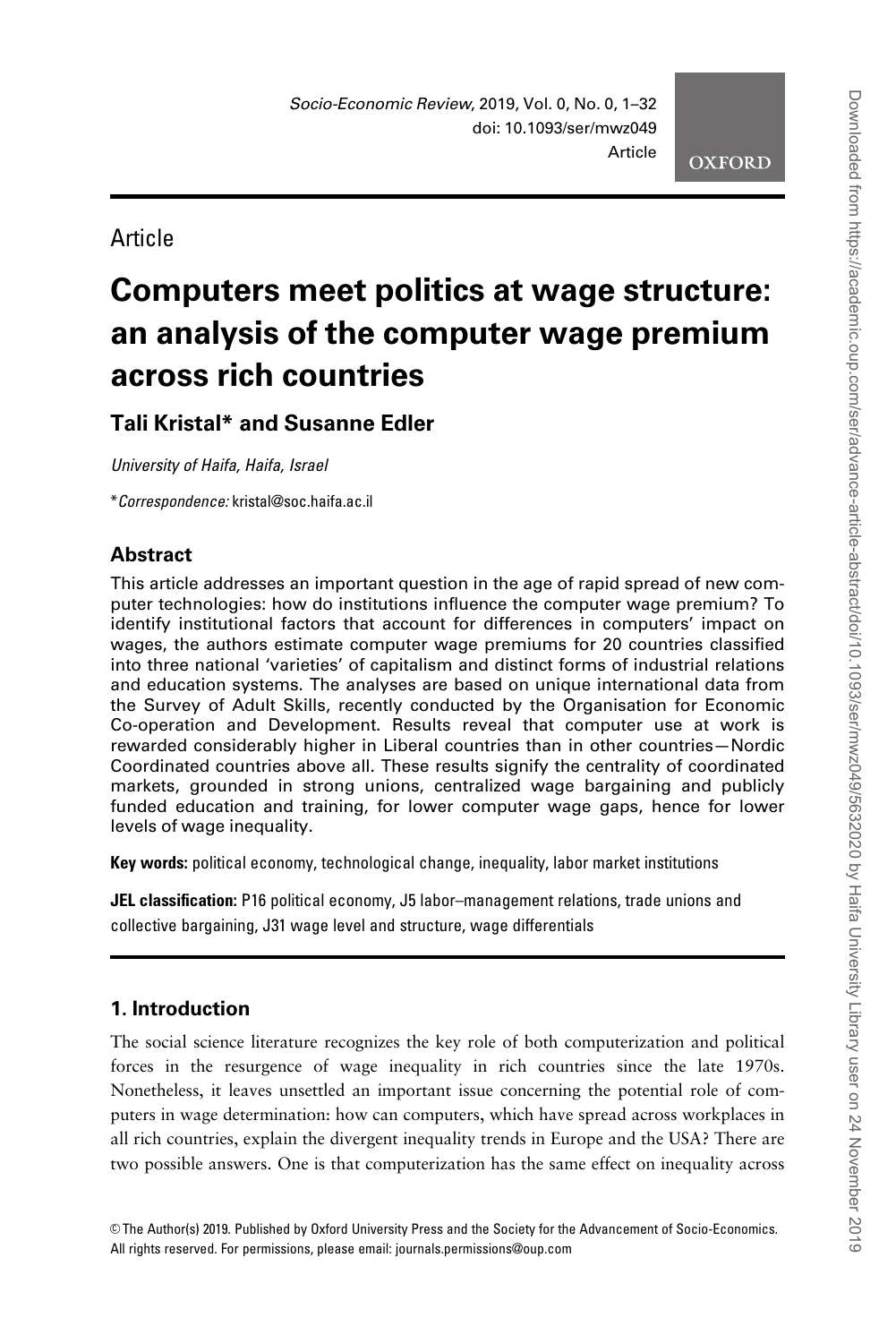countries, albeit less than the dramatic effect of neoliberal political changes manifested in union decline and deregulation of labor markets ([Jacobs and Myers, 2014](#page-23-0); [Kristal and](#page-23-0) [Cohen, 2017\)](#page-23-0), which were particularly evident in the USA. The other underlines an interaction between institutional features and global changes that has produced different inequality outcomes. One version of this interaction, advanced by [Blau and Kahn \(2002\),](#page-22-0) is that both Europe and the USA faced technological change. But in the USA, this found expression in reduced wages for the low skilled, whereas the rigidity of European wage-setting mechanisms minimized the impact of technological change on the wage structure, instead driving an increase in unemployment rates for the low-skilled workers. The European part of this argument, however, does not entirely fit the facts ([DiPrete, 2005\)](#page-22-0). Unemployment levels increased only in some European countries; the increase was not concentrated on lowskilled workers and the rise in unemployment was mainly in the 1970s and early 1980s.

Here we develop a new conceptualization of the interaction between technology and politics in the wage determination process. Like previous studies, ours contends that the effect of technological changes on wage structure was harsher in countries with a more flexible labor market such as the USA. We depart from past research by more closely considering the relation between computers and wages in different national institutional contexts. Our overall argument is that the computer wage premium, which indicates whether workers who use a computer at work earn higher wages than workers who do not, is governed by the national institutional context, fostered by class politics (cross-class alliances and inter-class conflicts), which sets wage determination norms and practices. Wage structure, employers' policies on wage determination, the scope of legitimation of workers' claims for wage increases, and the scarcity of employees able to use computers are all embedded in the institutional context. We, therefore, expect that using a computer at work will be more highly rewarded in countries where competitive markets are important sites for wage determination. Specifically, we contend that using a computer at work will be more highly rewarded in countries where industrial relations are based on weak unions and fragmented wage bargaining and in countries where there is a little public investment in education and training.

Our second contribution is, as far as we know, the first empirical analysis of the computer wage premium across rich countries and diverse national 'varieties' of capitalism. The analyses are based on unique data from the Survey of Adult Skills, developed and conducted by the Organisation for Economic Co-operation and Development (OECD) Programme for the International Assessment of Adult Competencies (PIAAC). Our analytical strategy is to utilize the rich comparative data in the PIAAC first to test the effect of computer use on labor market stratification in different institutional contexts (Liberal Market Economies (LMEs), Continental Coordinated Market Economies (CMEs), and Nordic CMEs). We further strip the common national institutional configuration down to its components by estimating how indicators for pay-setting institutions and a public-funded education system at the countrylevel interact with computer use to produce different wage outcomes.

In the next section, we describe findings from prior research on the computer wage premium. We have learned much about the impact of the use of a computer at work on individual earnings in specific countries, mainly from economics research, but we know surprisingly little about the effects of such inequality in different political contexts. In the following, we develop two hypotheses on how national economies' institutional configuration, particularly industrial relations and education systems, can mitigate such effects (Section 3). We then describe the PIAAC data, which enable us to study the impact of the 'computer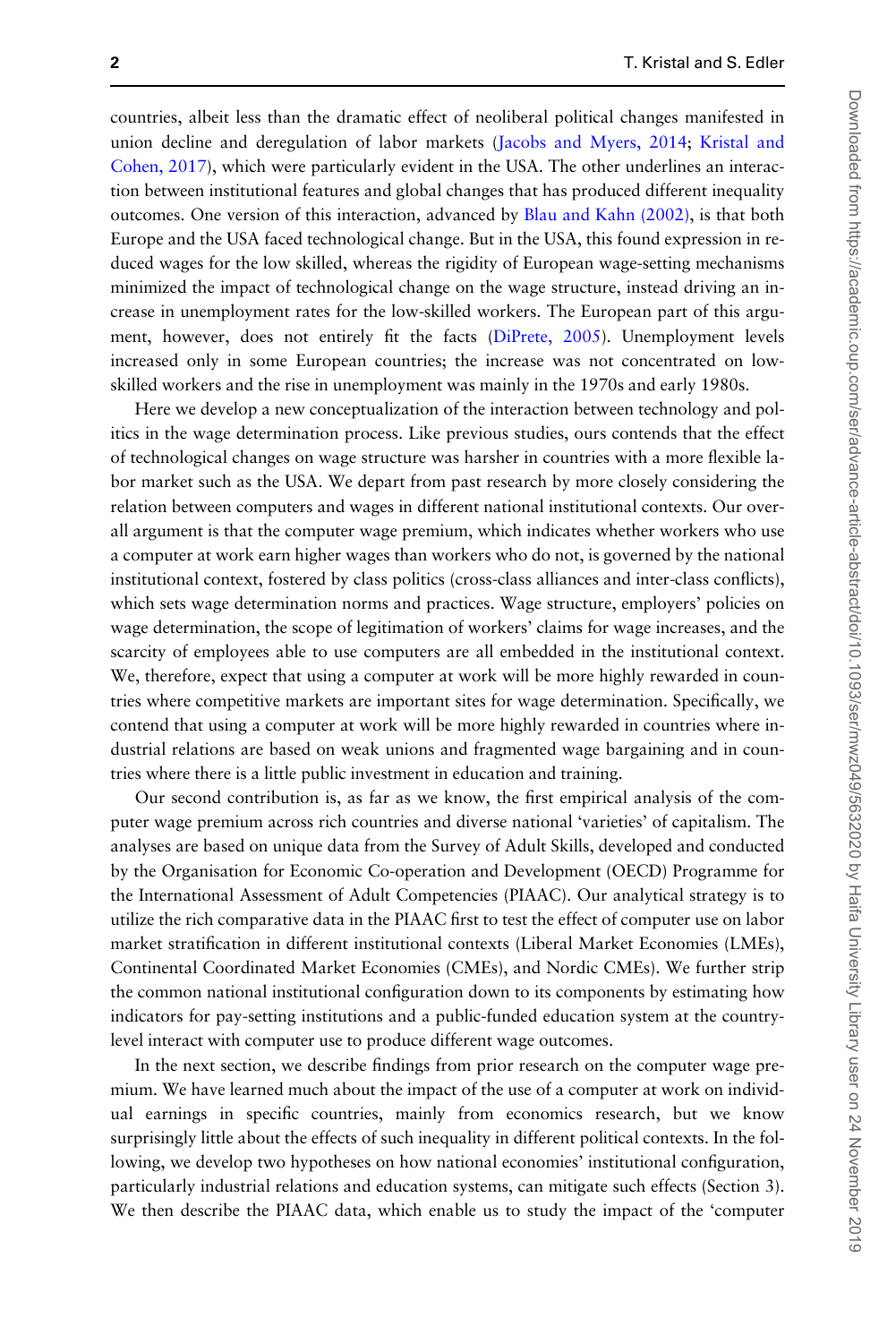revolution' on wage structure across countries, and our modeling strategy (Section 4). In Section 5, we present our results. To preview the main results, we find that computer use at work is rewarded considerably higher in LME countries such as the USA than in other countries—Nordic CMEs above all, even when wage structure is controlled for. These results reflect the centrality of coordinated markets, grounded in strong unions, centralized wage bargaining and public-funded education and training, for lower computer wage gaps.

## 2. Computer wage premium

Widening wage gaps between more- and less-educated workers have led many economists to argue that skill requirements rise as a result of the spread of new computer technology. Direct evidence about the effect of computer use on wage structure comes from [Krueger's](#page-23-0) [\(1993\)](#page-23-0) widely cited study, namely highly skilled workers are more likely to use computers on the job, and workers who do use computers earn 17% more than non-users, net of standard human capital variables. Krueger tried to rule out the possibility that his estimates were biased by the omission of unmeasured employee characteristics or firm attributes (i.e. firms better able to afford computers may be better able to pay higher wages). He found that the returns on computer use remained in the 10–15% range even after controlling for home computer use, two-digit occupation and industry, school grades and achievement test scores—even in homogeneous groups of workers (secretaries); his conclusion was that the observed premium for computer use reflected actual returns and not returns to other variables unmeasured.

Following Krueger's study, a debate arose as to whether the use of a computer at work indeed boosted earnings, or was this reported impact due to non-random assignment of computers to workers (i.e. employee characteristics that correlated with the provision of computers and earnings level) and non-random assignment of workers to workplaces (i.e. employers' characteristics that correlated with the provision of computers and earnings level). The general conclusion from many studies using several data sources and statistical estimation methods is that computer use exerts a causal effect on earnings. Most studies used cross-sectional data in one country and attempted to minimize the effect of observable characteristics, such as human capital, employment and sociodemographic features. They found a significant coefficient for computer use at work in ordinary least squares (OLS) regressions, which decreases as additional controls are added ([Entorf, Gollac, and Kramarz,](#page-22-0) [1999](#page-22-0); [Borghans and Ter Weel, 2004;](#page-22-0) [Dickerson and Green, 2004](#page-22-0); Green et al.[, 2007\)](#page-22-0). Analysis of panel data reveals a significant but smaller effect of computer use at work on earnings ([Entorf and Kramarz, 1997;](#page-22-0) [Entorf](#page-22-0) et al., 1999; [Dolton and Makepeace, 2004](#page-22-0); [DiMaggio and Bonikowski, 2008\)](#page-22-0).

Findings from two recent studies are particularly significant in establishing that the use of a computer at work indeed boosts earnings. [Spitz-Oener \(2008\)](#page-23-0) used a more recent wave—1998–1999—of the same cross-sectional data as [DiNardo and Pischke \(1997\)](#page-22-0) and found that the return on computer use was robust, but the return on pencil use had disappeared. Utilizing the 2004 Workplace Employment Relations Survey employer–employee matched sample, [Dolton and Pelkonen \(2008\)](#page-22-0) found a computer wage premium within the UK establishments of 12.7% and 2.8% within establishments and detailed occupations.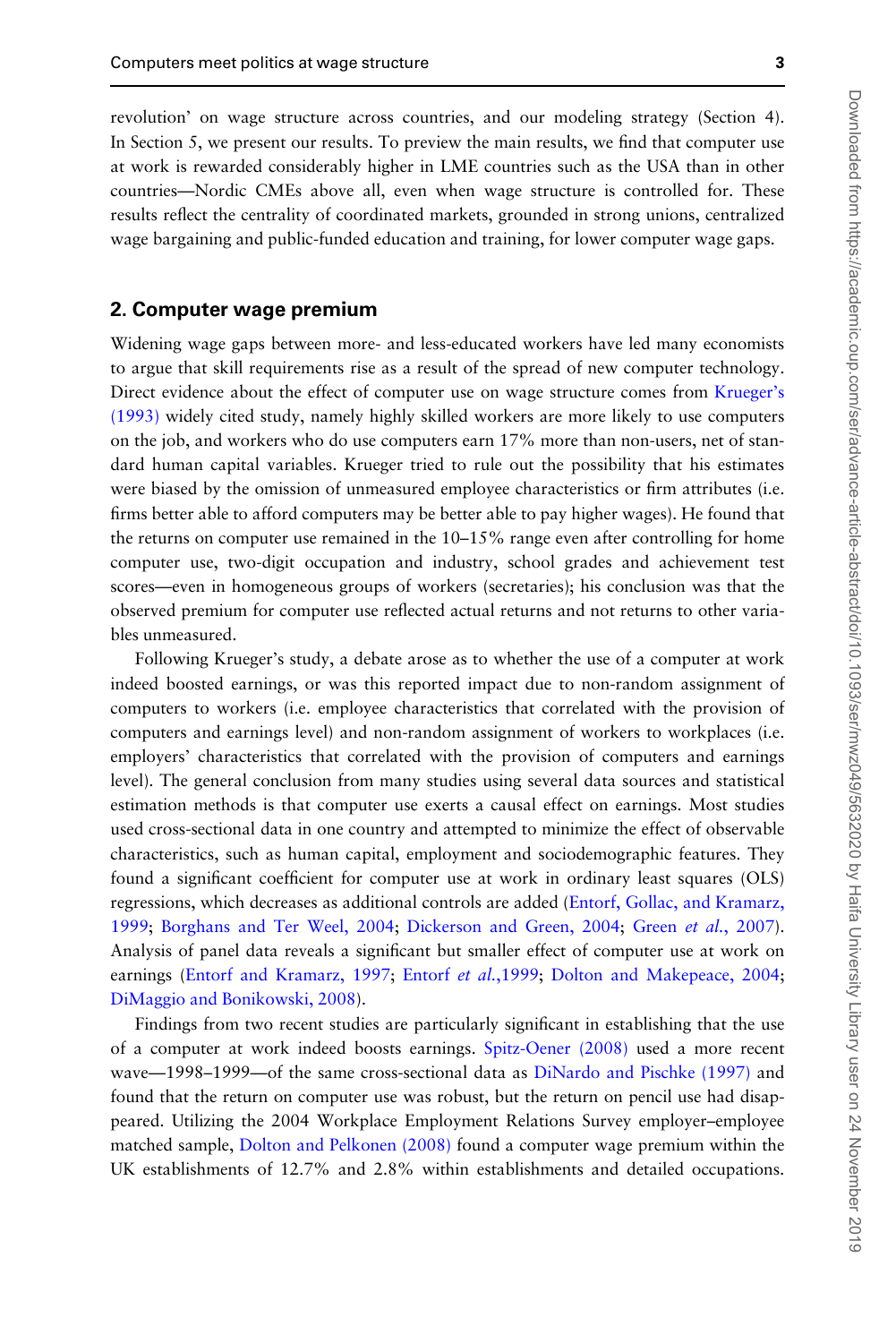Utilizing propensity-score matching techniques to address sample-selection bias, based on observable characteristics of computer users and non-users, revealed a significant computeruse effect on wages in both studies [\(Dolton and Pelkonen, 2008](#page-22-0); [Spitz-Oener, 2008\)](#page-23-0).

Clearly then, workers who use computers at work earn more, but there is much debate about why. The leading argument here, put forward by economists, advocates a productivity-enhancing mechanism. [Krueger \(1993\)](#page-23-0) argues that employees who use a computer at work earn more because they are being rewarded for their computer-specific skills, which enhance their productivity. More recently it was argued that the computer wage premium is a return on computer-specific skills, but also on general cognitive skills such as problem-solving, which are associated with computer use and enable performance of non-routine cognitive tasks at work (Autor et al.[, 2003;](#page-21-0) [Spitz-Oener, 2006,](#page-23-0) [2008](#page-23-0)). All these researchers contend that new technologies increase demand for highly skilled workers, thereby increasing their earnings. This theory, called Skill-Biased Technology Change, still lies at the heart of our understanding the relationship between technology and wages: the more technologically skilled a worker is, the more attractive he/she will become to employers, hence increasing his/her wages.

Another plausible explanation elucidates why using a computer at work yields a higher wage, implying a non-productivity-related status distinction. [DiMaggio and Bonikowski](#page-22-0) [\(2008\)](#page-22-0) elaborate two more mechanisms whereby workers may gain earnings advantages by using new technology beyond the workplace as well. First, using Internet at home contributes to earnings by signaling status or competence. Secondly, the use of Internet contributes to earnings by facilitating access to labor market information, through expansion and easier exploitation of social networks. These two mechanisms can also help explain why workers gain earnings advantage by using a computer at work. Workers who know how to use the computer may be seen by employers—but not necessarily are—as more competent and intelligent, and also can gain privileged access to workplace-specific information. Thus using a computer at work can generate resources that workers can use in making claims on starting salary and pay raises. Greater bargaining power at the workplace [\(Wright, 1979\)](#page-24-0) and more generally in the labor market ([Kalleberg](#page-23-0) et al., 1981) often results in higher pay.

Earlier research established that using a computer at work increases workers' earnings not only in the USA [\(Krueger, 1993\)](#page-23-0), but also in France [\(Entorf and Kramarz, 1997;](#page-22-0) [Entorf](#page-22-0) et al.[, 1999](#page-22-0)), Germany [\(DiNardo and Pischke, 1997;](#page-22-0) [Spitz-Oener, 2008\)](#page-23-0), Italy ([Di Pietro,](#page-22-0) [2007](#page-22-0)) and the UK [\(Dickerson and Green, 2004;](#page-22-0) [Dolton and Makepeace, 2004;](#page-22-0) Green et al., 2007; [Dolton and Pelkonen, 2008\)](#page-22-0). Since previous studies used different data and a different research design, we do not know whether the computer wage premium varies across countries. But two main reasons may lead us to expect that it should. First, the computer wage premium is related to wage inequality [\(Krueger, 1993](#page-23-0)), and comparative studies have demonstrated that the higher wage inequality in the USA can be explained by higher returns on education [\(Freeman and Schettkat, 2001](#page-22-0); [Blau and Kahn, 2005](#page-22-0)) and cognitive performance [\(Blau and Kahn, 2005](#page-22-0); [Carbonaro, 2006](#page-22-0); [Hanushek](#page-22-0) et al., 2013). Therefore, different wage inequality levels across countries may also be explained by different returns on computer use. Even more importantly, as we elaborate below, several institutional features have proved active in wage inequality across countries ([Esping-Andersen, 1990](#page-22-0); [Hall and Soskice,](#page-22-0) [2001](#page-22-0)), so we can theorize that institutions too create variance across countries in the computer wage premium.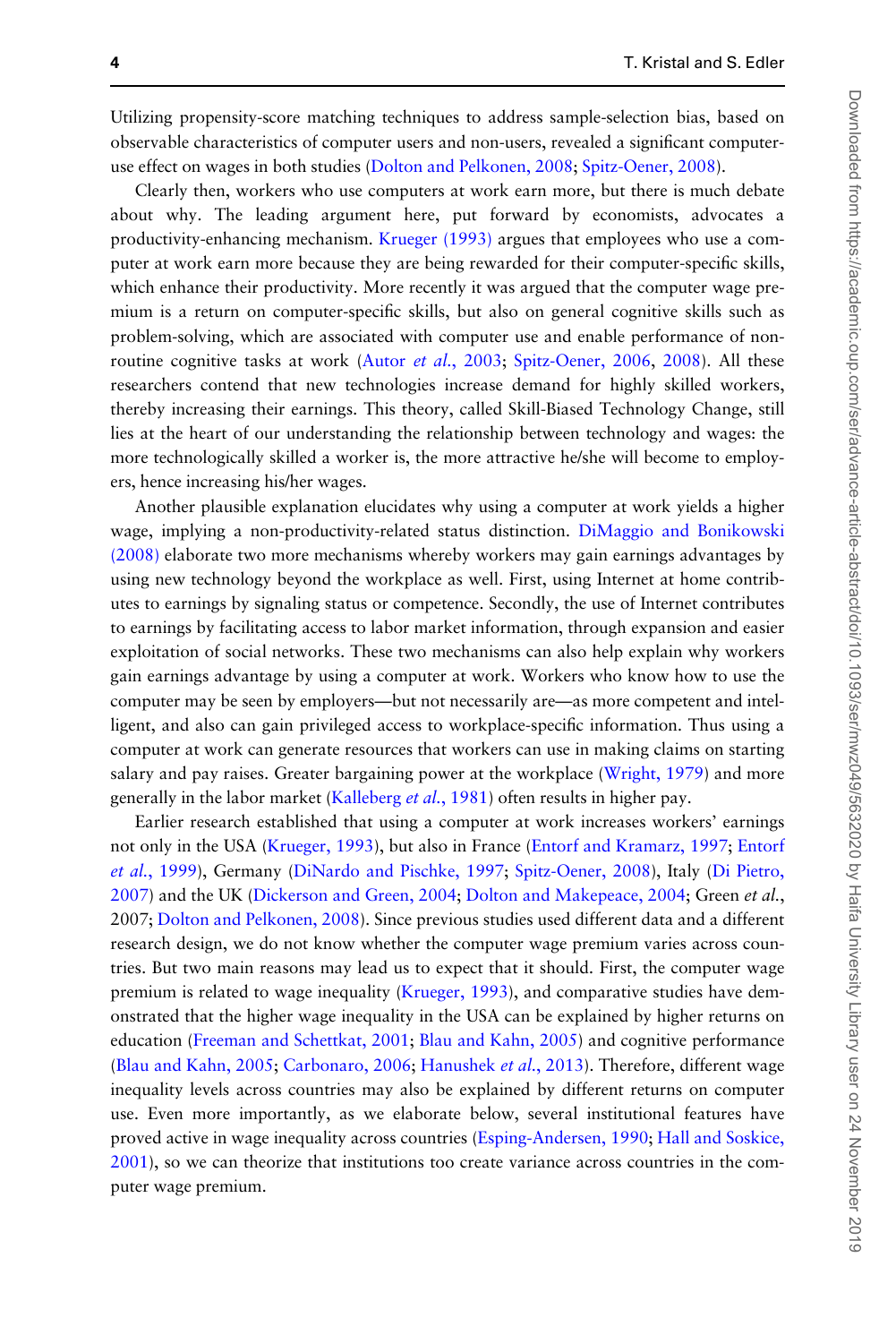# 3. How can national institutions mitigate computers' effect on wage structure?

To better understand computers' impact on the wage structure across countries, we advance a new perspective that underlines the interactions between technology and politics in the wage determination process. Our general argument is that using a computer at work should be more highly rewarded in countries where competitive markets are important sites for wage determination. To find out in which countries competitive markets are important sites for wage determination, we draw on comparative political economy literature. This field encompasses several analytical frameworks with common concern to understand the institutional foundations of diverse national 'varieties' of capitalism, mostly focusing on institutional diversity at the national level (or at the level of families of nations). These frameworks frequently serve in efforts to compare how institutional diversity affects aggregate economic performance outcomes across advanced industrial countries, on the assumption that national economies are characterized by distinct institutional configurations that shape the behavior of economic factors such as employees, business firms and shareholders [\(Jackson and](#page-23-0) [Deeg, 2006](#page-23-0)). Central to this literature, based on the 'Varieties of Capitalism' (VoC) agenda, is examining institutional variation across developed economies by focusing on differences in the social organization of private economic activity ([Hall and Soskice, 2001](#page-22-0)). This means that the VoC approach rests on the assumption that in the economy the central actors are firms whose behavior aggregates into national economic performance.

We find the VoC firm-centered political economy framework a useful guide in developing hypotheses on how and why countries differ on the computer wage premium. It is because the VoC approach emphasizes business firms' embeddedness in social contexts, and differences in the social organization and governance of firms in different economies—all very relevant for understanding the impact of technological change on wage structure across countries. This firm-centered political economy approach and a labor-centered approach (i.e. neo-corporatism, welfare regimes) do evince important differences ([Korpi, 2006](#page-23-0); [Iversen and Soskice, 2009\)](#page-23-0); nevertheless, the more recent VoC classifications of countries into LMEs, Continental CMEs or Nordic CMEs (explained below) are closely consistent with the literature on national labor movements. This is because of the mutually reinforcing relations among labor's strength, skill formation and education system ([Iversen and](#page-23-0) [Stephens, 2008\)](#page-23-0); the first has been vital for a labor-centered approach and the other two for a firm-centered approach. Therefore, in developing our argument we integrate claims from the labor-centered political economy approach [\(Korpi, 1983](#page-23-0); [Esping-Andersen, 1990\)](#page-22-0), as unions have a pivotal role in mediating technological change [\(Fernandez, 2001\)](#page-22-0). Throughout this article, we use the VoC terms for groups of countries, since classifications of countries according to the organizational strength of the working class are closely correlated with the more recent VoC classification.

The VoC firm-centered political economy approach contrasts two basic ideal types of capitalism. In LMEs, such as the USA, the UK or Canada, the competitive market dominates in coordinating economic behavior. The strategic behavior of firms<sup>1</sup> in the coordination of

<sup>1</sup> Not all firms in a country act alike. Rather, the logic is that 'in any national economy, firms will gravitate toward the mode of coordination for which there is institutional support' ([Hall and Soskice, 2001,](#page-22-0) p. 9).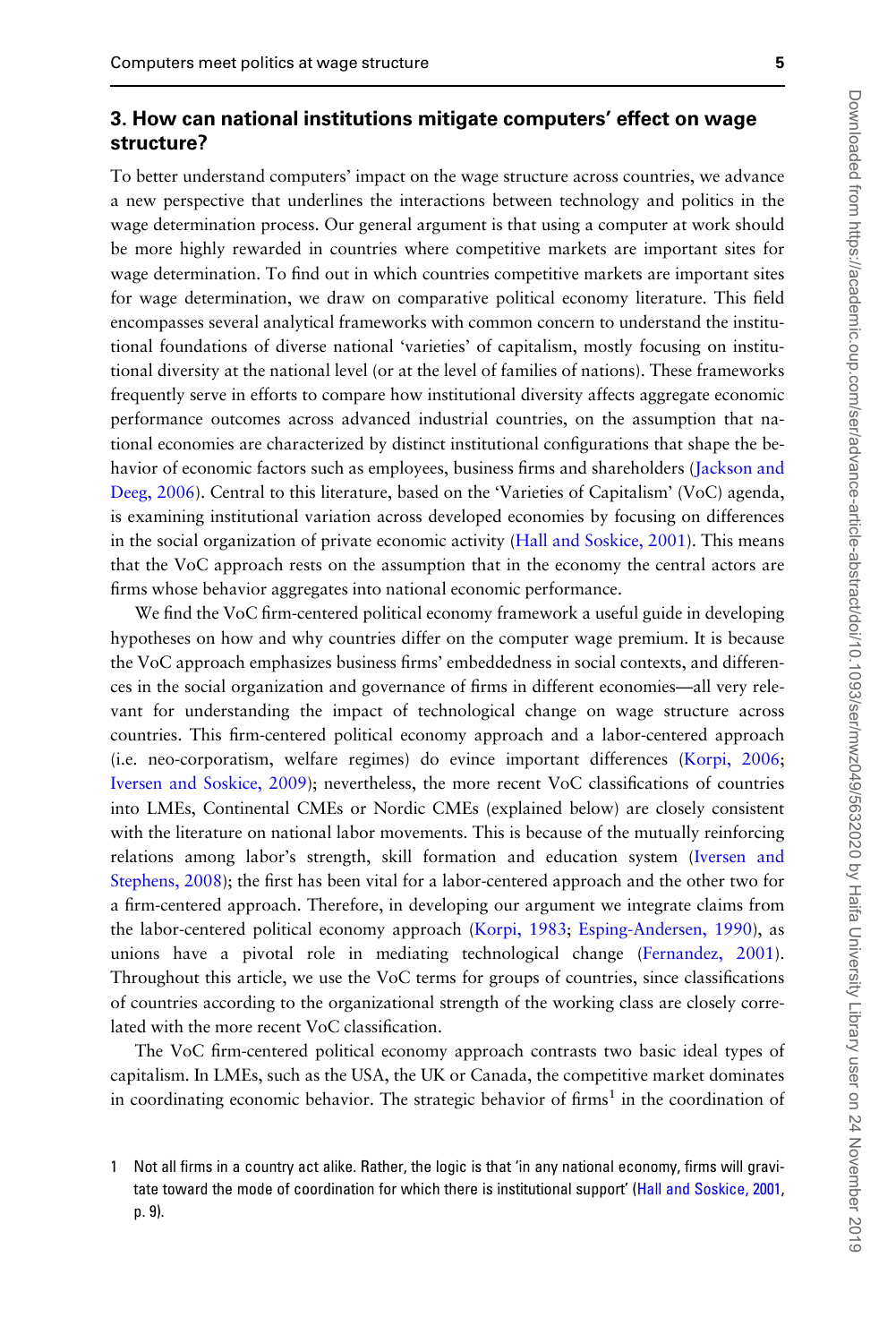the economy is usually determined by supply-and-demand conditions, relative prices and market signals in competitive markets. In CMEs, such as Germany, Sweden or Japan, economic behavior is strategically coordinated more through non-market mechanisms. Firms typically engage in more strategic interactions with trade unions and other actors, generating a more egalitarian variety of capitalism. As a result, income inequality in LMEs is intrinsically higher than inequality in CMEs [\(Rueda and Pontusson, 2000](#page-23-0); [Hall and Soskice, 2001](#page-22-0)).

Based on the comparative political economy literature, we first expect to find variance among countries in wage returns on computer use, indicating institutional factors that widen these differences among countries in the computer wage premium. Going a step farther, we expect to find a general pattern in which diverse national 'varieties' of capitalism differ in the computer wage premium. This may be largely related to whether competitive markets are important sites for wage determination. In countries where wages are coordinated more through non-market mechanisms, the effect of computer use (via worker's skills or bargaining power) on worker's wages should be moderated more than in countries where the competitive market dominates the wage determination process. In other words, the computer wage premium should be lower in CMEs than in LMEs.

We expect CME countries to differ in the computer wage premium. New market pressures and the attendant ascendance of a neoliberal ideology have led some researchers to argue for a convergence to one variety of liberal capitalism, and others to stress the formal institutional stability in CMEs. In between, [Thelen \(2014\)](#page-24-0) unpacks the rather diverse logics behind alternative modes of coordination by analytically differentiating two 'varieties of liberalization' in CMEs. 'Dualizing liberalization', which is associated with conservative Christian Democratic countries such as Germany, involves ongoing strong coordination on the employer's part (mostly organized around manufacturing interests) but a decline in collective bargaining coverage, a more marginal role for semi-skilled workers in industry unions, and an increase in the number of irregular workers employed in more precarious forms of employment. Another trajectory of liberalization, associated with Scandinavian Social Democratic countries such as Denmark and termed by Thelen 'embedded flexibilization', involves the introduction of new forms of flexibility to adapt workers' skills to changing market conditions in the context of a continued strong and encompassing framework that collectivizes risk. Although an employer-coordinated bargaining structure is not meant directly to minimize computers' impact on the wage structure, the collective, centralized and coordinated bargaining that characterized Nordic CMEs diminishes the role of workers' supply and demand, as well as individuals' bargaining power in wage determination. Therefore, the institutional structure of Nordic CMEs should be associated with a lower computer wage premium than the institutional structure of Continental CMEs.

To better identify particular institutions that matter for the computer wage premium, our main arguments strip national institutional configuration down to its components by focusing on the effect of wage-setting institutions and the education and training system on computer wage gaps.<sup>2</sup> Besides these two institutions, the VoC literature examines further institutional domains such as the financial systems, corporate governance and the institutional linkages that give rise to specific configurations of capitalism; we, however, find that a focus on the two particular institutions 'wage-setting institutions' and the 'education and

<sup>2</sup> Single-variable thinking is quite different from configurational thinking, but they may usefully inform one another ([Jackson and Deeg, 2008](#page-23-0)).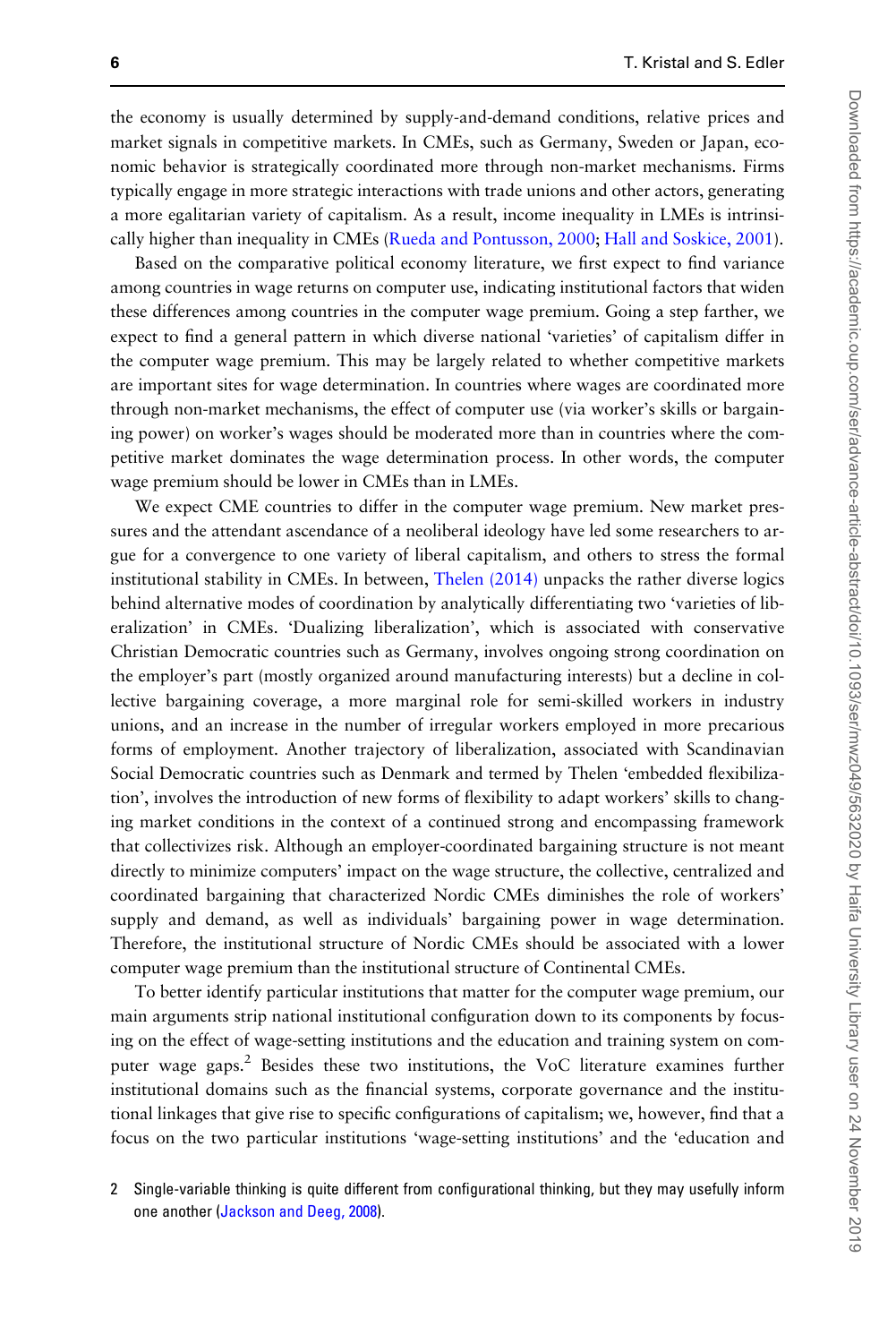training system' is valuable for a deeper understanding of how institutional contingencies matter for what seems a universal technological trend.

We know from previous studies that collective bargaining, especially where it covers most or all wage earners and is centralized, squeezes the distribution of earnings relative to market pay-setting ([Iversen, 1999](#page-23-0); [Wallerstein, 1999](#page-24-0); [Rueda and Pontusson, 2000](#page-23-0); [Kristal](#page-23-0) [and Cohen, 2007;](#page-23-0) [Visser and Checchi, 2009\)](#page-24-0). But does extensive and centralized collective bargaining also reduce the computer wage premium? We argue that it does. Dominant labor unions that establish widespread bargaining coverage can stimulate practices and norms of equity across workplaces, and mute thereby the upward pressure of high-wage workers who use a computer at work for pay rises. Centralized wage bargaining at the sector level or nation-wide also contributes to harmonizing pay across workplaces as it typically endorses the principle of 'equal pay for equal work' (i.e. equal hourly pay for similar jobs, the worker's characteristics notwithstanding) that put a limit on wage rises of members who work in the most profitable workplaces [\(Iversen, 1999;](#page-23-0) [Visser and Checchi, 2009\)](#page-24-0). Also, within workplaces centralized wage bargaining contributes to harmonizing pay by leveling earning differentials related to skill, education and status [\(Tomaskovic-Devey](#page-24-0) et al., 2009; [Heinze](#page-23-0) [and Wolf, 2010\)](#page-23-0), and reducing the overall effect of establishments' investments in computers on within-establishment inequality (King et al.[, 2017](#page-23-0)). We, therefore, expect countries' wage-setting institutions to mitigate the computer wage premium thus:

#### Hypothesis 1: The computer wage premium will be highest in countries where industrial relations are based on weak unions and fragmented wage bargaining, and lowest in countries where industrial relations are based on strong unions and centralized wage bargaining.

The scarcity of employees able to use computers in the respective country should also lead to a higher computer wage premium. The latter circumstance is mainly affected by the education and training system that goes hand in hand with the strength of the labor movement ([Iversen and Stephens, 2008;](#page-23-0) [Busemeyer and Iversen, 2012\)](#page-22-0). Typically, LME countries are associated with highly stratified systems of vocational education and training (VET) organized around the inculcation of general skills that often reflect and reinforce economic inequalities. By contrast, CMEs feature stronger systems of VET organized around firm- or industry-specific skills that offer opportunities for working-class youth to move into stable and relatively well-paid jobs [\(Estevez-Abe](#page-22-0) et al., 2001; [Thelen, 2004](#page-24-0); [Busemeyer and](#page-22-0) [Trampusch, 2012\)](#page-22-0).<sup>3</sup> Most importantly, in CMEs, employers—for rational, functional or political reasons—coordinate to secure a highly skilled workforce well trained to meet new job requirements due to technological change. Different structures of education and training systems should result in variation among countries in scarcity of employees able to use computers. In turn, a higher share of workers who use computers at work should play out in a lower return on computer use, because of market forces' mechanisms (i.e. high supply) or relative bargaining power (i.e. more similarity in bargaining).

3 The two ideal types of skill formation systems are firmly connected to labor market policies. In CMEs, these feature stronger employment protection and associated longer job tenures, whereas LMEs are characterized by fluid labor market regimes and weak to no employment protection regulations that provide workers with greater opportunities to move their resources around in search of higher returns.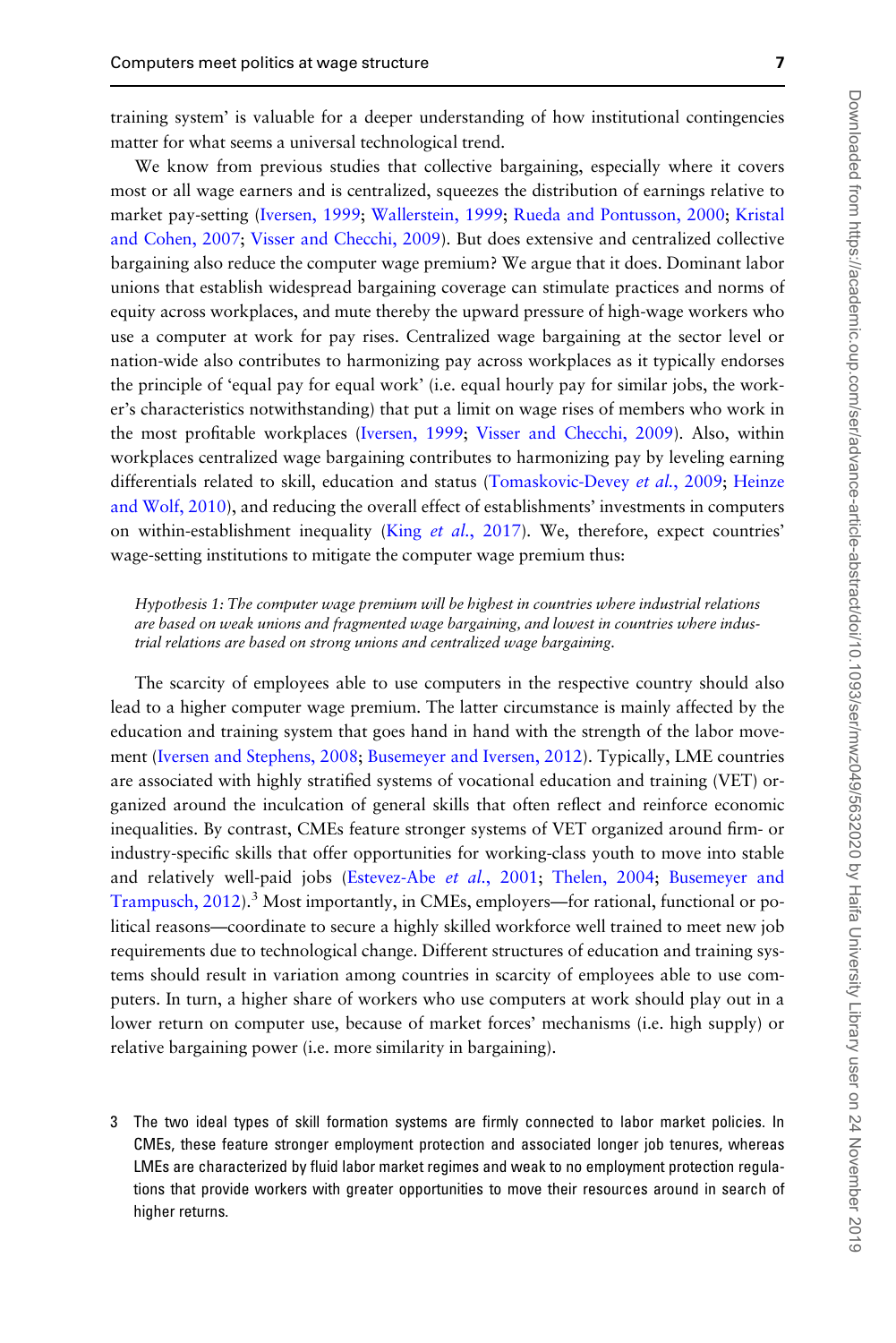We expect to find the highest level of computer users, hence the lowest level of computer wage premium, in countries characterized by heavy investment in public education and industry- and occupation-specific vocational skills. This form of education and training system, as [Iversen and Stephens \(2008\)](#page-23-0) show for literacy skill, fosters high levels of human capital (skills both specific and general such as literacy, math and information technology knowledge), especially at the bottom of the skills distribution. By contrast, in countries with low investment in public education and training, we expect to find the lowest level of computer users—particularly among low-wage workers—hence the highest level of computer wage premium.

Hypothesis 2: The computer wage premium will be highest in countries with little investment in public education and training, and lowest in countries with heavy investment in public education and industry-specific and occupation-specific vocational skills.

### 4. Data and methods

To determine whether the effect of computers on wages varies among countries, we analyze new international data on adult skills by means of the so-called PIAAC. The Survey of Adult Skills, conducted under the auspices of the OECD in 2011–2012 for 24 countries, and in 2014–2015 for an additional 9 countries, provides comparable data on workers' skills, demographic characteristics, education, employment, use of computers (at work and at home) and earnings, for a representative sample of adults in 33 countries (sample size is about 5000 in each country). We restricted the analyses to employed wage and salary workers aged 20–65 years; this reduced sample size to about 3000 per country yields a total of 72 155 observations in the pooled sample. Countries' sample sizes are shown in Appendix A.

We focus on 20 rich countries: Australia, Austria, Belgium, Canada, Denmark, Finland, France, Germany, Ireland, Israel, Italy, Japan, Korea, the Netherlands, New Zealand, Norway, Spain, Sweden, the UK and the USA (only Israel and New Zealand participated in the second round in 2014–2015). Public Use Files containing individual data can be downloaded at the OECD website for each participant country except Australia,<sup>4</sup> for which we obtained the PIAAC data directly from the Australian Bureau of Statistics. In the Public Use Files, earnings data for Austria, Canada, Germany, Sweden and the USA are reported only in deciles. For Germany, we obtained the German PIAAC Scientific Use File, which contains earnings as a continuous variable, from the German Social Science Infrastructure Services– Leibniz-Institute for the Social Sciences. For Austria, Canada, Sweden and the USA, we analyzed models only for wage deciles.

#### 4.1 Individual-level variables

The dependent variable in the analysis, namely hourly earnings, is defined once in nominal terms and again in standardized terms to differentiate wage structure from other institutional effects. The *nominal* measure is expressed in terms of the logarithmic transformation of gross hourly earnings including bonuses, corrected by purchasing power parity and converted into US dollars by the OECD. Gross pay is defined as pay before deductions for tax and national insurance (social security contributions), including any regular overtime pay,

4 We use the updated public-use files released on June 28, 2016.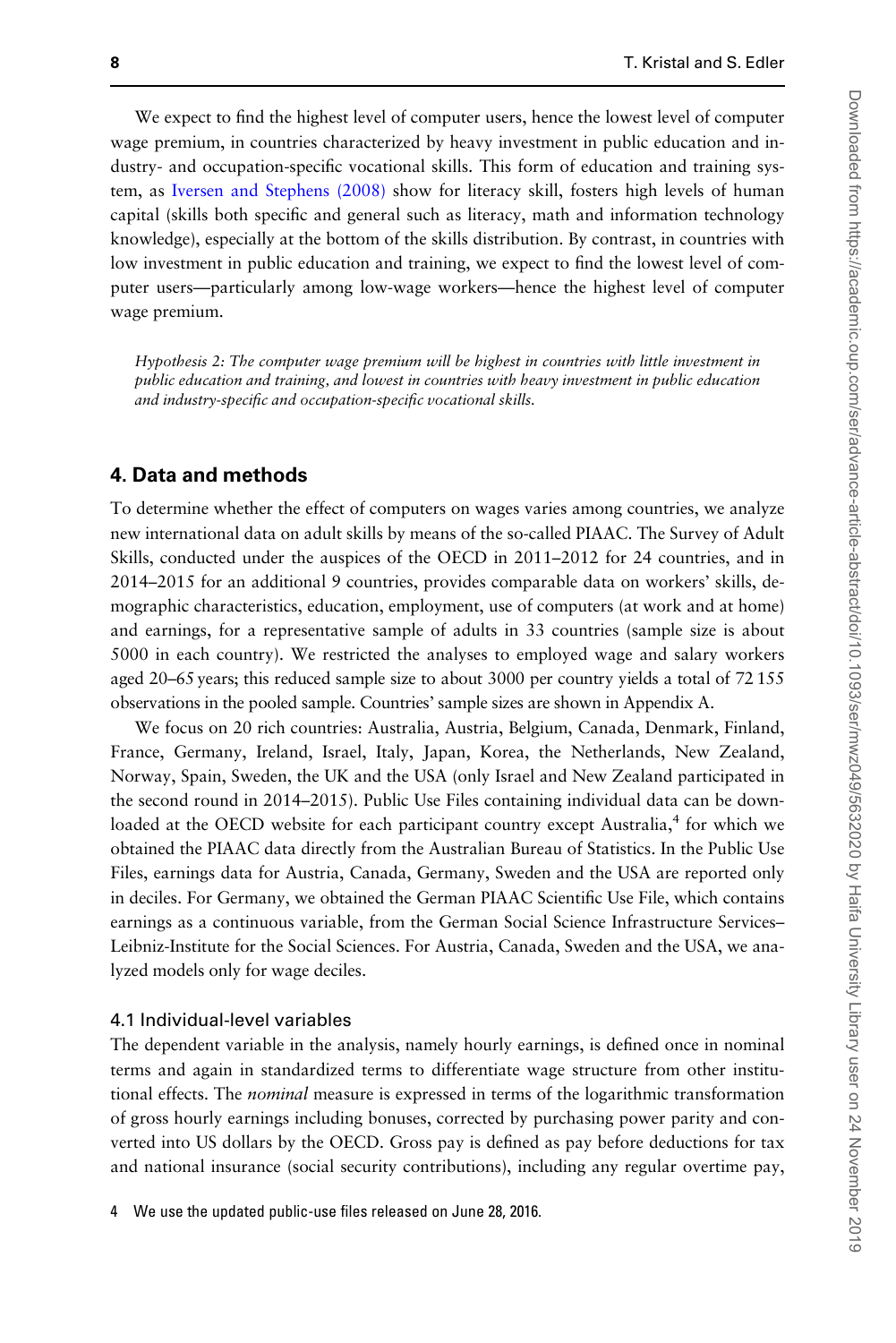regular bonuses, tips and commissions, excluding annual bonuses. In each country, we trimmed the bottom and top half of a percent of the wage distribution to limit the influence of outliers. The standardized measure is a decile ranking scale on which individuals in each country are ranked according to their relative earnings on a standardized (decile) earnings ladder. Being sensitive to relative ranks rather than the absolute wage, wage deciles use eliminates cross-national differences on the level of overall wage inequality.

The unique quality of the PIAAC data allows us to analyze the computer wage premium across rich countries. Our key independent variable is *computer use at work*. It is a dummy variable based on the survey question 'Do you use a computer in your job?' Computer is broadly defined, covering a mainframe, desktop or laptop computer or any other device that can be used to do such things as send or receive email messages, process data or text, or find things on the Internet.

To estimate the effect of computer use on workers' wages, we divided the independent variables into three groups (see Appendix A). The first group is introduced into the equations to control for cross-national differences in the composition of wage-determining characteristics. These variables are uniformly recoded as follows: gender (men coded 1), $\delta$ immigrant status (native-born and second-generation immigrants, coded 1), three educational measures (primary, secondary and high),  $6$  work experience (years of paid work over a lifetime), $\frac{7}{7}$  full-time status (at least 30 h a week), type of contract (contracts of unlimited duration, coded 1, and contracts of limited duration, coded 0), workplace tenure and sector (public sector, coded 1). Unlike traditional income surveys that generally do not provide information on employers, the PIAAC data allow taking two company characteristics into account: large firm (more than 250 employees, coded 1) and whether the place of work is part of a larger organization.

Computer use may be associated with other characteristics that are usually unobserved but are causally related to wages, yielding regression coefficients that partly reflect the unobservable effects of computers on wages in addition to the true effects. The second type of variables is therefore introduced into the analysis to control for job features, including a set of four occupational measures (skilled, semi-skilled white collar, semi-skilled blue collar and elementary), a dummy indicating whether the respondent works in the manufacturing sector, and a dummy variable, coded 1, for workers who report that they manage or supervise other employees. As controls for jobs' features are added, the likelihood that the computers effect is determined purely by unobserved ability differences decreases.

The third type of independent variables enables testing hypotheses on the mechanisms whereby computer use affects earnings by including in the models rather scarce indicators of workers' cognitive skills and computer-specific skills. We measured workers' cognitive and computer-specific proficiency by respondents' scores on numeracy and 'problem-solving in technology-rich environments' tasks.<sup>8</sup> Measurements for numeracy and computer-specific

- 5 There is no information on marital status in the survey, and too many values are missing from the nearest variable for living together, which precludes using it in the models.
- 6 High education is short-cycle tertiary education, a Bachelor's degree (or equivalent) and higher degrees.
- 7 The experience measure refers to actual work experience. It was collected as the number of years in which at least 6 months were spent in paid work.
- 8 The size of the population for which proficiency scores for problem-solving are not reported, varied across countries. In our sample the proportion ranged from below 10% (the Netherlands, New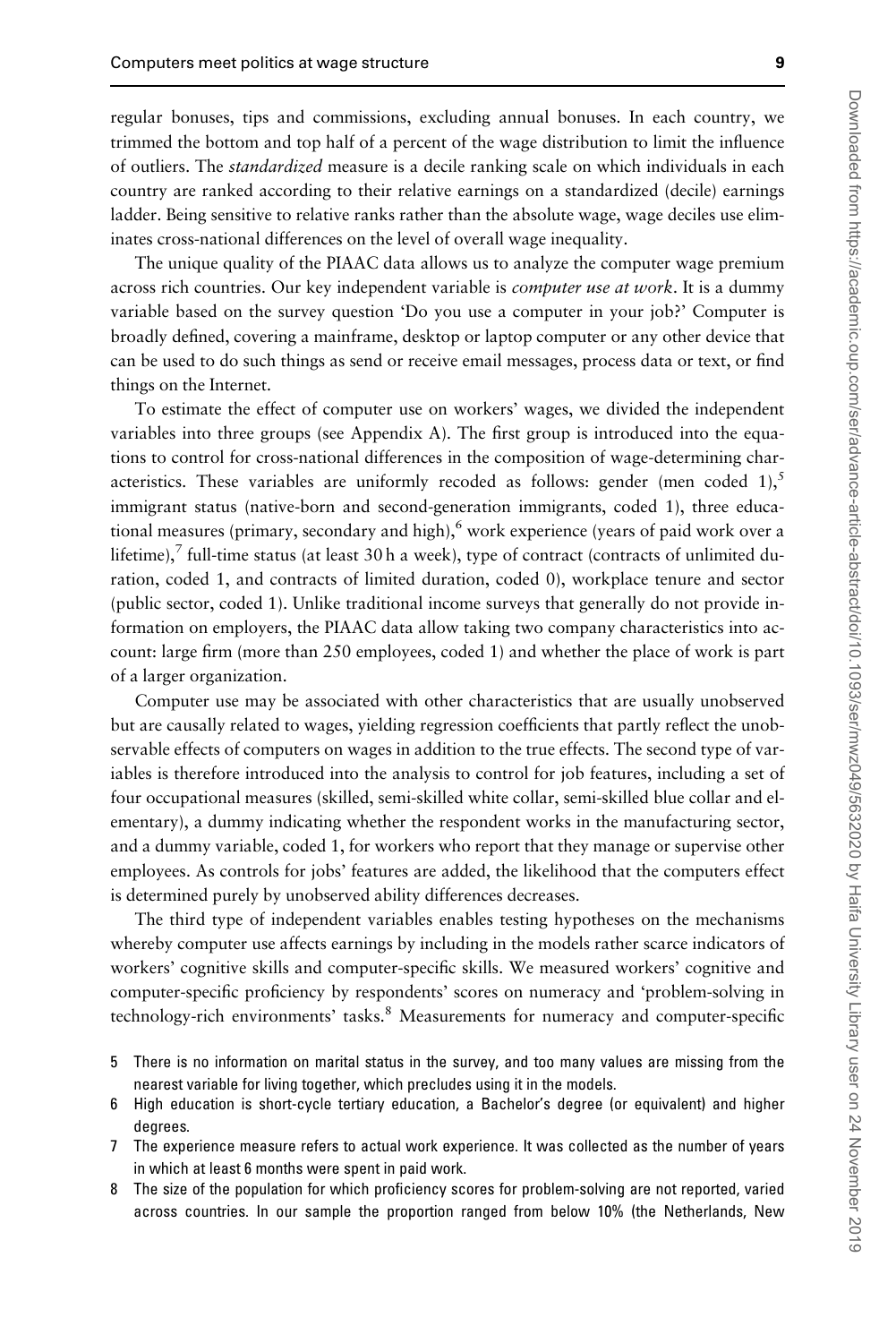proficiency are on 500-point scales that describe gradations in the complexity of the tasks. The score domains are not very closely correlated with an individual-level correlation between numeracy and computer-specific skills of 0.801, making it possible to distinguish different skills. For analytical purposes, we standardized scores in the following regression analyses to set a within-country mean of zero and a within-country standard deviation of 1. Since our skill measure was standardized to (0, 1), the coefficient can be interpreted as the percentage increase in wage associated with a 1 SD increase in measured skills.

Because the PIAAC was designed to provide accurate estimates of proficiency in the two domains across the adult population and its major subgroups, rather than at the level of individuals, each respondent was given a subset of the test items used in the numeric and computer assessment. The OECD imputed proficiency scores for each respondent based on performance on test items and background characteristics. The uncertainty of imputation is reflected in 10 plausible values for each respondent on the scales for cognitive and computer proficiency. When we included numeracy or computer-specific skills as independent variables, we calculated the coefficient by estimating a model for each possible value, and then averaged the results. The standard errors were computed by calculating the square root of the overall variance of estimate.

#### 4.2 Country-level variables

To estimate whether and how specific national institutions mitigate the returns on computer use, we utilize several indicators for pay-setting institutions and education systems at the country level ([Table 3](#page-13-0)). Many problems beset specifying the best variables and their measurement representing countries' bargaining behavior that is also comparable across coun-tries ([Kenworthy, 2001;](#page-23-0) [Traxler](#page-24-0) et al., 2001). Recently, Jelle [Visser \(2016](#page-24-0)) presented new harmonized measures of bargaining coverage and the structure of bargaining based on an updated version of the database on Institutional Characteristics of Trade Unions, Wage Setting, State Intervention and Social Pacts. Here we use three specific measures for paysetting institutions. First, *bargaining coverage* indicates the degree of collective organization in the labor market. It denotes the proportion of employees or wage earners to whom a collective agreement signed by a union or worker representative and the employer or employers' association applies. High bargaining coverage is typically based on the combination of three institutional variables: sector (or national) bargaining; a high level of employer organization; a frequent, though not necessarily 'automatic', use of administrative extension of agreements.

We also employ two indicators for the bargaining structure. The level of wage bargaining indicates if the locus of decision-making over wages is closer to the sector or to the individual enterprise. Bargaining centralization more broadly encompasses the structure of collective bargaining as it takes into account union authority and union concentration at multiple

Zealand, Norway and Sweden) to above 20% (Australia, Korea, Ireland, Israel and Japan), with the other countries in between. Excluding them from the analysis could bias our results, because a computer-related non-response would probably be related to lower computer skills. We therefore included non-responses in the analysis. Since the non-responsive seem more similar to the respondents with no computer skills than to those who took the computer-based assessment, we decided to impute to a non-response the minimum value in the computer-specific skill measure. The conclusions remain the same in models that do not include individuals who opted out of the problemsolving test.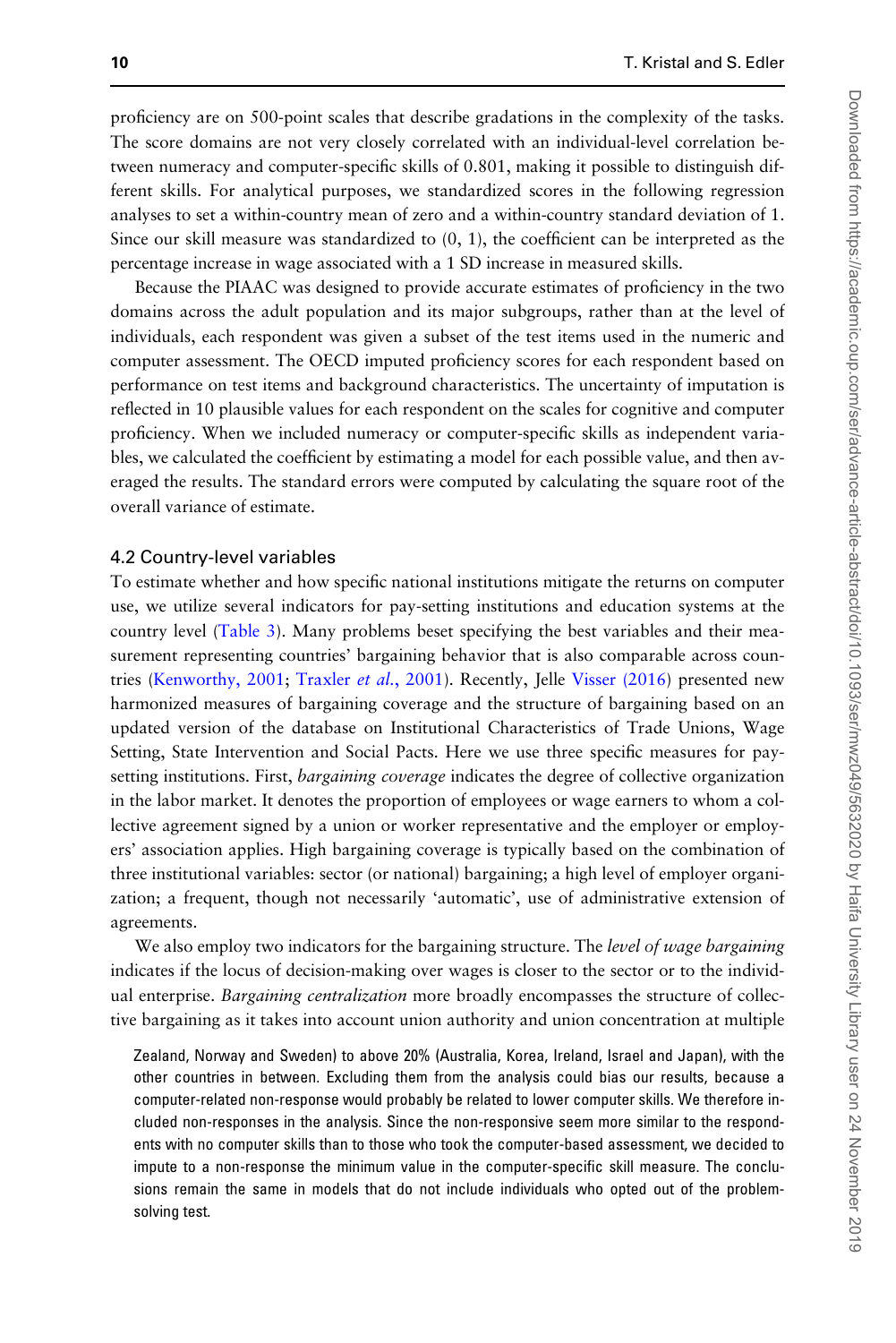levels (derived from Iversen's centralization index). Bargaining centralization is highly correlated with union centralization, which some analysts consider a dimension of union strength since it facilitates unified action. As shown in [Table 3,](#page-13-0) there is a remarkable difference in bargaining coverage between LME countries and CME countries, but CME countries show hardly any differences among European countries (except Germany, where coverage declined after the unification of East and West Germany in 1990), some differences in bargaining structure notwithstanding.

To study whether and how countries' education systems interact with computer use at work to produce different stratification outcomes we employ two common indicators for the education and training system, based on an OECD  $(2017)$  publication. The first is *public ed*ucation spending as a percentage of gross domestic product (GDP); the second is public investment in vocational training (the correlation between the two is 0.60). The latter is measured by public spending as a percentage of GDP on upper secondary education multiplied by share of upper secondary students in vocational programs (both school and dual training schemes). Countries with extensive school-based VET (Scandinavian countries, France, Belgium) score high on this measure, as do countries with strong apprenticeship training systems (Germany, Austria, Switzerland and Denmark). By contrast, countries with low levels of public investment in vocational training with slight firm involvement (i.e. Liberal countries) score low on this measure, while in between are other countries, particularly southern European (Italy and Spain), characterized by a medium level of public investment on vocational training with slight firm involvement.

#### 4.3. Analytic strategy

Our first analyses predict the premium for using a computer at work on hourly earnings in different institutional settings. That is, within each country [\(Table 3](#page-13-0)), or group of countries [\(Tables 1](#page-11-0) and [2\)](#page-12-0), we estimate whether workers who use a computer at work earn higher wages than workers who do not. To describe how computers' effect on wage structure differs across countries and across distinct institutional configurations, we analyze the interaction between computer use and the three main diverse national 'varieties' of capitalism, using OLS regressions on wage samples pooled across countries with cluster-robust standard errors. When the latter are utilized, individual observations in our data become clustered within countries, therefore they are not independent.<sup>9</sup> In this first analysis, we classify the 20 rich countries in our sample as the three stylized ideal types according to recent comparative political economy literature ([Iversen and Stephens, 2008](#page-23-0); [Thelen, 2014](#page-24-0)). LME countries are Australia, Canada, Ireland, Israel,<sup>10</sup> New Zealand, the UK and the USA; Continental CMEs are Austria, Belgium, France, Germany, Italy, Japan, Korea, the Netherlands and Spain; and

- 9 This method of analysis yields correct point estimates, but due to the small number of clusters (20 countries) it may yield confidence intervals that are too narrow. We utilized a user-written Stata program called 'clustse' which implements some options for estimating the statistical significance of parameters when the data are grouped in a small number of clusters. Conclusions were unchanged in these models.
- 10 Around the mid-1980s, Israel's political economy transformed from a variant of coordinated capitalism as in much of northern Europe to a much more liberal capitalism as in Anglo-Saxon countries (see [Paz-Fuchs](#page-23-0) et al., 2018).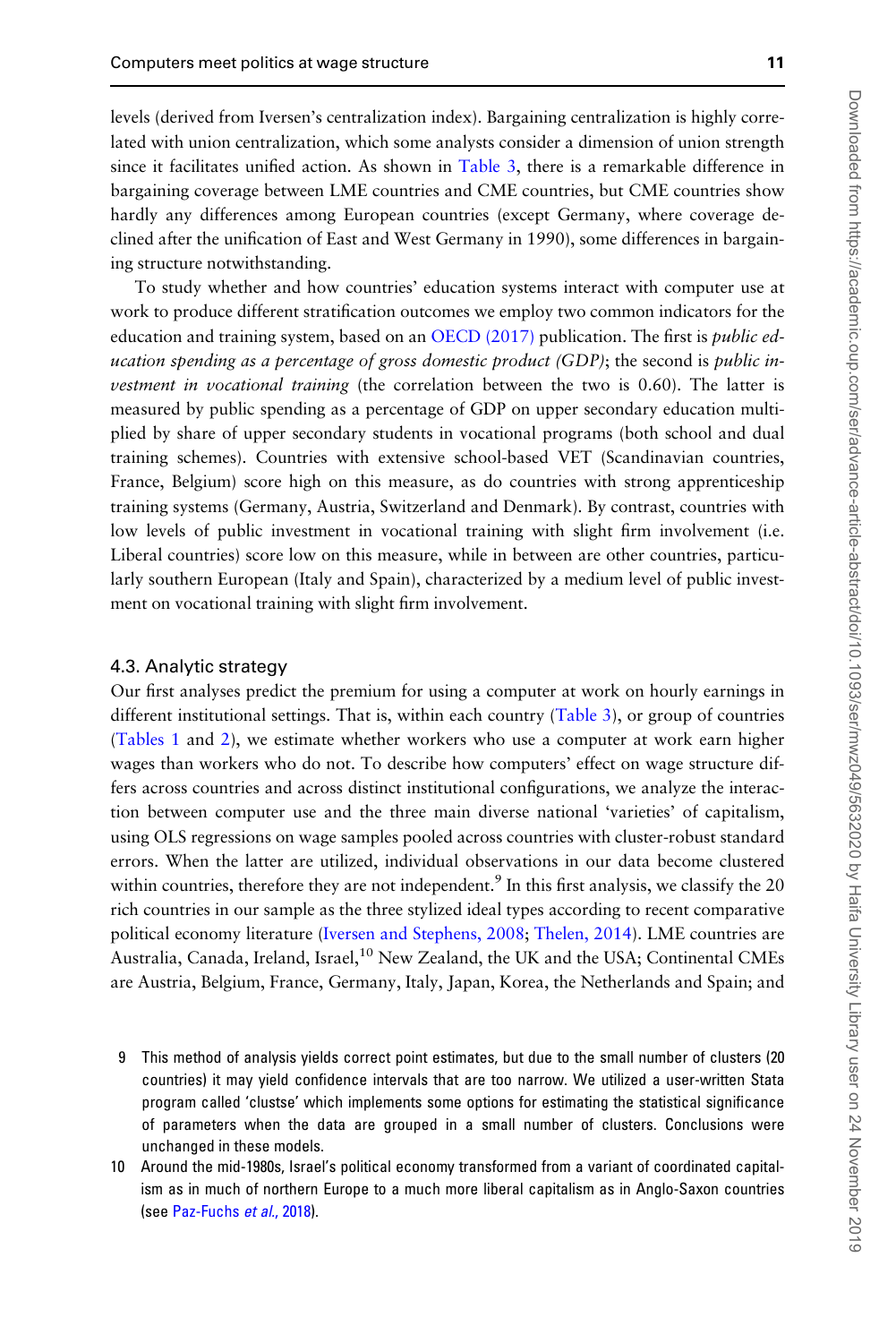| Dependent variable                               | Ln Hourly Wage |             |             |             |             |
|--------------------------------------------------|----------------|-------------|-------------|-------------|-------------|
|                                                  | Model 1        | Model 2     | Model 3     | Model 4     | Model 5     |
| Computer use at work                             | $0.265***$     | $0.168***$  | $0.139***$  | $0.138***$  | $0.109***$  |
|                                                  | (0.012)        | (0.012)     | (0.012)     | (0.012)     | (0.015)     |
| Continental CMEs $\times$ Computer               | $-0.050***$    | $-0.026$    | $-0.005$    | 0.000       | 0.018       |
|                                                  | (0.014)        | (0.014)     | (0.014)     | (0.014)     | (0.019)     |
| Nordic CMEs $\times$ Computer                    | $-0.162***$    | $-0.156***$ | $-0.123***$ | $-0.142***$ | $-0.136***$ |
|                                                  | (0.014)        | (0.013)     | (0.013)     | (0.016)     | (0.017)     |
| General cognitive skills                         |                |             |             |             | $0.001***$  |
|                                                  |                |             |             |             | (0.000)     |
| Computer-specific skills <sup>†</sup>            |                |             |             |             | 0.000       |
|                                                  |                |             |             |             | (0.000)     |
| 4 occupation dummies, managers,<br>manufacturing | $\rm No$       | Yes         | No          | No          | No          |
| 9 one-digit occupation dummies                   | No             | No          | Yes         | No          | Yes         |
| 9 one-digit industry dummies                     | No             | No          | Yes         | No          | Yes         |
| 48 two-digit occupation dummies $‡$              | No             | No          | No          | Yes         | No          |
| 21 two-digit industry dummies $‡$                | No             | No          | No          | Yes         | No          |
| $R^2$                                            | 0.364          | 0.415       | 0.433       | 0.444       | 0.450       |
| N                                                | 49 140         | 49 140      | 48738       | 45607       | 34835       |

<span id="page-11-0"></span>Table 1. OLS regression estimates of the effect of computer use on nominal wage in LMEs. Continental CMEs and Nordic CMEs, 2011–2015

Source: Authors' calculations of the PIAAC.

Notes: The analysis covers wage and salary workers aged 20–65 years. Sample weights are applied. The coefficients are followed by robust standard errors in parentheses. Control variables are omitted for parsimony. The controls in Models 1–5 are gender, native born, education, work experience, work experience, <sup>2</sup>full time, type of contract, tenure, sector, large firm and part of larger organization.

LMEs are Australia, Ireland, Israel, New Zealand and the UK. Continental CMEs are Belgium, France,

Germany, Italy, Japan, Korea, the Netherlands and Spain. Nordic CMEs are Denmark, Finland and Norway. † Data are unavailable for Italy, France and Spain.

‡ Data are unavailable for Finland.

\*\*\* $P < 0.001$ .

Nordic CMEs are Denmark, Finland, Norway and Sweden.<sup>11</sup> This recent VoC classification is identical to rival institutional-related categorization in the list of countries in each category (LME is identical to the liberal regime, Continental CMEs to the corporatist regime and Nordic CMEs to the social democratic regime).

To test our main hypotheses regarding how countries differ in computers' effect on wage structure according to their wage-setting and training systems, we analyze hierarchical linear models that facilitate estimating country-level effects on wages while controlling for crosscountry differences in the composition of the individuals nested in them. We estimate a random intercept and a random slope hierarchical model to predict logged hourly wages. The two-level model can be represented by a set of equations:

11 We decided to include France, Italy and Spain in the Continental CME category although their institutional setting is more ambiguous and may constitute a Mediterranean cluster. This is because the main institutional difference is in the sphere of corporate finance, which we consider less relevant for computers' impact on the wage structure.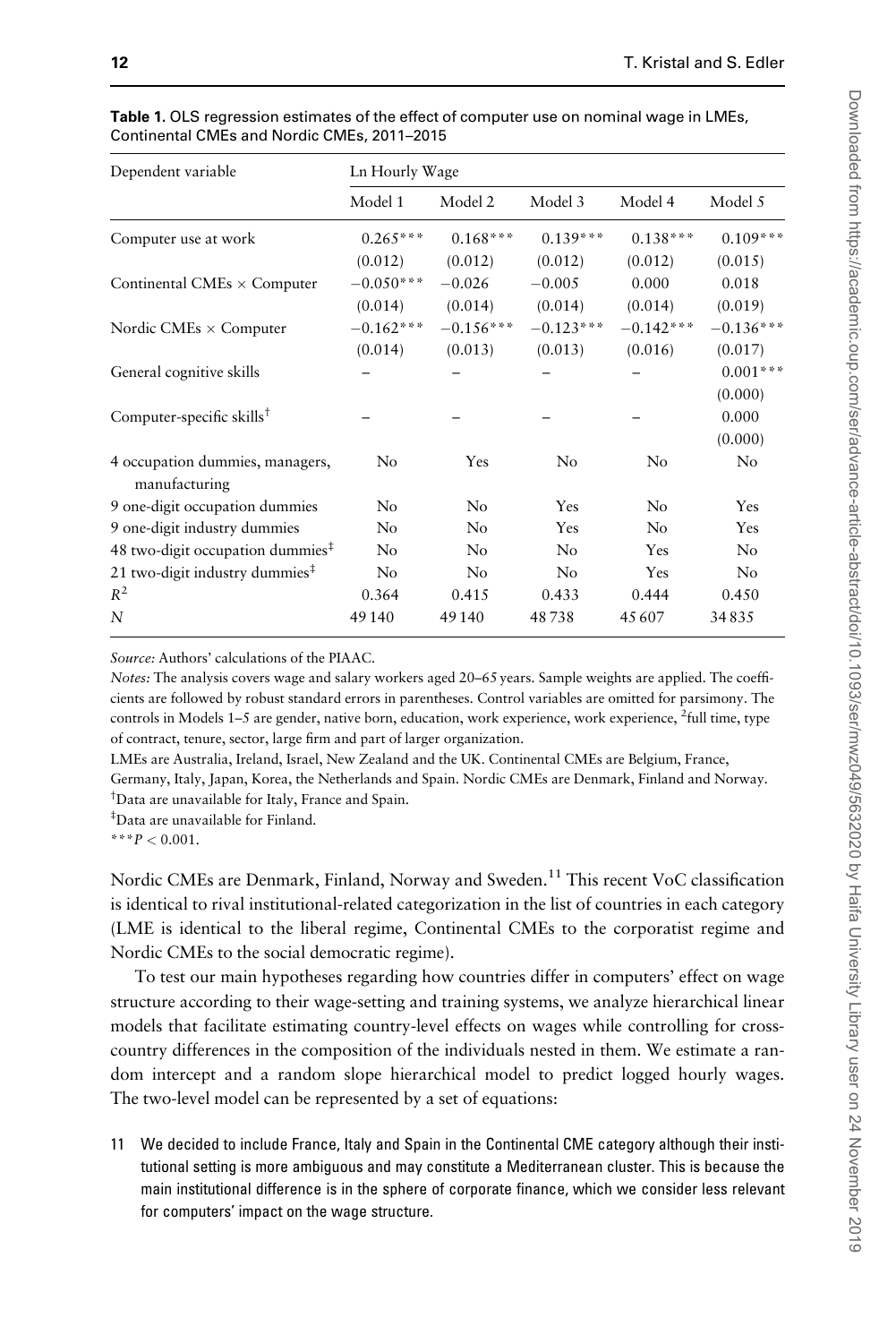| Dependent variable                    | Hourly wage deciles |                |                |                |            |
|---------------------------------------|---------------------|----------------|----------------|----------------|------------|
|                                       | Model 1             | Model 2        | Model 3        | Model 4        | Model 5    |
| Computer use at work                  | $1.312***$          | $0.826***$     | $0.772***$     | $0.755***$     | $0.534***$ |
|                                       | (0.081)             | (0.080)        | (0.080)        | (0.090)        | (0.089)    |
| Continental CMEs $\times$ Computer    | $-0.176$            | $-0.095$       | $-0.064$       | $-0.045$       | 0.157      |
|                                       | (0.100)             | (0.097)        | (0.094)        | (0.098)        | (0.098)    |
| Nordic CMEs $\times$ Computer         | $-0.344***$         | $-0.384***$    | $-0.243**$     | $-0.381***$    | $-0.176$   |
|                                       | (0.103)             | (0.099)        | (0.093)        | (0.100)        | (0.099)    |
| General cognitive skills              |                     |                |                |                | $0.006***$ |
|                                       |                     |                |                |                | (0.001)    |
| Computer-specific skills <sup>†</sup> |                     |                |                |                | 0.002      |
|                                       |                     |                |                |                | (0.001)    |
| 4 occupation dummies, managers,       | $\rm No$            | Yes            | No             | No             | $\rm No$   |
| manufacturing                         |                     |                |                |                |            |
| 9 one-digit occupation dummies        | No                  | N <sub>o</sub> | Yes            | N <sub>o</sub> | Yes        |
| 9 one-digit industry dummies          | No                  | N <sub>0</sub> | Yes            | N <sub>o</sub> | Yes        |
| 48 two-digit occupation dummies $‡$   | No                  | No             | No.            | Yes            | No         |
| 21 two-digit industry dummies $‡$     | $\rm No$            | N <sub>0</sub> | N <sub>0</sub> | Yes            | $\rm No$   |
| $R^2$                                 | 0.381               | 0.442          | 0.460          | 0.477          | 0.481      |
| N                                     | 72185               | 72185          | 71401          | 51033          | 54152      |

<span id="page-12-0"></span>Table 2. OLS regression estimates of the effect of computer use on standardized wage in LMEs. Continental CMEs and Nordic CMEs, 2011–2015

Source: Authors' calculations of the PIAAC.

Notes: The analysis covers wage and salary workers aged 20–65 years. Sample weights are applied. The coefficients are followed by robust standard errors in parentheses. Control variables are omitted for parsimony. The controls in Models 1–5 are gender, native born, education, work experience, work experience, <sup>2</sup>full time, type of contract, tenure, sector, large firm and part of larger organization. For Canada and the USA, the type of contract is imputed at the LME level.

LMEs include are Australia, Canada, Ireland, Israel, New Zealand, the UK and the USA. Continental CMEs are Austria, Belgium, France, Germany, Italy, Japan, Korea, the Netherlands and Spain. Nordic CMEs are Denmark, Finland, Norway and Sweden.

† Data are unavailable for Italy, France and Spain.

‡ Data are unavailable for Austria, Canada and Finland.

\*\*\* $P < 0.001$ .

$$
(\text{earnings})_{ij} = \beta_{oj} + \beta_{1j} (\text{computer use})_{ij} + \beta_n X_{ij} + \varepsilon_{ij}
$$
\n(1)

At the individual level, the dependent variable is the logarithmic transformation of gross hourly earnings of individual *i* in country *j*, and  $\beta_{oi}$  is the intercept denoting the average earnings. 'Computer use' denotes whether the employee uses a computer at work (coded 1) or not (coded 0), and its coefficient  $\beta_{1i}$  represents the average computer wage premium. The vector  $X_{ij}$  denotes other individual-level explanatory variables,  $\beta_n$  denotes their coefficients, and  $\varepsilon_{ij}$  is the error term. This equation allows the intercept  $\beta_{oi}$  and the computer effect  $\beta_{1i}$  to vary across countries (i.e. to be random) while the effects of all other variables are constrained to be the same across countries (i.e. to be fixed). At the second level, country-level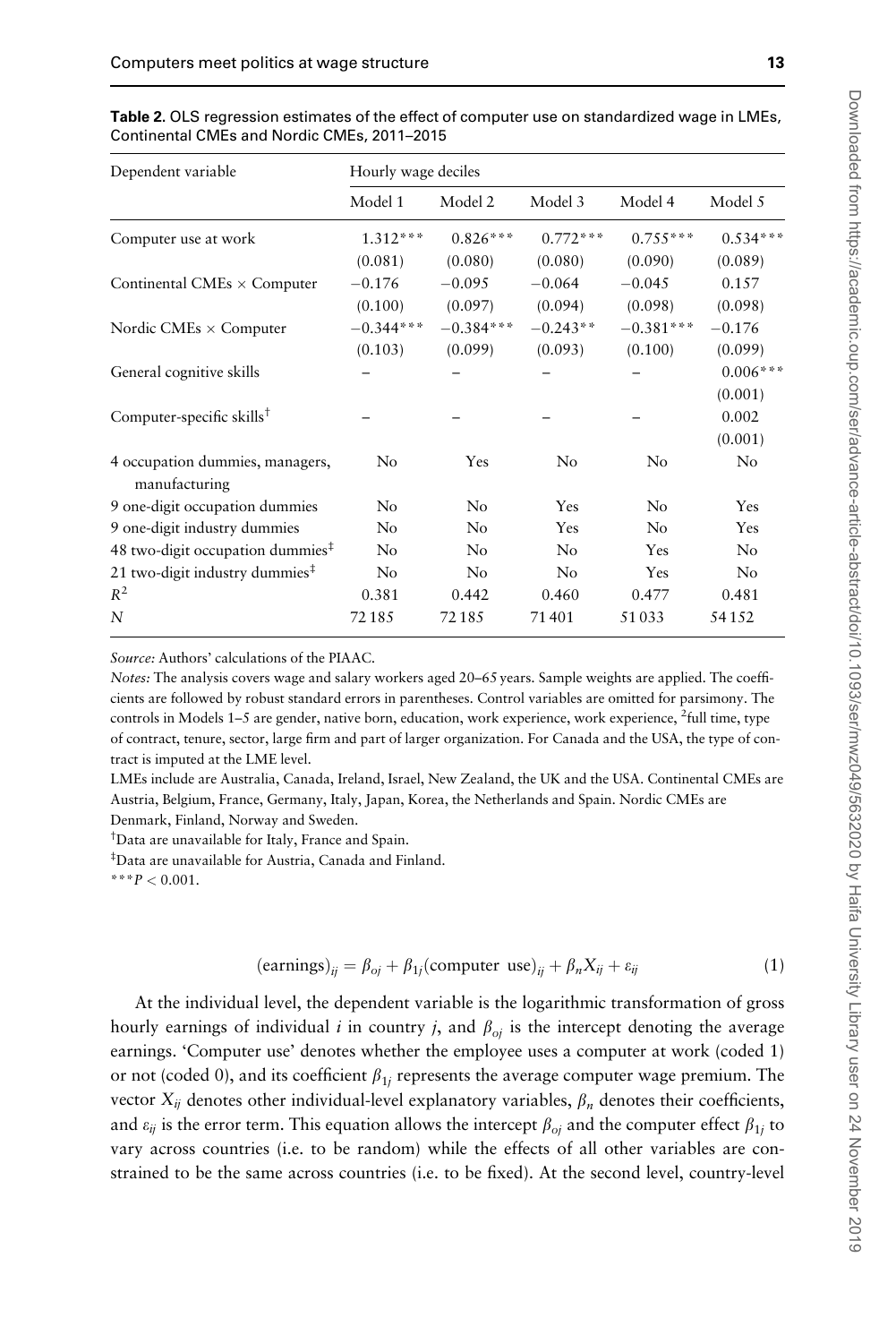<span id="page-13-0"></span>

Table 3. Computer wage premium (2011–2015) and national institutional context (2012–2014) by country

Table 3. Computer wage premium (2011–2015) and national institutional context (2012–2014) by country

|         | I<br>J<br>I<br>$\overline{\phantom{a}}$<br>ź<br>١<br>١<br>S<br>J<br>S<br>Ż<br>I<br>)<br>S<br>ì<br>i<br>I<br>j<br>-<br>-<br>-<br>-<br>j<br>l<br>j<br>I<br>$\overline{ }$<br>i<br>ļ<br>١<br>j<br>I<br>ļ<br>)<br>S<br>Ż<br>)<br>I<br>)<br>)<br>)<br>$\frac{1}{2}$<br>$\overline{ }$<br>Ï<br>ī<br>$\frac{1}{2}$<br>I<br>:<br>I<br>j<br>ļ<br>)<br>Į<br>į<br>Ś<br>j<br>s<br>"<br>j<br>j<br>j<br>١ |
|---------|---------------------------------------------------------------------------------------------------------------------------------------------------------------------------------------------------------------------------------------------------------------------------------------------------------------------------------------------------------------------------------------------|
|         | l<br>)<br>)<br>ί<br>i<br>$\overline{)}$<br>l<br>١<br>j<br>Ï<br>i<br>j<br>í<br>S<br>$\overline{\phantom{a}}$<br>ś<br>ļ<br>$\frac{1}{2}$<br>١<br>l<br>$\ddot{\cdot}$<br>i<br>١<br>١                                                                                                                                                                                                           |
|         | $\frac{1}{2}$<br><br>١<br>l<br>Ï<br>$\vdots$<br>l<br>I<br>I<br>I<br>l<br>I<br>į<br>ľ<br>١<br>۔<br>آ<br>١<br>י ויי ויי ו<br>ł                                                                                                                                                                                                                                                                |
|         | ŕ.<br>J<br>$\overline{\phantom{a}}$<br>ł<br>j<br>$\overline{\phantom{a}}$<br>$\epsilon$<br>$\widetilde{\Theta}$<br>$\overline{a}$<br>ł<br>ï<br>j<br>١<br>j<br>١                                                                                                                                                                                                                             |
| Control | $\frac{1}{2}$<br>I<br>I<br>$\overline{\phantom{a}}$<br>$\frac{1}{2}$<br>١                                                                                                                                                                                                                                                                                                                   |

vestment in vocational training is measured by public spending as percentage of GDP on upper secondary education multiplied by share of upper secondary students in vocational programs (both school and dual training between sector and company bargaining, 3 = bargaining is predominantly at the sector or industry level, 4 = intermediate or alternating between central and industry bargaining, 5 = bargaining is predominantly at the central or cross-industry level and there are centrally determined binding norms or ceilings to be respected by agreements negotiated at lower levels. Data on public education spending are from OECD (2017). Public in-

Data on bargaining coverage rate and on centralization of wage bargaining are follo. Level of wage bargaining: 1 = bargaining is predominantly at the local or company level, 2 = intermediate or alternating between sector and company bargaining, 3 = bargaining is predominantly at the sector or industry level, 4 = intermediate or alternating between central and industry bargaining, 5 = bargaining is predominantly at the central or cross-industry level and there are centrally determined binding norms or ceilings to be respected by agreements negotiated at lower levels. Data on public education spending are from OECD [\(2017\)](#page-23-0). Public investment in vocational training is measured by public spending as percentage of GDP on upper secondary education multiplied by share of upper secondary students in vocational programs (both school and dual training

Data on bargaining coverage rate and on centralization of wage bargaining are from Visser (2016). Level of wage bargaining: 1 = bargaining is predominantly at the local or company level, 2 = intermediate or alternating

|                                                                               | cer wage premium<br>Comput |                           | National institutional context |               |                   |                  |                      |
|-------------------------------------------------------------------------------|----------------------------|---------------------------|--------------------------------|---------------|-------------------|------------------|----------------------|
|                                                                               | Computer wage              | Computer wage             | Bargaining                     | Level of wage | Bargaining        | Public education | Public investment in |
|                                                                               | premium-nominal wage       | premium-Standardized Wage | coverage rate                  | bargaining    | centralization    | spending         | vocational training  |
| LME countries                                                                 |                            |                           |                                |               |                   |                  |                      |
| Australia                                                                     | 0.176                      | .124                      | 60                             |               | $0.517$           | 3.9              | 40.6                 |
| Canada                                                                        |                            | 1.220                     | 29                             |               | 0.303             | 4.5              | 10.4                 |
| Ireland                                                                       | 0.220                      | 1.152                     | $\frac{1}{4}$                  |               | 0.462             | 4.4              | 35.8                 |
| Israel                                                                        | 0.244                      | 1.390                     | 26                             |               | $\tilde{\vec{z}}$ | 4.7              | 69.7                 |
| New Zealand                                                                   | 0.233                      | 1.683                     | 15                             |               | 0.305             | 4.7              | 38.4                 |
| JK                                                                            | 0.252                      | .549                      | 29                             |               | 0.113             | 4.8              | 56.0                 |
| USA                                                                           |                            | 1.144                     | $\frac{2}{2}$                  |               | 0.182             | 4.2              | $\tilde{z}$          |
| Continental CMEs countries                                                    |                            |                           |                                |               |                   |                  |                      |
| Austria                                                                       |                            | .332                      | 98                             |               | 0.875             | 4.7              | $70.0\,$             |
| Belgium                                                                       | 0.178                      | 1.466                     | 96                             |               | 0.478             | 5.6              | 108.0                |
| Germany                                                                       | 0.211                      | 1.181                     | 58                             |               | 0.470             | 3.7              | 37.6                 |
| France                                                                        | 0.129                      | 1.039                     | 98                             |               | 0.235             | 4.8              | 49.2                 |
| $_{\rm Italy}$                                                                | 0.152                      | 0.976                     | 80                             |               | 0.378             | 3.6              | $61.6\,$             |
| $_{\mbox{Japan}}$                                                             | 0.203                      | $1.150$                   | $\frac{8}{18}$                 |               | 0.317             | 3.2              | 16.1                 |
| Korea                                                                         | 0.204                      | 0.930                     | $\overline{c}$                 |               | $\tilde{\vec{z}}$ | 4.6              | $18.0\,$             |
| The Netherlands                                                               | 0.238                      | 1.604                     | 84                             |               | 0.571             | 4.5              | 62.1                 |
| Spain                                                                         | 0.158                      | 0.894                     | 78                             |               | 0.377             | 3.5              | 28.0                 |
| Nordic CMEs countries                                                         |                            |                           |                                |               |                   |                  |                      |
| Denmark                                                                       | 0.114                      | 0.970                     | 84                             |               | 0.417             | 6.3              | 58.8                 |
| Finland                                                                       | 0.147                      | 1.164                     | $\mathcal{S}^{\mathcal{O}}$    |               | 0.434             | 5.6              | 106.5                |
| Norway                                                                        | 0.105                      | 0.912                     | 67                             |               | 0.508             | $\overline{61}$  | $75.0\,$             |
| Sweden                                                                        |                            | 0.875                     | 89                             | 3             | 0.523             | 5.2              | 41.8                 |
| Source: Computer wage premium is based on authors' calculations of the PIAAC. |                            |                           |                                |               |                   |                  |                      |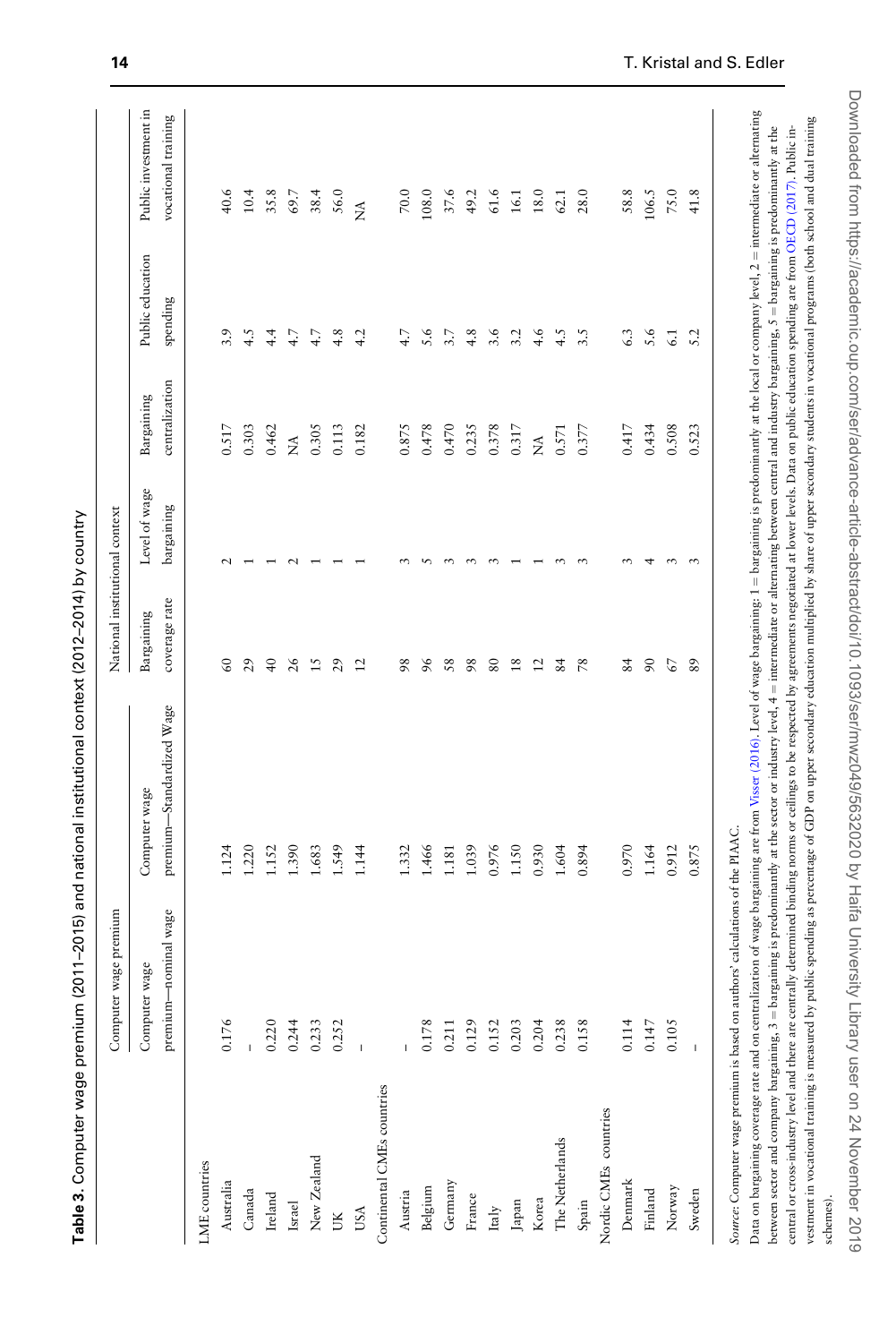characteristics (in this case wage-setting and education systems) explain these random effects, as presented in Equations (2) and (3):

$$
\beta_{oj} = \gamma_{00} + \gamma_0 \text{(country – level characteristics)}_j + \mu_{0j} \tag{2}
$$

$$
\beta_{1j} = \gamma_{10} + \gamma_1 \text{(country – level characteristics)}_j + \mu_{1j} \tag{3}
$$

Our main interest is Equation (3), which represents the interaction between computer use and country-level characteristics on earnings. The dependent variable  $\beta_{1i}$  denotes the average earnings gap between those who use a computer at work and those who do not, in each country, while country-level characteristics (in this case wage-setting and training systems) are introduced to explain this variation across countries. All three equations are estimated simultaneously.

In all the PIAAC's country samples, complex sample designs were used. Analyzing the data requires the use of special methods developed to obtain correct results. These methods cannot be used directly in available statistical packages. Usefully, the OECD PIAAC team developed several user-written commands in the Stata® programming language to obtain correct estimates of basic statistics and to facilitate a regression analysis with the PIAAC.<sup>12</sup> When calculating the two-level hierarchical models, sampling weights used on the Level 1 unit are rescaled to reduce bias in variance parameter estimators (see [Rabe-Hesketh and](#page-23-0) [Skrondal, 2006\)](#page-23-0).

#### 5. Results

#### 5.1 Cross-national variability in returns on computer use

The results presented in [Table 1](#page-11-0) are aimed to establish the following: whether LMEs, Continental CMEs and Nordic CMEs differ in the effects of computer use on nominal wages. In the first specification of [Table 1](#page-11-0) (Model 1) we control for gender, immigrant status, three educational measures (primary, secondary and high), work experience, work experience squared, full-time status, type of contract, workplace tenure, sector, large firm and part of a larger organization (full results are presented in Appendix B). This equation specification is the closest to [Krueger \(1993\)](#page-23-0) and most of the literature, in the sense that it does not control for occupation or industry, nor does it distinguish the different things workers do with a computer at work. In additional specifications, we control for heterogeneity effects at the occupational level and industrial sector level (Models 2–4), and for cognitive and computer-specific skills (Model 5).

[Table 1](#page-11-0) shows first that the effect of computers on wages is substantial. According to the extended table in Appendix B, the effect of computers on wages is already second in size to education (workers with high education earn 31% higher pay than workers with primary education, and 19.8% higher pay when occupation and industry are controlled for: see Appendix B). Looking at differences among LMEs, Continental CMEs and Nordic CMEs in the computer wage premium, we find—consistent with our expectation—that CMEs moderate the effect of computers on wages, and that the computer wage premium is highest in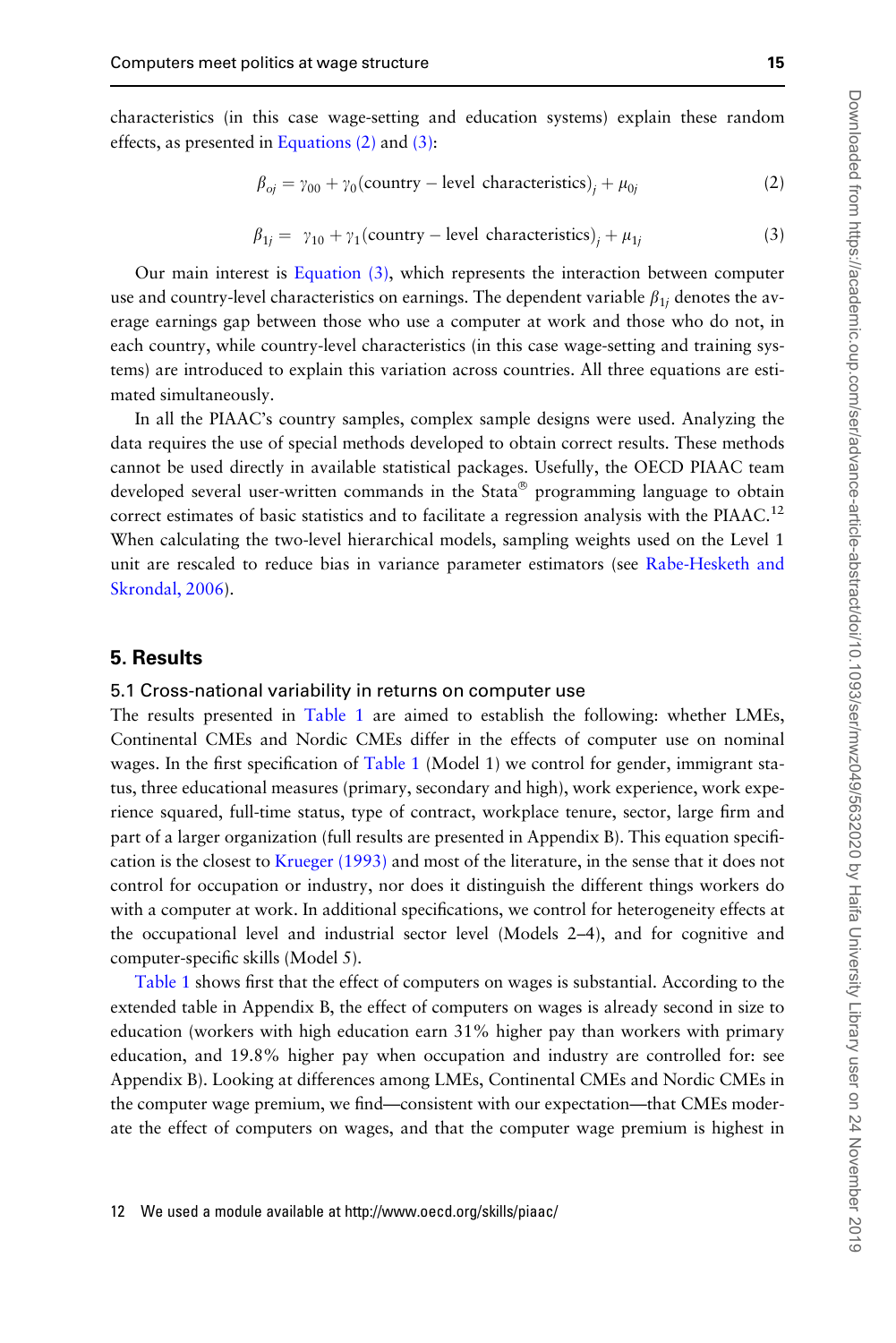LMEs and lowest in Nordic CME countries.<sup>13</sup> In LMEs, employees who use computers at work earn 26.5% higher pay than employees who do not, holding other suspects constant. In Continental CMEs, employees who use computers at work earn 21.5% higher pay than employees who do not (the coefficient for using computers plus the coefficient for using computers in Continental CMEs), and in Nordic CMEs the figure is 10.3% (Model 1). The same order—the highest effect on earnings in LMEs (16.8%) and the lowest in Nordic CMEs (1.2%)—is found when we add controls for occupation and industry (Model 2). These results indicate that the wage gaps between workers who do and do not use computers at work are the widest in LMEs and the narrowest in Nordic CMEs.<sup>14</sup>

Analytically, we prefer to estimate the computer wage premium without detailed information on occupation because computer skills may enable workers to qualify for jobs in higher paying occupations. Also, countries' industry composition may be partly an outcome of their institutional setting, including the education and training system, the financial system and corporate governance. That means that the results shown in Models 3–5 may underestimate the significance of the institutional setting for the computer wage gap level. Still, if one-digit occupation dummies and one-digit industry dummies are included instead of the four occupation dummies and manufacturing sector, the results are similar (Model 3)—except for Continental CMEs, where the computer wage premium is no different from that in LMEs. The computer-use wage differential is 13.9% in LMEs and 1.6% in Nordic CMEs. Moreover, if 48 two-digit occupation dummies (data are unavailable for Finland) and 21 two-digit industry dummies are included, the computer-use wage differential is still much higher in LMEs than in Nordic CMEs. It is the same when measures for workers' cognitive and computer-specific skills are included. An explanation for the highest computer wage premium in LMEs, taking into account the skill structure across countries, could be the greater legitimation of workers' claims for wage increases in LMEs.

Could the results shown in [Table 1](#page-11-0) be simply an outcome of higher levels of wage inequality in LMEs as compared with CMEs? The results presented in [Table 2](#page-12-0) for the estimated effects of computer use at work on a standardized wage demonstrate that even when the wage structure is controlled for, the computer wage premium is highest in LMEs and lowest in Nordic CMEs. These results hold when we add controls for occupation and industry (Models 2–4), but not controls for workers' cognitive and computer-specific skills (Model 5). Our findings that computer use at work is considerably more highly rewarded in LMEs and less highly rewarded in Nordic CMEs, even when wage structure is controlled for, soundly support the argument for an interaction between technology and politics in the wage determination process. That CMEs moderate the effect of computers on wages may be because in competitive markets skilled workers obtain higher returns. This may be due to their higher productivity and the limited supply of such workers. Also, the claims of the

- 13 These results hold for both complex and simple uses of a computer at work. In additional analyses (not shown), we used the detailed information on computer use at work to differentiate workers who use computers at work for complex tasks from those who use them for simple tasks.
- 14 But the results do not indicate that computer-based workers in LMEs earn more, on average, than computer-based workers in other countries. In fact, the highest (average) hourly wage among computer workers as well as non-computer workers was found to be in Nordic LMEs. That is, the higher computer wage premium in LME countries is partly (but not entirely: see Table 2) due to the average wages of non-computer workers in Nordic CMEs (\$18.3) being higher than those of noncomputer workers in LMEs (\$13.7). This reduces the within-country premium in relative terms.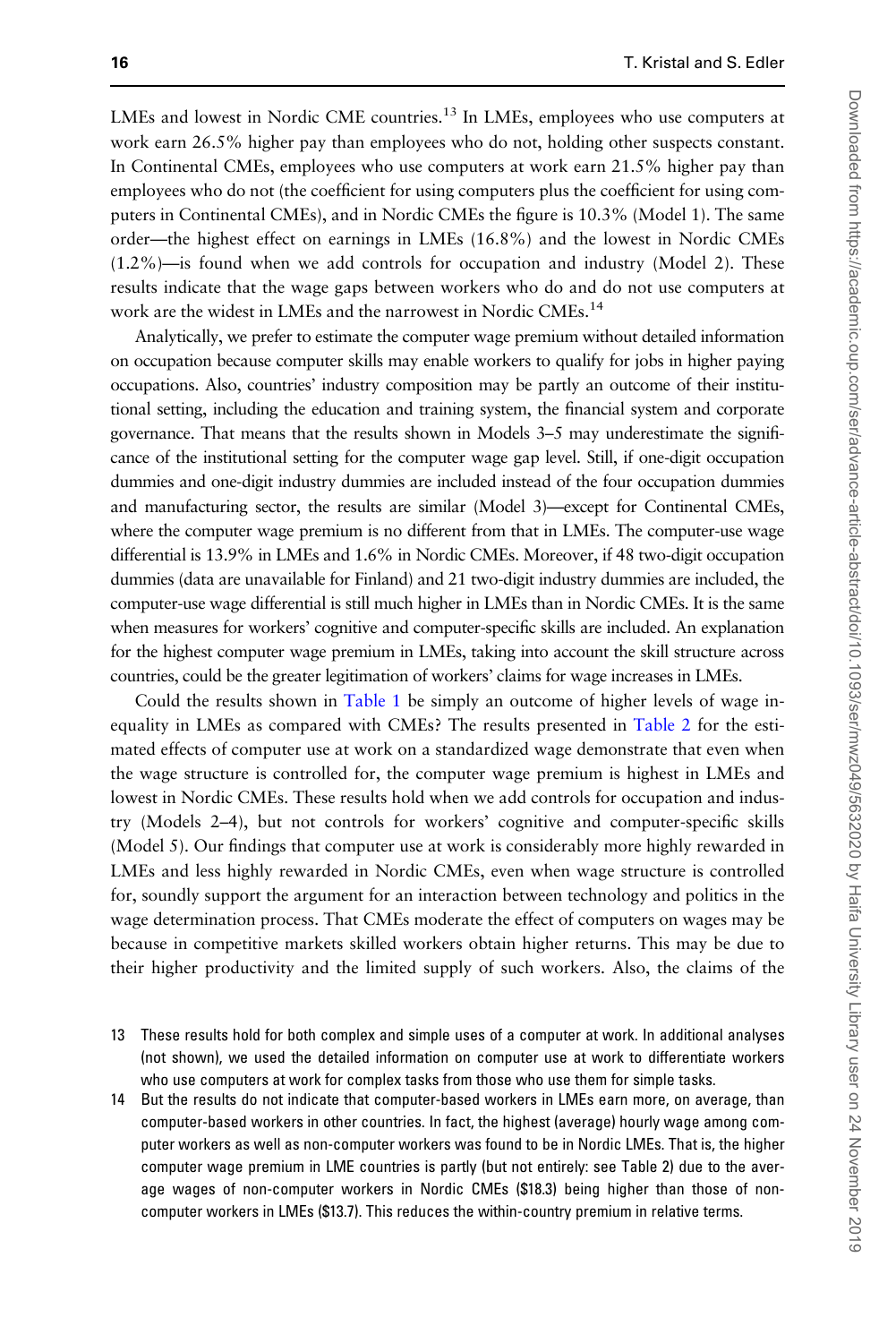higher qualified workers who use a computer at work should win more legitimacy and power in LMEs than in countries with more regulated markets.

As expected, the results shown in [Tables 1](#page-11-0) and [2](#page-12-0) reveal a significant gap between LMEs and Nordic CMEs in the rewards for using a computer at work, the former illustrating the highest rewards. We expected to find that Continental CME countries lie in between these two varieties of capitalism, but the results here are less robust. This is partly due to greater variance among countries assigned to this category in their wage-setting and vocational education systems ([Table 3](#page-13-0)). To better understand the computer wage premium in Continental CME countries, we estimated the same models in [Tables 1](#page-11-0) and [2](#page-12-0) with two additional distinctions in Coordinated CME countries (data not shown): (a) a group comprising Japan and Korea, where coordination takes place across groups of companies rather than in the industrial sector, and collective bargaining coverage is much lower; (b) a group comprising France, Italy and Spain, which may constitute a Mediterranean cluster associated with high levels of state intervention [\(Hall and Soskice,](#page-22-0) [2001\)](#page-22-0). As we would expect, the computer wage premium in group-coordinated economies (i.e. Japan and Korea) is higher than in industry-coordinated economies (i.e. Austria, Belgium, France, Germany, Italy, the Netherlands and Spain) where collective bargaining coverage is much higher. Also, the computer wage premium in a Mediterranean cluster (i.e., France, Italy and Spain) characterized by high levels of state intervention is lower than in other Coordinated CME countries. We further assess the sensitivity of the results to our classifying countries into nominal groups by estimating models by country. Overall, the results (shown in [Table 3\)](#page-13-0) reveal a pattern similar to the findings by the three varieties of capitalism.

# 5.2 The role of pay-setting institutions and education and training system in cross-national variability in returns on computer use

[Table 4](#page-17-0) presents results from a random intercept and a random slope hierarchical model to predict logged hourly wages (full results are presented in Appendix C). At the country level, we estimated the effect of indicators for pay-setting institutions on average wages, and more importantly on the computer wage premium. A negative sign for the interaction between computer use and countries' continuous indicators (bargaining coverage, public education spending and public investment in vocational training) indicates that the computer wage premium tends to decrease with an increase in the respective indicator. Since data on nominal measures for hourly wages are available for only 16 countries, we estimated separate models for each indicator, and in Model 6, we included several indicators in one model.

Consistent with our first hypothesis, that widespread bargaining coverage can stimulate practices and norms of equity across workplaces and thereby mute upward pressure of highwage workers who use a computer at work for pay raise (H1), we find that the computer wage premium tends to decrease with an increase in bargaining coverage (Model 1 in [Table 4](#page-17-0)). To test the second part of our first hypothesis—that the computer wage premium will be highest in countries where collective bargaining is decentralized to the company level—we estimated a hierarchical model in which bargaining level (Model 2) and bargaining centralization (Model 3) explain the variance among countries in the computer wage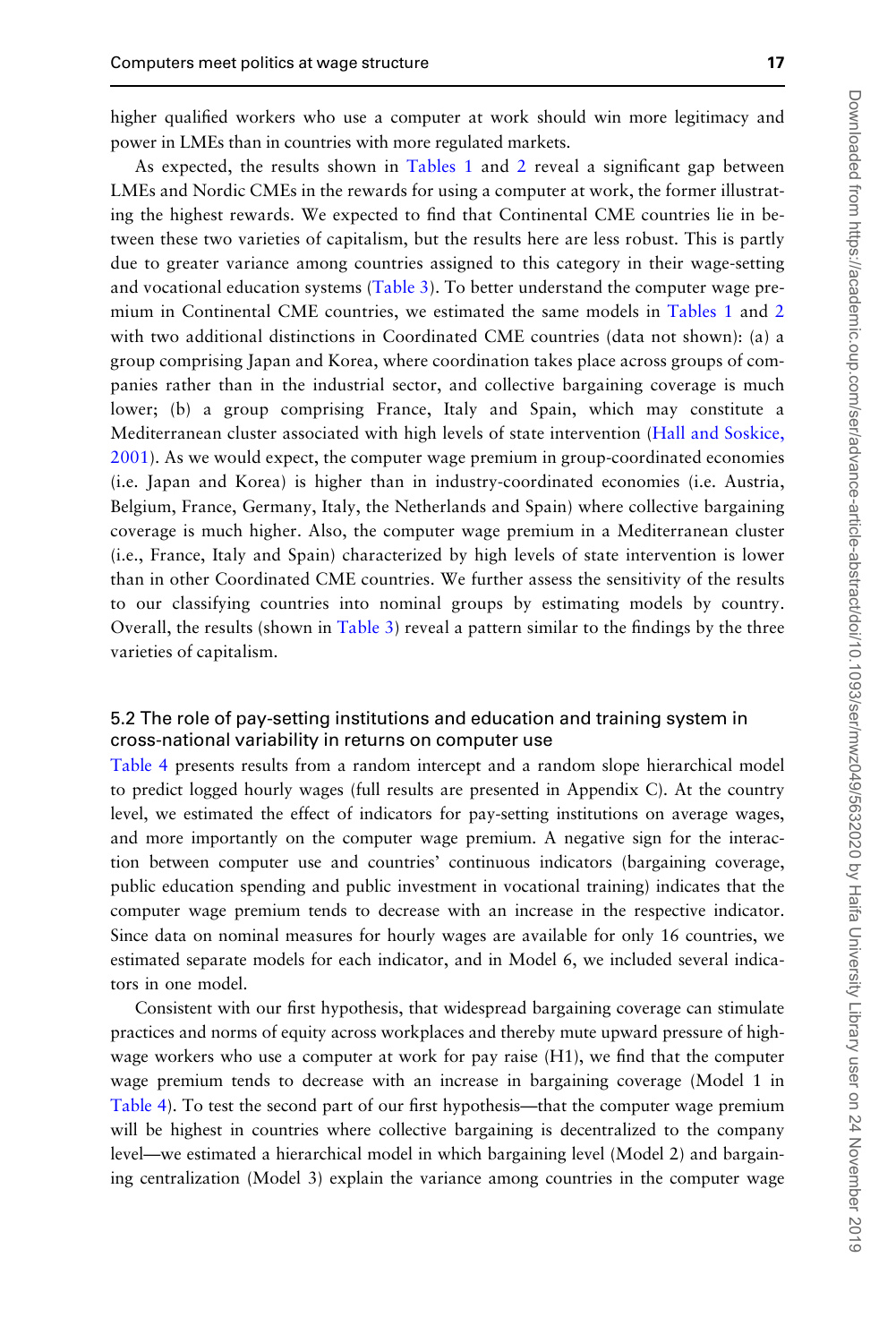| Dependent variable                                                                                 | Ln hourly wage       |                        |                      |                        |                        |                        |
|----------------------------------------------------------------------------------------------------|----------------------|------------------------|----------------------|------------------------|------------------------|------------------------|
|                                                                                                    | Model 1              | Model 2                | Model 3              | Model 4                | Model 5                | Model 6                |
| Country-level effect: on the intercept                                                             |                      |                        |                      |                        |                        |                        |
| Bargaining coverage rate                                                                           | $0.003**$<br>(0.001) |                        |                      |                        |                        | $0.003**$<br>(0.002)   |
| Level of wage bargaining-<br>intermediate between<br>sector and company                            |                      | $-0.059$<br>(0.181)    |                      |                        |                        |                        |
| bargaining <sup>+</sup>                                                                            |                      |                        |                      |                        |                        |                        |
| Level of wage bargaining-                                                                          |                      | $-0.142$               |                      |                        |                        |                        |
| sector or industry level <sup>†</sup>                                                              |                      | (0.099)                |                      |                        |                        |                        |
| Level of wage bargaining-                                                                          |                      | $0.159**$              |                      |                        |                        |                        |
| intermediate between<br>central and industry<br>bargaining <sup>†</sup>                            |                      | (0.058)                |                      |                        |                        |                        |
| Level of wage bargaining-                                                                          |                      | $0.239***$             |                      |                        |                        |                        |
| central level <sup>†</sup>                                                                         |                      | (0.056)                |                      |                        |                        |                        |
| Bargaining centralization                                                                          |                      |                        | $0.836**$<br>(0.264) |                        |                        |                        |
| Public education spending                                                                          |                      |                        |                      | $0.151***$<br>(0.031)  |                        | $0.173***$<br>(0.039)  |
| Public investment in<br>vocational training                                                        |                      |                        |                      |                        | $0.003***$<br>(0.001)  | $-0.003$<br>(0.002)    |
| Country-level effect: on the computer wage premium                                                 |                      |                        |                      |                        |                        |                        |
| Bargaining coverage rate                                                                           | $-0.001***$          |                        |                      |                        |                        | $-0.001***$            |
|                                                                                                    | (0.000)              |                        |                      |                        |                        | (0.000)                |
| Level of wage bargaining-<br>intermediate between<br>sector and company<br>bargaining <sup>†</sup> |                      | $-0.077***$<br>(0.021) |                      |                        |                        |                        |
| Level of wage bargaining-                                                                          |                      | $-0.067$               |                      |                        |                        |                        |
| sector or industry level <sup>†</sup>                                                              |                      | (0.035)                |                      |                        |                        |                        |
| Level of wage bargaining-                                                                          |                      | $-0.094***$            |                      |                        |                        |                        |
| intermediate between<br>central and industry<br>bargaining <sup>†</sup>                            |                      | (0.013)                |                      |                        |                        |                        |
| Level of wage bargaining-<br>central level <sup>+</sup>                                            |                      | $-0.103***$<br>(0.014) |                      |                        |                        |                        |
| Bargaining centralization                                                                          |                      | -                      | $-0.090$<br>(0.155)  |                        |                        |                        |
| Public education spending                                                                          |                      |                        |                      | $-0.049***$<br>(0.012) |                        | $-0.046***$<br>(0.014) |
| Public investment in<br>vocational training                                                        |                      |                        |                      |                        | $-0.001***$<br>(0.000) | 0.000<br>(0.000)       |
| 9 one-digit occupation<br>dummies                                                                  | Yes                  | Yes                    | Yes                  | Yes                    | Yes                    | Yes                    |

<span id="page-17-0"></span>Table 4. Effects of individual- and country-level variables on earnings, 2011–2015

continued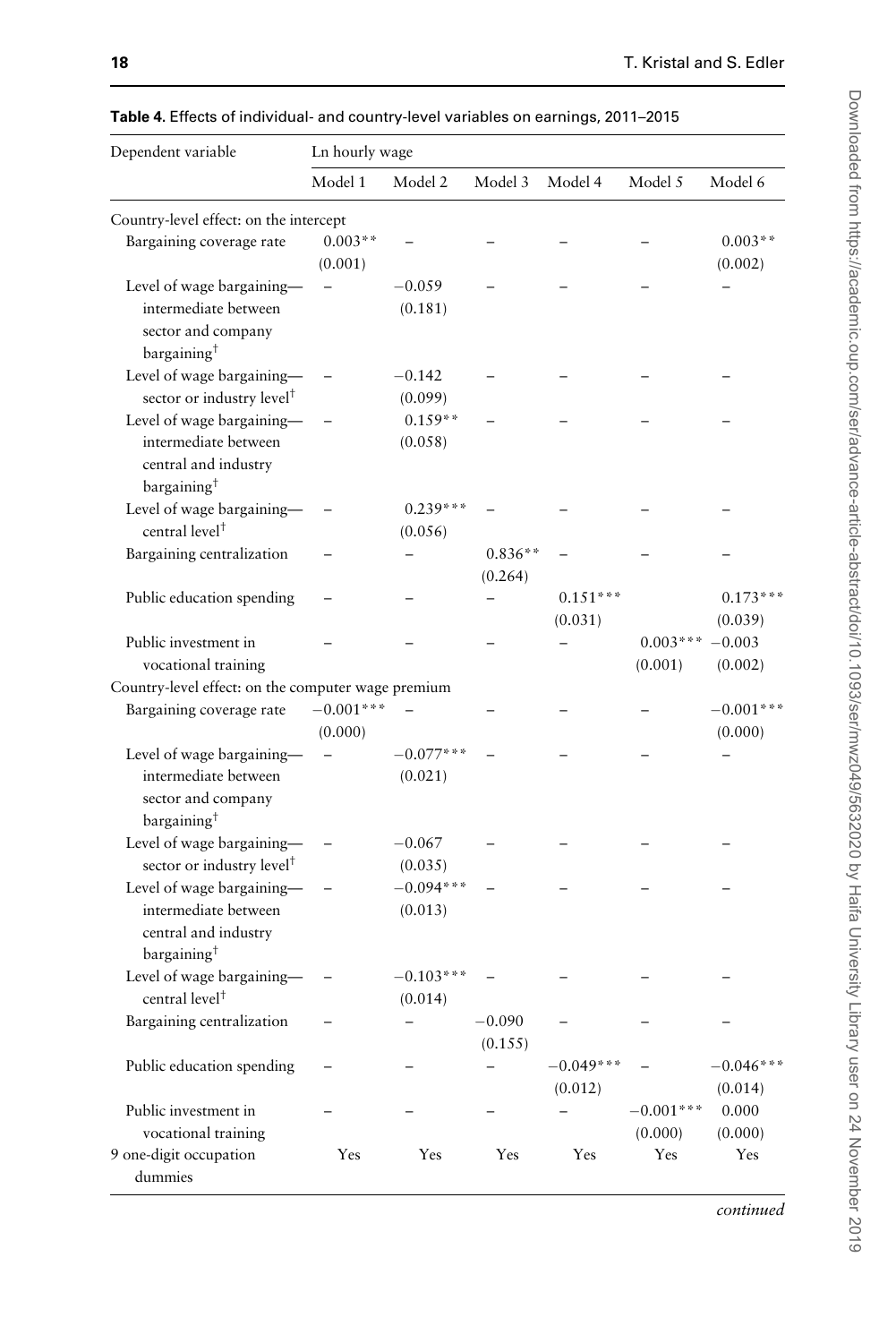| Table 4. Continued           |                |            |         |         |         |         |
|------------------------------|----------------|------------|---------|---------|---------|---------|
| Dependent variable           | Ln hourly wage |            |         |         |         |         |
|                              | Model 1        | Model 2    | Model 3 | Model 4 | Model 5 | Model 6 |
| 9 one-digit industry dummies | Yes            | <b>Yes</b> | Yes     | Yes.    | Yes     | Yes     |
| $N$ (Individual)             | 48738          | 48738      | 43471   | 48738   | 48738   | 48738   |
| $N$ (country)                | 16             | 16         | 14      | 16      | 16      | 16      |

**Table 4.** Continued

Source: Authors' calculations of the PIAAC.

Notes: The analysis covers wage and salary workers aged 20–65 years. Sample weights are applied. The coefficients are followed by standard errors in parentheses. Control variables are omitted in the interest of parsimonious presentation. The controls in Models 1–6 include gender, native born, education, work experience, work experience<sup>2</sup>, full time, type of contract, tenure, sector, large firm and part of larger organization. Full results are presented in Appendix C.

† Ref: bargaining predominantly takes place at the local or company level.

\*\* $P < 0.01$ ; \*\*\* $P < 0.001$ .

gap.<sup>15</sup> As expected, decentralization of collective bargaining is found associated with a higher computer wage premium. Although our estimation method reveals the 'average' effect of computer on wages, we expect that in countries with centralized wage bargaining, using a computer at work will also have a more equal effect on the wage structure. This is because unskilled workers tend to do better under economy-wide bargaining, whereas skilled workers may gain more from company bargaining, especially where it allows some individual pay bargaining.

Before turning to the results for the interaction between the education systems and the computer wage premium, in [Table 5](#page-19-0), we review the extent of international differences in the distribution of computer use at work in the wage sample. Two patterns stood out. First, coordinated CME countries showed the lowest levels of computer use, in particular among low-wage workers. The lowest levels of computer use were in Italy and Spain, characterized by medium levels of public investment in VET, but little firm involvement as compared with 'collective' or 'statist' skill formation systems in other continental European countries [\(Busemeyer and Iversen, 2012\)](#page-22-0). This finding is consistent with Iversen and Stephens' (2008) thesis that the skill formation system in these countries favors skilled workers and largely ignores the interests of low-skilled and semi-skilled workers. Second, a striking pattern is the lower level of computer-use inequality in Nordic CMEs than elsewhere: a difference of 31.9

15 While centralization and coordination can ideally amount to the same thing, in practice fully decentralized bargaining, at the company level, might be highly coordinated, for instance, if all negotiations were conducted by the same union, or employers took advice from one major association before signing agreements. Conversely, highly centralized bargaining with peak-level confederations can be fairly uncoordinated, when there is poor monitoring and implementation at lower levels. We therefore estimate additional models in which we include at the country level an indicator for coordination of wage setting, defined as the degree to which wage bargaining is (strategically) coordinated by unions and employers. In line with H1, we find the highest level of computer wage premium in countries with fragmented wage bargaining, confined largely to individual firms or plants (e.g. the USA), and the lowest level in countries with the highest level of wage coordination—Belgium and Finland, where maximum or minimum wage rates/increases are based on centralized bargaining (data not shown).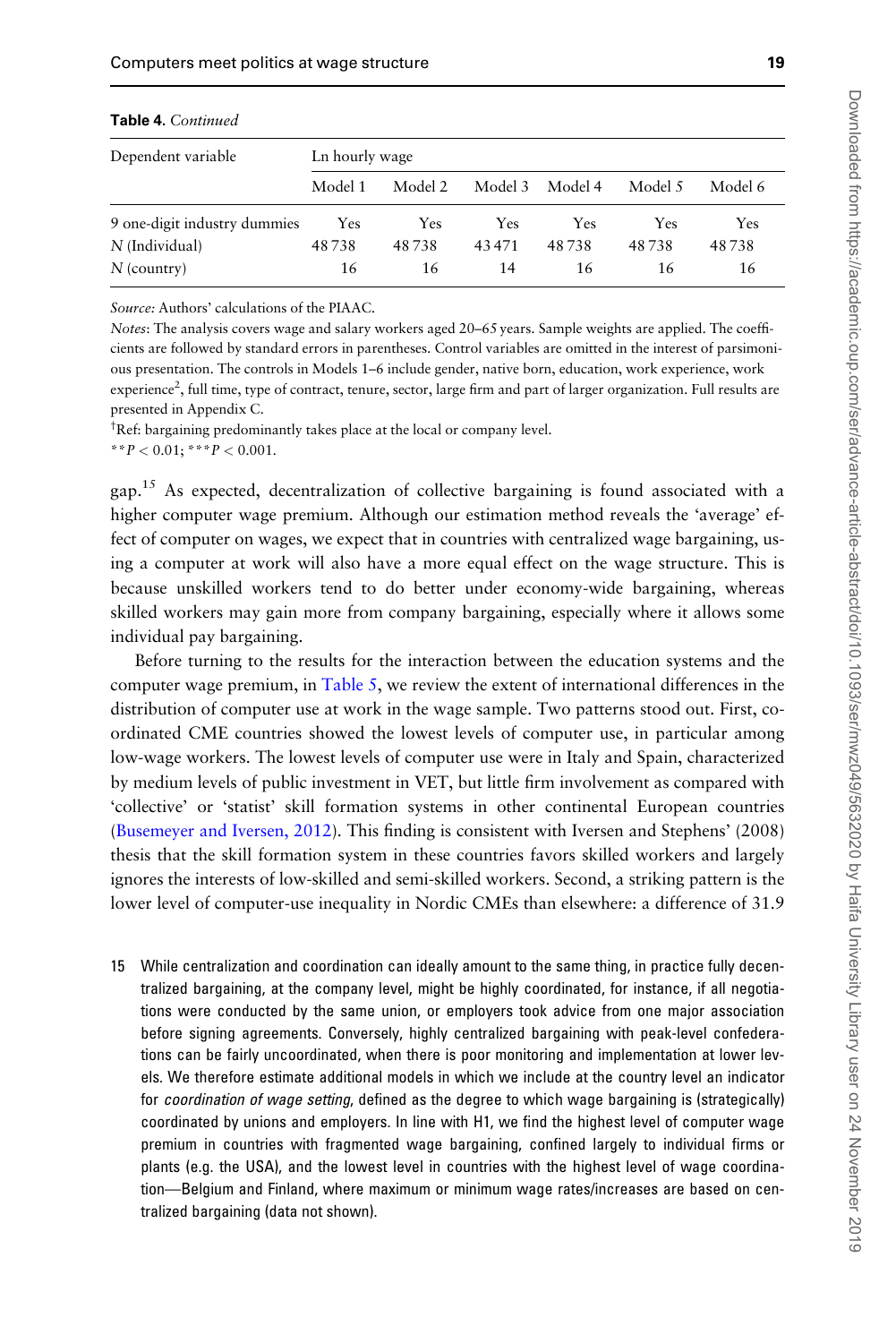| 10<br>50<br>$50 - 10$<br>$90 - 50$<br>Mean<br>90<br>LME countries<br>Australia<br>74.6<br>56.5<br>76.0<br>96.5<br>19.5<br>20.5<br>95.3<br>Canada<br>73.1<br>52.7<br>76.3<br>23.6<br>19.0<br>Ireland<br>68.1<br>40.9<br>74.3<br>33.4<br>93.0<br>18.6<br>Israel<br>68.9<br>65.0<br>89.8<br>30.7<br>34.3<br>24.7<br>New Zealand<br>71.5<br>43.2<br>67.6<br>96.8<br>24.4<br>29.2<br>UK<br>75.3<br>49.3<br>99.3<br>72.0<br>22.7<br>27.3<br><b>USA</b><br>49.2<br>69.4<br>20.2<br>74.2<br>92.4<br>23.0<br>72.2<br>46.6<br>71.5<br>94.7<br>24.9<br>23.2<br>Average<br>Continental CME countries<br>Austria<br>70.0<br>43.6<br>66.9<br>94.6<br>23.3<br>27.6<br>71.3<br>40.0<br>63.1<br>95.1<br>23.2<br>31.9<br>Belgium<br>France<br>65.3<br>38.0<br>56.2<br>93.3<br>18.2<br>37.1<br>66.6<br>70.2<br>99.5<br>22.7<br>29.3<br>47.5<br>Germany<br>45.4<br>Italy<br>23.6<br>43.5<br>75.2<br>20.0<br>31.6<br>72.8<br>49.3<br>74.2<br>89.7<br>24.9<br>15.4<br>Japan<br>60.7<br>71.6<br>Korea<br>64.3<br>39.5<br>21.2<br>10.9<br>82.3<br>94.2<br>20.0<br>The Netherlands<br>79.0<br>62.2<br>12.0<br>53.5<br>28.7<br>51.1<br>90.7<br>Spain<br>22.5<br>39.6 | $90 - 10$ |
|--------------------------------------------------------------------------------------------------------------------------------------------------------------------------------------------------------------------------------------------------------------------------------------------------------------------------------------------------------------------------------------------------------------------------------------------------------------------------------------------------------------------------------------------------------------------------------------------------------------------------------------------------------------------------------------------------------------------------------------------------------------------------------------------------------------------------------------------------------------------------------------------------------------------------------------------------------------------------------------------------------------------------------------------------------------------------------------------------------------------------------------------|-----------|
|                                                                                                                                                                                                                                                                                                                                                                                                                                                                                                                                                                                                                                                                                                                                                                                                                                                                                                                                                                                                                                                                                                                                            |           |
|                                                                                                                                                                                                                                                                                                                                                                                                                                                                                                                                                                                                                                                                                                                                                                                                                                                                                                                                                                                                                                                                                                                                            |           |
|                                                                                                                                                                                                                                                                                                                                                                                                                                                                                                                                                                                                                                                                                                                                                                                                                                                                                                                                                                                                                                                                                                                                            | 40.0      |
|                                                                                                                                                                                                                                                                                                                                                                                                                                                                                                                                                                                                                                                                                                                                                                                                                                                                                                                                                                                                                                                                                                                                            | 42.6      |
|                                                                                                                                                                                                                                                                                                                                                                                                                                                                                                                                                                                                                                                                                                                                                                                                                                                                                                                                                                                                                                                                                                                                            | 52.1      |
|                                                                                                                                                                                                                                                                                                                                                                                                                                                                                                                                                                                                                                                                                                                                                                                                                                                                                                                                                                                                                                                                                                                                            | 55.4      |
|                                                                                                                                                                                                                                                                                                                                                                                                                                                                                                                                                                                                                                                                                                                                                                                                                                                                                                                                                                                                                                                                                                                                            | 53.6      |
|                                                                                                                                                                                                                                                                                                                                                                                                                                                                                                                                                                                                                                                                                                                                                                                                                                                                                                                                                                                                                                                                                                                                            | 50.0      |
|                                                                                                                                                                                                                                                                                                                                                                                                                                                                                                                                                                                                                                                                                                                                                                                                                                                                                                                                                                                                                                                                                                                                            | 43.2      |
|                                                                                                                                                                                                                                                                                                                                                                                                                                                                                                                                                                                                                                                                                                                                                                                                                                                                                                                                                                                                                                                                                                                                            | 48.1      |
|                                                                                                                                                                                                                                                                                                                                                                                                                                                                                                                                                                                                                                                                                                                                                                                                                                                                                                                                                                                                                                                                                                                                            |           |
|                                                                                                                                                                                                                                                                                                                                                                                                                                                                                                                                                                                                                                                                                                                                                                                                                                                                                                                                                                                                                                                                                                                                            | 50.9      |
|                                                                                                                                                                                                                                                                                                                                                                                                                                                                                                                                                                                                                                                                                                                                                                                                                                                                                                                                                                                                                                                                                                                                            | 55.1      |
|                                                                                                                                                                                                                                                                                                                                                                                                                                                                                                                                                                                                                                                                                                                                                                                                                                                                                                                                                                                                                                                                                                                                            | 55.3      |
|                                                                                                                                                                                                                                                                                                                                                                                                                                                                                                                                                                                                                                                                                                                                                                                                                                                                                                                                                                                                                                                                                                                                            | 52.0      |
|                                                                                                                                                                                                                                                                                                                                                                                                                                                                                                                                                                                                                                                                                                                                                                                                                                                                                                                                                                                                                                                                                                                                            | 51.6      |
|                                                                                                                                                                                                                                                                                                                                                                                                                                                                                                                                                                                                                                                                                                                                                                                                                                                                                                                                                                                                                                                                                                                                            | 40.4      |
|                                                                                                                                                                                                                                                                                                                                                                                                                                                                                                                                                                                                                                                                                                                                                                                                                                                                                                                                                                                                                                                                                                                                            | 32.1      |
|                                                                                                                                                                                                                                                                                                                                                                                                                                                                                                                                                                                                                                                                                                                                                                                                                                                                                                                                                                                                                                                                                                                                            | 32.0      |
|                                                                                                                                                                                                                                                                                                                                                                                                                                                                                                                                                                                                                                                                                                                                                                                                                                                                                                                                                                                                                                                                                                                                            | 62.1      |
| 65.4<br>41.4<br>63.1<br>89.3<br>21.8<br>26.2<br>Average                                                                                                                                                                                                                                                                                                                                                                                                                                                                                                                                                                                                                                                                                                                                                                                                                                                                                                                                                                                                                                                                                    | 47.9      |
| Nordic CME countries                                                                                                                                                                                                                                                                                                                                                                                                                                                                                                                                                                                                                                                                                                                                                                                                                                                                                                                                                                                                                                                                                                                       |           |
| 79.1<br>60.4<br>76.1<br>Denmark<br>93.3<br>15.7<br>17.2                                                                                                                                                                                                                                                                                                                                                                                                                                                                                                                                                                                                                                                                                                                                                                                                                                                                                                                                                                                                                                                                                    | 32.9      |
| Finland<br>80.3<br>48.6<br>75.4<br>26.8<br>97.4<br>22.0                                                                                                                                                                                                                                                                                                                                                                                                                                                                                                                                                                                                                                                                                                                                                                                                                                                                                                                                                                                                                                                                                    | 48.9      |
| 84.7<br>72.2<br>82.5<br>98.2<br>10.3<br>15.7<br>Norway                                                                                                                                                                                                                                                                                                                                                                                                                                                                                                                                                                                                                                                                                                                                                                                                                                                                                                                                                                                                                                                                                     | 26.0      |
| Sweden<br>83.7<br>12.1<br>82.9<br>67.1<br>95.8<br>16.6                                                                                                                                                                                                                                                                                                                                                                                                                                                                                                                                                                                                                                                                                                                                                                                                                                                                                                                                                                                                                                                                                     | 28.7      |
| 81.8<br>62.1<br>79.4<br>96.2<br>17.3<br>16.8<br>Average                                                                                                                                                                                                                                                                                                                                                                                                                                                                                                                                                                                                                                                                                                                                                                                                                                                                                                                                                                                                                                                                                    | 34.1      |

<span id="page-19-0"></span>Table 5. Distribution of computer use at work by country and three national 'varieties' of capitalism, 2011–2015

Source: Authors' calculations of the PIAAC.

Notes: The analysis covers wage and salary workers aged 20–65 years. Sample weights are applied.

percentage points between workers located in the upper tail (90th percentile) and lower tail (10th percentile), compared with much wider gaps in LMEs (45.4) and in Continental CMEs (48.3). The smaller dispersal of computer use across the wage structure in Nordic CMEs than elsewhere is due to the higher percentage of workers who use a computer at work in both low-wage (62.9%) and median-wage (86.4%) workers. The lower level of computer-use inequality in Nordic CMEs is a result of the institutional system, which fosters high levels of computer skills, especially at the bottom of the skills distribution.

To test our second and last hypothesis—that heavy investment in public education and extensive vocational training should reduce the computer wage premium—we estimate hierarchical models in which we interact indicators for the education system with the computer wage gap. Here too the results are consistent with our expectations. We find that an increase in public spending on education (Models 4 and 6) and an increase in public investment in vocational training (Model 5) decrease the computer wage premium, apparently by increasing the supply of workers who use computers at work.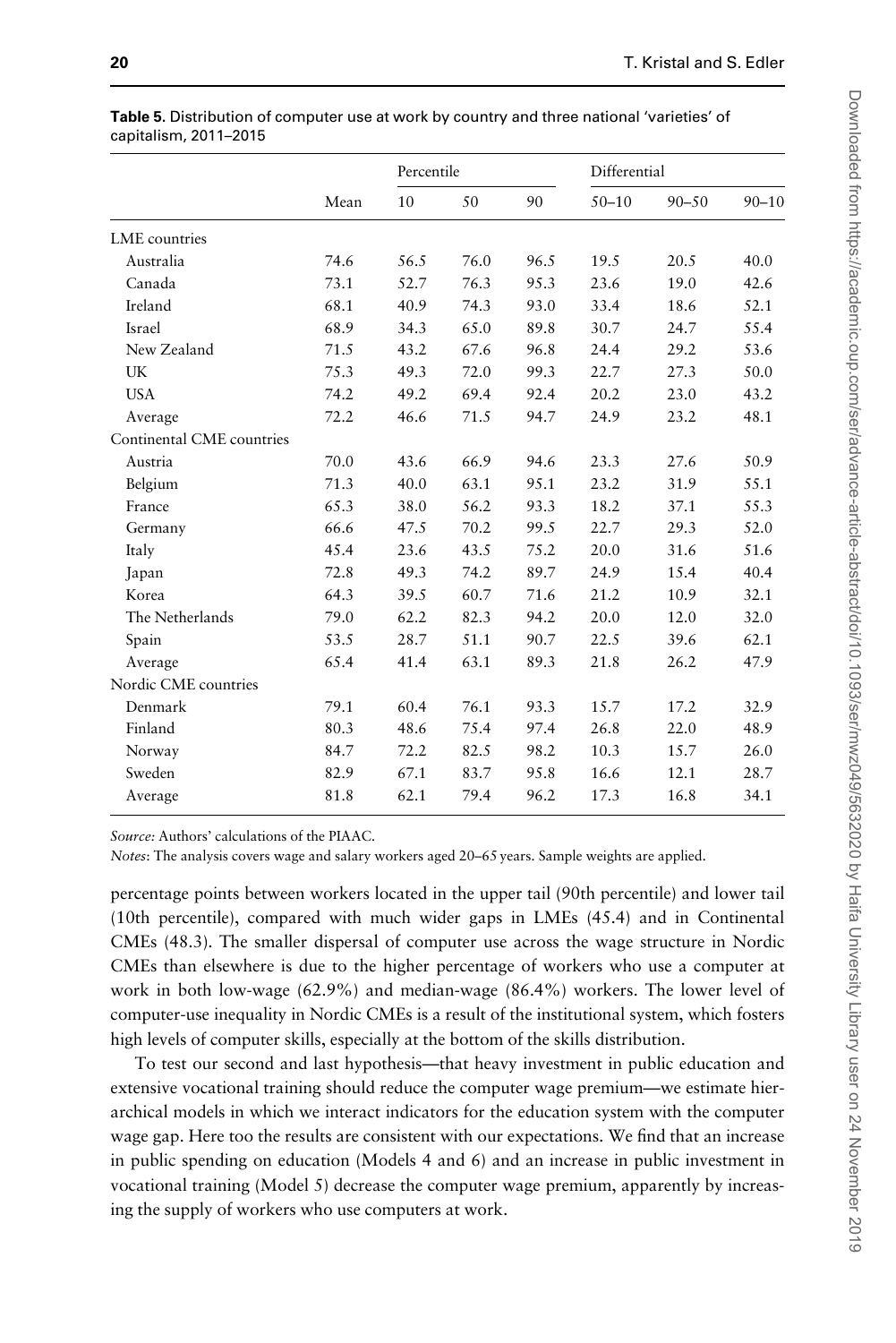### 6. Conclusions

This study explores the computer wage premium from a cross-national comparative perspective, utilizing unique data from the Survey of Adult Skills. The results of the analyses and diverse sensitivity tests are consistent with the main argument: institutions mediate the computer wage premium. We found that the institutional setting in LMEs exerted the highest (average) effect of computers on wages. The institutional setting in Nordic CMEs exerted the lowest effect. These results mirror the centrality of coordinated markets, grounded in strong unions, centralized wage bargaining, and publicly funded education and training, for a relatively low computer wage premium, and consequently a more equal wage distribution.

The results also provide some indirect evidence as to the mechanisms that link computer use to labor market inequality in different institutional contexts. Controlling for available measures for workers' skills (assumed to be closely correlated with workers' productivity), we find that using a computer at work has a considerable effect on wages in LMEs and a minor effect on wages in Nordic CMEs. These findings may suggest that the sizeable effect of computers on wage structure, in LMEs above all, is largely explained by their enhancing workers' bargaining power, while productivity-enhancing mechanisms (i.e. returns on computer skills or general cognitive skills) play a secondary part.

Our study is not without limitations. First and foremost, the individual-level data on computer use and wages, linked to macro-level capitalist system typologies and national institutional context as explanatory factors, do not enable examination of the direct effect of wage determination norms and practices on the computer wage premium, but only examination of the possible trace of these processes. Second, although the PIAAC offers rich information on computer use at work, computer-based technologies' effects on the wage structure reach far beyond the individual who uses (or does not use) a computer at work. Computer-based technologies are known to have far-reaching implications for the context in which workers and employers operate by changing the occupational composition of the workplace [\(Acemoglu and Autor, 2011](#page-21-0)), work practices [\(Bresnahan](#page-22-0) et al., 2002), social relations at the workplace [\(Vallas, 1993\)](#page-24-0) and union strength [\(Kristal, 2019\)](#page-23-0). Lastly, our study compares the wages of workers who use a computer at work with those of workers who do not, without identifying the specific computer-based technologies. Having data on different types of technologies might show that our results also reflect the type of knowledge and innovation at work in the three national 'varieties' of capitalism, which are closely linked to the education and training system and wage-setting institutions.<sup>16</sup> This indicates that the institutional linkages that give rise to specific configurations of capitalism may not be fully observed when the focus is on a specific institutional domain or on several domains.

Despite these limitations, this study makes further contributions to research on comparative political economy and income inequality, and in considering what should be done to moderate inequality. First, our finding that the three varieties of capitalism differ with

16 By type of innovation process, studies usually mean Hall and Soskice's (2001, pp. 38–40) distinction between technologies characterized by radical innovation that can be found in biotechnology or telecommunications, and technologies such as mechanical engineering, which would feature more incremental innovations. That the institutional framework of LMEs is supportive of radical innovation, but tend to limit firms' capacities for incremental innovation, while the institutional framework of CMEs is better at supporting incremental innovation, finds some to strong support in the comparative literature (see [Schneider and Paunescu, 2012\)](#page-23-0).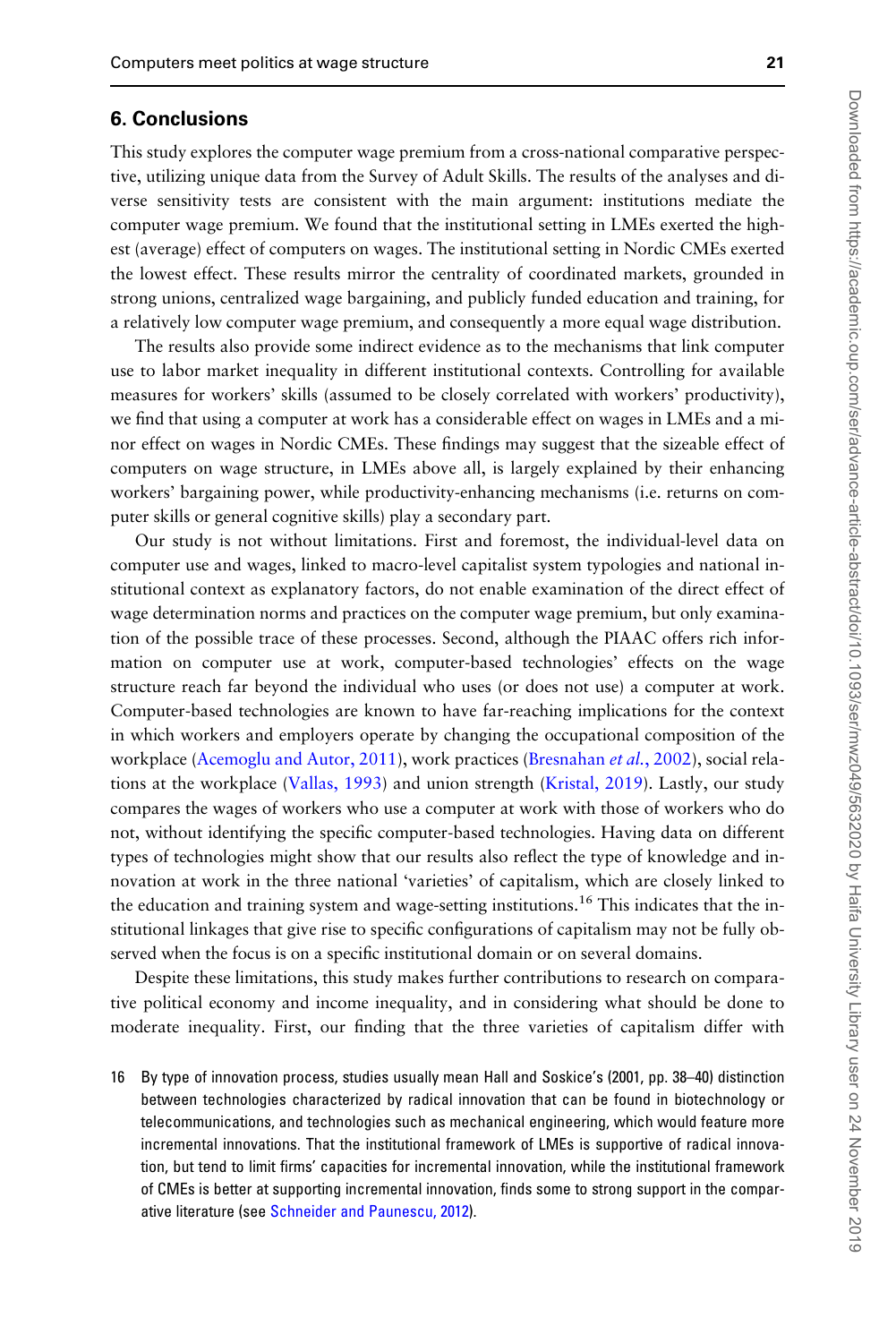<span id="page-21-0"></span>respect to the computer wage premium shows the marked institutional variance among countries in the age of global neoliberalism. Second, our study sets out a new research agenda that highlights the interactions between technology and politics in the wage determination process, aiming to solve the puzzle of the divergent inequality trends among countries in the computer-revolution age. The new agenda developed in this article demonstrates that politics, broadly defined, can locally mitigate the effects of global technological change on wages by stimulating norms of fair pay and equity. This article focuses on the computer wage premium, but it is possible to theorize additional ways whereby technology interacts with institutions in generating wage inequality. In fact, the literature on technology adoption across countries, in particular studies on innovations induced by labor costs (see Acemoglu, 2010, for a summary of this literature), indicates that labor market regulations significantly influence technology adoption, hence wage inequality. Recently Alesina *et al.* (2018) showed that more labor regulation biases technology toward low-skill sectors, while less labor regulation biases technology toward high-skill sectors,  $17$  a finding that can partly explain inequality difference between CME and LME countries. That politics can locally mitigate the effects of global technological adoption and usages on wages, signifies the importance of studying the interactions between technology and politics for a better understanding of the divergent inequality trends among countries.

#### Acknowledgements

Earlier versions of this article were presented at the Mannheim Centre for European Social Research (MZES), the Intergenerational Mobility and Income Inequality Workshop held at the University of Haifa, and the 29th Annual Conference of the Society for the Advancement of Socioeconomics (SASE) in Lyon. We thank participants in these workshops, Yitchak Haberfeld, Gregory Jackson and the anonymous reviewers for their helpful comments on earlier versions of this article.

## Funding

We acknowledge financial support from the European Research Council (ERC), ERC Starting Grant Agreement no. 677739/2015.

### **References**

- Acemoglu, D. (2010) 'When Does Labor Scarcity Encourage Innovation?', Journal of Political Economy, 118, 1037–1078.
- Acemoglu, D. and Autor, D. (2011) 'Skills, Tasks and Technologies: Implications for Employment and Earnings'. In Ashenfelter, O. and Card, D. E. (eds) Handbook of Labor Economics, Vol. 4B, Amsterdam, Elsevier, pp. 1043–1171.
- Alesina, A., Battisti, M. and Zeira, J. (2018) 'Technology and Labor Regulations: Theory and Evidence', Journal of Economic Growth, 23, 41–78.
- Autor, D., Levy, F. and Murnane, R. (2003) 'The Skill Content of Recent Technological Change: An Empirical Investigation', The Quarterly Journal of Economics, 118, 1279–1333.
- 17 The rationale is that computerization is embedded in new machines that mostly replace workers, therefore a technology is adopted only if wages are sufficiently high.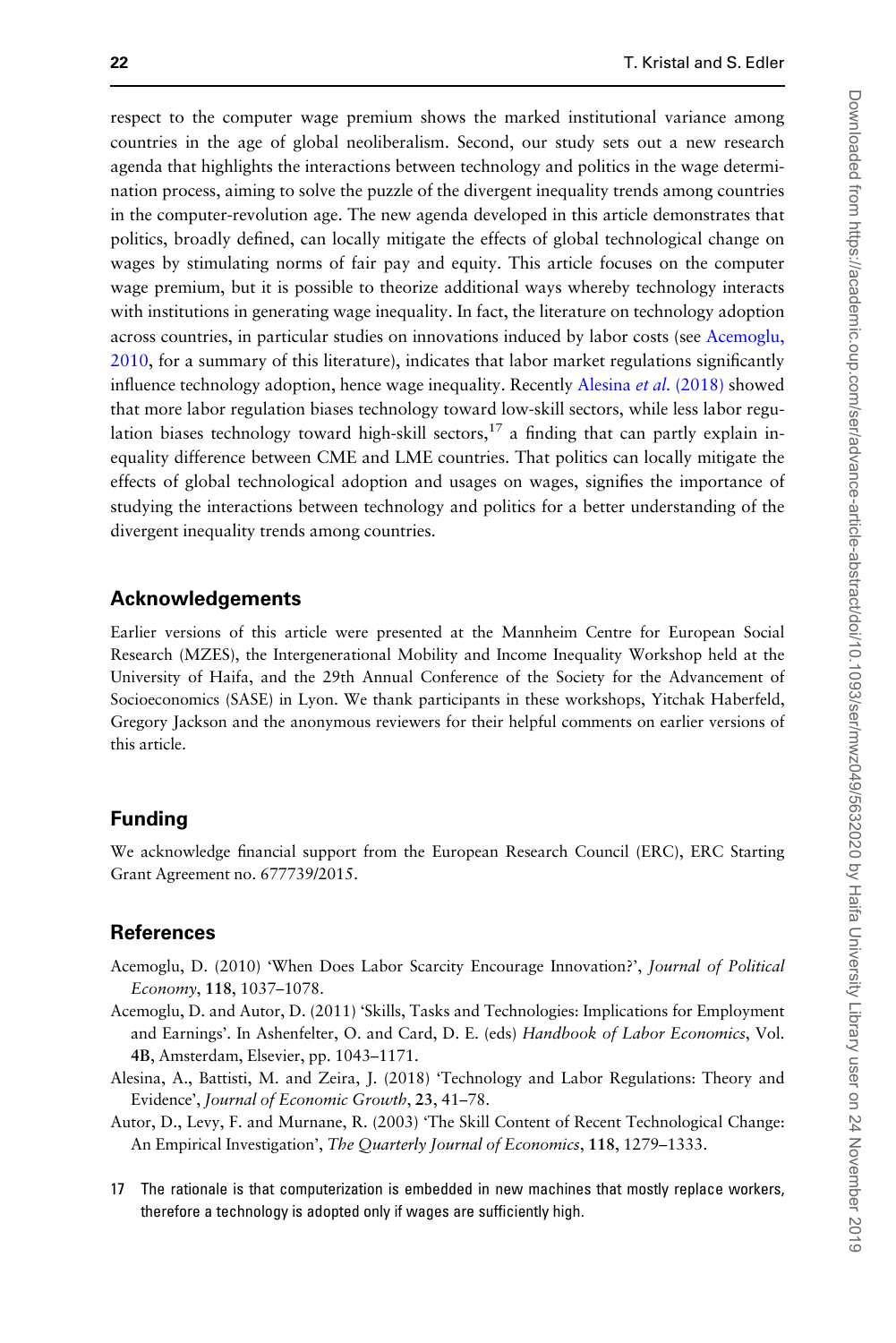- 
- <span id="page-22-0"></span>Blau, F. and Kahn, L. (2002) At Home and Abroad: U.S. Labor Market Performance in International Perspective, New York, Russell Sage Foundation.
- Blau, F. and Kahn, L. (2005) 'Do Cognitive Test Scores Explain Higher U.S. Wage Inequality?' The Review of Economics and Statistics, 87, 184–193.
- Borghans, L. and Ter Weel, B. T. (2004) 'Are Computer Skills the New Basic Skills? The Returns to Computer, Writing and Math Skills in Britain', Labour Economics, 11, 85–98.
- Bresnahan, T., Brynjolfsson, E. and Hitt, L. (2002) 'Information Technology, Workplace Organization, and the Demand for Skilled Labor: Firm-Level Evidence', The Quarterly Journal of Economics, 117, 339–376.
- Busemeyer, M. and Iversen, T. (2012) 'Collective Skill Systems, Wage Bargaining, and Labor Market Stratification'. In Busemeyer, M. and Iversen, T. (eds) The Political Economy of Collective Skill Formation, New York, Oxford University Press, pp. 205–233.
- Busemeyer, M. and Trampusch, C. (2012) The Political Economy of Collective Skill Formation, New York, Oxford University Press.
- Carbonaro, W. (2006) 'Cross-National Differences in the Skills-Earnings Relationship: The Role of Labor Market Institutions', Social Forces, 84, 1819–1842.
- Di Pietro, G. (2007) 'The Effect of Computer Use on Earnings in Italy', *Empirical Economics*, 33, 245–262.
- Dickerson, A. and Green, F. (2004) 'The Growth and Valuation of Computing and Other Generic Skills', Oxford Economic Papers, 56, 371–406.
- DiMaggio, P. and Bonikowski, B. (2008) 'Make Money Surfing the Web? The Impact of Internet Use on the Earnings of U.S', American Sociological Review, 73, 227–250.
- DiNardo, J. and Pischke, J. S. (1997) 'The Returns to Computer Use Revisited: Have Pencils Changed the Wage Structure Too?', The Quarterly Journal of Economics, CXII, 291-303.
- DiPrete, T. (2005) 'Labor Markets, Inequality, and Change: A European Perspective', Work and Occupations, 32, 119–139.
- Dolton, P. and Makepeace, G. (2004) 'Computer Use and Earnings in Britain', Economic Journal, 114, 117–129.
- Dolton, P. and Pelkonen, P. (2008) 'The Wage Effects of Computer Use: Evidence from WERS 2004', British Journal of Industrial Relations, 46, 587–630.
- Entorf, H., Gollac, M. and Kramarz, F. (1999) 'New Technologies, Wages, and Worker Selection', Journal of Labor Economics, 17, 464–491.
- Entorf, H. and Kramarz, F. (1997) 'Does Unmeasured Ability Explain the Higher Wages of New Technology Workers?', European Economic Review, 41, 1489–1509.
- Esping-Andersen, G. (1990) The Three Worlds of Welfare Capitalism, Princeton, NJ, Princeton University Press.
- Estevez-Abe, M., Iversen, T. and Soskice, D. (2001) 'Social Protection and the Formation of Skills: A Reinterpretation of the Welfare State'. In Hall, P. and Soskice, H. (eds) Varieties of Capitalism: The Institutional Foundations of Comparative Advantage, Oxford, Oxford University Press, pp. 145–183.
- Fernandez, R. (2001) 'Skill-Biased Technological Change and Wage Inequality: Evidence from a Plant Retooling', American Journal of Sociology, 107, 273-320.
- Freeman, R. and Schettkat, R. (2001) 'Skill Compression, Wage Differentials and Employment: Germany vs. the US', Oxford Economic Papers, 53, 582–603.
- Green, F., Felstead, A., Gallie, D. and Zhou, Y. (2007) 'Computers and Pay', National Institute Economic Review, 201, 63–75.
- Hall, P. and Soskice, D. (2001) Varieties of Capitalism: The Institutional Foundations of Comparative Advantage, Oxford, Oxford University Press.
- Hanushek, E., Schwerdt, G., Wiederhold, S. and Woessmann, L. (2013) 'Returns to Skills around the World: Evidence from PIAAC', NBER Working Paper 19762.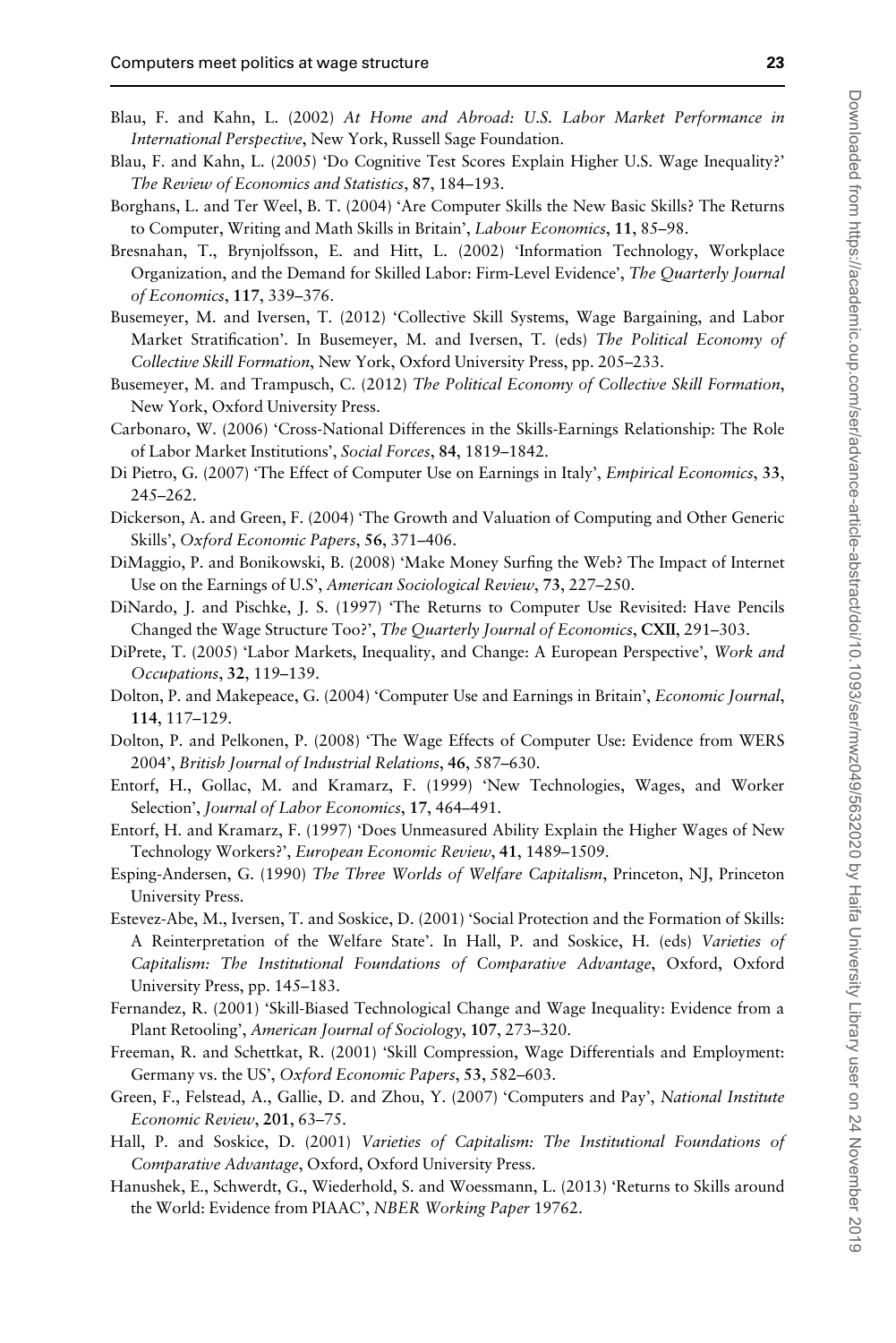- <span id="page-23-0"></span>Heinze, A. and Wolf, E. (2010) 'The Intra-Firm Gender Wage Gap: A New View on Wage Differentials Based on Linked Employer-Employee Data', Journal of Population Economics, 3, 851–879.
- Iversen, T. (1999) Contested Economic Institutions. The Politics of Macroeconomics and Wage Bargaining in Advanced Democracies, Cambridge, Cambridge University Press.
- Iversen, T. and Soskice, D. (2009) 'Distribution and Redistribution: The Shadow of the Nineteenth Century', World Politics, 61, 438–486.
- Iversen, T. and Stephens, J. (2008) 'Partisan Politics, the Welfare State, and Three Worlds of Human Capital Formation', Comparative Political Studies, 41, 600–637.
- Jackson, G. and Deeg, R. (2006) How Many Varieties of Capitalism? Comparing the Comparative Institutional Analyses of Capitalist Diversity, Discussion Paper 06/2, Max-Planck-Institutfuer Gesellschaftsforschung. Available at SSRN: [https://ssrn.com/abstract=](https://ssrn.com/abstract=896384) [896384.](https://ssrn.com/abstract=896384)
- Jackson, G. and Deeg, R. (2008) 'Comparing Capitalisms: Understanding Institutional Diversity and Its Implications for International Business', Journal of International Business Studies, 39, 540–561.
- Jacobs, D. and Myers, L. (2014) 'Union Strength, Neoliberalism, and Inequality', American Sociological Review, 79, 752–774.
- Kalleberg, A., Wallace, M. and Althauser, R. (1981) 'Economic Segmentation, Worker Power, and Income Inequality', American Journal of Sociology, 87, 651–683.
- Kenworthy, L. (2001) 'Wage-Setting Institutions: A Survey and Assessment', World Politics, 54, 57–98.
- King, J., Reichelt, M. and Huffman, M. (2017) 'Computerization and Wage Inequality Between and Within German Work Establishments', Research in Social Stratification and Mobility, 47, 67–77.
- Korpi, W. (1983) The Democratic Class Struggle, London, Routledge and Kegan Paul.
- Korpi, W. (2006) 'Power Resources and Employer-Centered Approaches in Explanations of Welfare States and Varieties of Capitalism: Protagonists, Consenters, and Antagonists', World Politics, 58, 167–206.
- Kristal, T. (2019) 'Computers and the Decline of American Unions: Is Computerization Class-Biased?', Work and Occupations, 46, 371–410.
- Kristal, T. and Cohen, Y. (2007) 'Decentralization of Collective Agreements and Rising Wage Inequality in Israel', Industrial Relations, 46, 613-635.
- Kristal, T. and Cohen, Y. (2017) 'The Causes of Rising Wage Inequality: The Race Between Institutions and Technology', Socio-Economic Review, 15, 187–212.
- Krueger, A. (1993) 'How Computers Have Changed the Wage Structure: Evidence from Microdata, 1984–1989', The Quarterly Journal of Economics, 108, 33–60.
- OECD. (2017) Education at a Glance 2017, Paris, OECD Publishing.
- Paz-Fuchs, A., Mandelkern, R. and Galnoor, I. (2018) The Privatization of Israel, New York, Palgrave Macmillan.
- Rabe-Hesketh, S. and Skrondal, A. (2006) 'Multilevel Modelling of Complex Survey Data', Journal of the Royal Statistical Society: Series A (Statistics in Society), 169, 805–827.
- Rueda, D. and Pontusson, J. (2000) 'Wage Inequality and Varieties of Capitalism', World Politics, 52, 350–383.
- Schneider, M. and Paunescu, M. (2012) 'Changing Varieties of Capitalism and Revealed Comparative Advantages from 1990 to 2005: A Test of the Hall and Soskice Claims', Socio-Economic Review, 10, 731–753.
- Spitz-Oener, A. (2006) 'Technical Change, Job Tasks, and Rising Educational Demands: Looking outside the Wage Structure', Journal of Labor Economics, 24, 235–270.
- Spitz-Oener, A. (2008) 'The Returns to Pencil Use Revisited', ILR Review, 61, 502–517.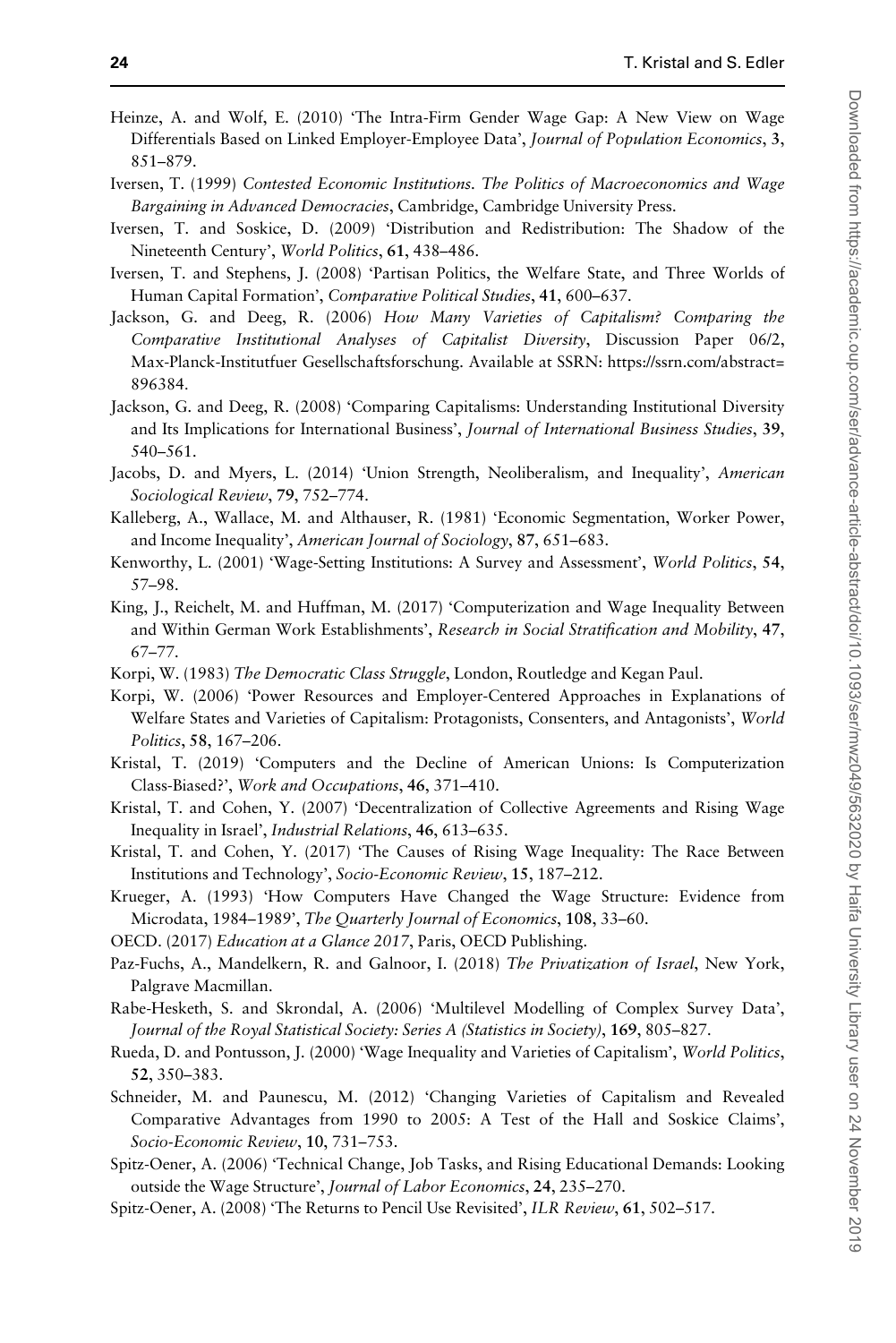- <span id="page-24-0"></span>Thelen, K. (2004) How Institutions Evolve: The Political Economy of Skills in Germany, Britain, the United States and Japan, Cambridge, Cambridge University Press.
- Thelen, K. (2014) Varieties of Liberalization and the New Politics of Social Solidarity, Cambridge, Cambridge University Press.
- Tomaskovic-Devey, D., Avent-Holt, D., Zimmer, C. and Harding, S. (2009) 'The Categorical Generation of Organizational Inequality: A Comparative Test of Tilly's Durable Inequality', Research in Social Stratification and Mobility, 27, 128–142.
- Traxler, F., Blaschke, S. and Kittel, B. (2001) National Labor Relations in Internationalized Markets, Oxford, Oxford University Press.
- Vallas, S. (1993) Power in the Workplace: The Politics of Production at at  $\mathcal{O}(\mathcal{T})$ , Albany, NY, SUNY Press.
- Visser, J. (2016) ICTWSS Data Base Version 5.1, Amsterdam, Amsterdam Institute for Advanced Labour Studies (AIAS), University of Amsterdam.
- Visser, J. and Checchi, D. (2009) 'Trade Unions and Inequality'. In Salverda, W., Nolan B. and Smeeding T. (eds) The Oxford Handbook of Economic Inequality, Oxford, Oxford University Press, pp. 230–256.
- Wallerstein, M. (1999) 'Wage-Setting Institutions and Pay Inequality in Advanced Industrial Societies', American Journal of Political Science, 43, 649–680.
- Wright, E. O. (1979) Class Structure and Income Determination, New York, Academic Press.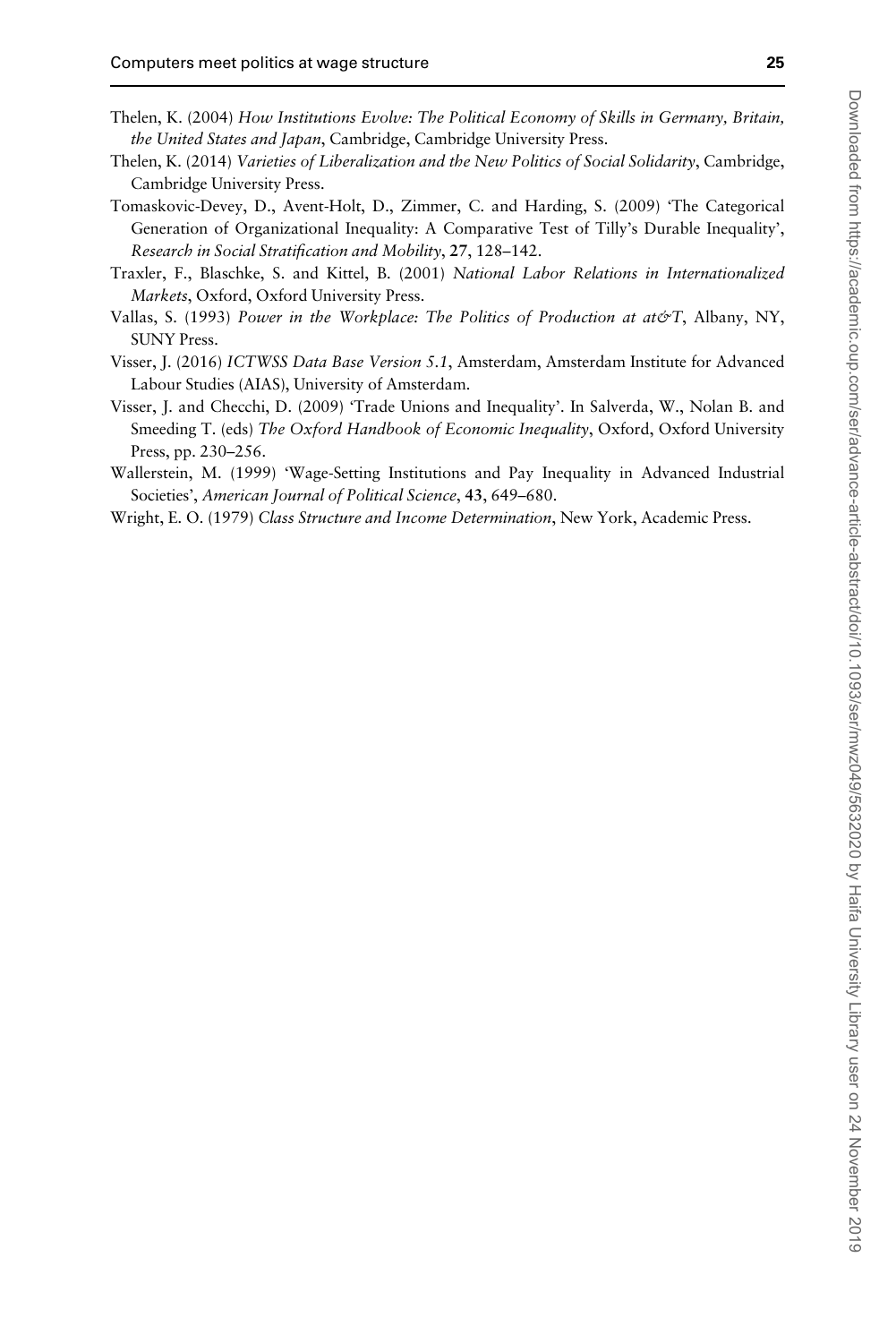| ;<br>;<br>;<br>:<br>:<br>:<br>: |
|---------------------------------|
|                                 |
| ant un pesn .                   |
|                                 |
|                                 |
| <b>strains こうこう</b>             |
| tieties of variable             |
|                                 |
| Į                               |
|                                 |
|                                 |
| l vihenen<br> <br> <br> <br>    |
| C                               |

| $0.17$<br>0.17<br>0.28<br>experience<br>Work<br>20.38<br>18.08<br>$20.45$<br>$20.07$<br>19.99<br>18.88<br>13.08<br>22.29<br>19.42<br>20.42<br>20.05<br>17.53<br>18.94<br>19.37<br>17.40<br>19.20<br>17.06<br>19.23<br>Employment<br>Full time<br>0.86<br>0.85<br>0.80<br>0.87<br>0.86<br>0.88<br>0.67<br>0.86<br>0.79<br>0.84<br>0.77<br>0.82<br>0.83<br>0.90<br>0.72<br>0.77<br>0.82<br>0.81<br>Education (ref: primary)<br>High<br>0.46<br>0.19<br>0.36<br>0.16<br>0.48<br>0.46<br>0.48<br>0.43<br>0.54<br>0.54<br>0.44<br>0.43<br>0.34<br>0.44<br>0.51<br>0.44<br>0.37<br>0.41<br>Secondary<br>0.45<br>0.38<br>0.39<br>0.49<br>0.58<br>0.47<br>0.40<br>0.37<br>0.37<br>0.32<br>0.39<br>0.67<br>0.43<br>0.40<br>0.43<br>0.41<br>0.24<br>0.41<br>Native<br>bom<br>0.86<br>0.87<br>0.90<br>66.0<br>0.68<br>$0.80$<br>0.75<br>0.87<br>0.84<br>0.94<br>0.90<br>00.1<br>0.90<br>0.88<br>0.96<br>0.75<br>0.71<br>0.91<br>Demography<br>Male<br>0.56<br>0.53<br>0.47<br>0.48<br>0.50<br>0.57<br>0.58<br>0.53<br>0.48<br>0.52<br>0.51<br>0.52<br>0.52<br>0.52<br>0.51<br>0.51<br>0.51<br>0.51<br>2716<br>3647<br>14867<br>3209<br>2675<br>2633<br>4206<br>4542<br>2740<br>3143<br>3479<br>3005<br>3112<br>2930<br>2392<br>2291<br>1781<br>3131<br>Continental CME countries<br>Z<br>Nordic CME countries<br>The Netherlands<br>New Zealand<br>LME countries<br>Denmark<br>Australia<br>Germany<br>Belgium<br>Canada<br>Finland<br>Austria<br>Ireland<br>France<br>Korea<br>Spain<br>Japan<br>Israel<br>$_{\rm Italy}$<br>USA<br>š |      |      |      |      |       |                |                    |                                |               |
|-----------------------------------------------------------------------------------------------------------------------------------------------------------------------------------------------------------------------------------------------------------------------------------------------------------------------------------------------------------------------------------------------------------------------------------------------------------------------------------------------------------------------------------------------------------------------------------------------------------------------------------------------------------------------------------------------------------------------------------------------------------------------------------------------------------------------------------------------------------------------------------------------------------------------------------------------------------------------------------------------------------------------------------------------------------------------------------------------------------------------------------------------------------------------------------------------------------------------------------------------------------------------------------------------------------------------------------------------------------------------------------------------------------------------------------------------------------------------------------------------------------------------------|------|------|------|------|-------|----------------|--------------------|--------------------------------|---------------|
|                                                                                                                                                                                                                                                                                                                                                                                                                                                                                                                                                                                                                                                                                                                                                                                                                                                                                                                                                                                                                                                                                                                                                                                                                                                                                                                                                                                                                                                                                                                             |      |      |      |      |       |                |                    |                                |               |
|                                                                                                                                                                                                                                                                                                                                                                                                                                                                                                                                                                                                                                                                                                                                                                                                                                                                                                                                                                                                                                                                                                                                                                                                                                                                                                                                                                                                                                                                                                                             |      |      |      |      |       | Manuf.         | workplace<br>Large | Part of larger<br>organization | Public sector |
|                                                                                                                                                                                                                                                                                                                                                                                                                                                                                                                                                                                                                                                                                                                                                                                                                                                                                                                                                                                                                                                                                                                                                                                                                                                                                                                                                                                                                                                                                                                             |      |      |      |      |       |                |                    |                                |               |
|                                                                                                                                                                                                                                                                                                                                                                                                                                                                                                                                                                                                                                                                                                                                                                                                                                                                                                                                                                                                                                                                                                                                                                                                                                                                                                                                                                                                                                                                                                                             |      |      |      |      |       | 0.14           | 0.20               | 0.68                           | 0.22          |
|                                                                                                                                                                                                                                                                                                                                                                                                                                                                                                                                                                                                                                                                                                                                                                                                                                                                                                                                                                                                                                                                                                                                                                                                                                                                                                                                                                                                                                                                                                                             |      |      |      |      |       | 0.16           |                    | 0.68                           | 0.28          |
|                                                                                                                                                                                                                                                                                                                                                                                                                                                                                                                                                                                                                                                                                                                                                                                                                                                                                                                                                                                                                                                                                                                                                                                                                                                                                                                                                                                                                                                                                                                             |      |      |      |      |       |                | $0.24$<br>0.19     | 0.68                           | 0.29          |
|                                                                                                                                                                                                                                                                                                                                                                                                                                                                                                                                                                                                                                                                                                                                                                                                                                                                                                                                                                                                                                                                                                                                                                                                                                                                                                                                                                                                                                                                                                                             |      |      |      |      |       | 0.14           | 0.21               | 0.60                           | 0.32          |
|                                                                                                                                                                                                                                                                                                                                                                                                                                                                                                                                                                                                                                                                                                                                                                                                                                                                                                                                                                                                                                                                                                                                                                                                                                                                                                                                                                                                                                                                                                                             |      |      |      |      |       |                |                    | 0.64                           | 0.26          |
|                                                                                                                                                                                                                                                                                                                                                                                                                                                                                                                                                                                                                                                                                                                                                                                                                                                                                                                                                                                                                                                                                                                                                                                                                                                                                                                                                                                                                                                                                                                             |      |      |      |      |       | $0.14$<br>0.14 | $0.17$<br>$0.30$   | 0.70                           | 0.29          |
|                                                                                                                                                                                                                                                                                                                                                                                                                                                                                                                                                                                                                                                                                                                                                                                                                                                                                                                                                                                                                                                                                                                                                                                                                                                                                                                                                                                                                                                                                                                             |      |      |      |      |       | 0.14           | 0.27               | 0.65                           | 0.22          |
|                                                                                                                                                                                                                                                                                                                                                                                                                                                                                                                                                                                                                                                                                                                                                                                                                                                                                                                                                                                                                                                                                                                                                                                                                                                                                                                                                                                                                                                                                                                             |      |      |      |      |       |                |                    |                                |               |
|                                                                                                                                                                                                                                                                                                                                                                                                                                                                                                                                                                                                                                                                                                                                                                                                                                                                                                                                                                                                                                                                                                                                                                                                                                                                                                                                                                                                                                                                                                                             |      |      |      |      |       | 0.19           | 0.22               | 0.64                           | 0.24          |
|                                                                                                                                                                                                                                                                                                                                                                                                                                                                                                                                                                                                                                                                                                                                                                                                                                                                                                                                                                                                                                                                                                                                                                                                                                                                                                                                                                                                                                                                                                                             |      |      |      |      |       | 0.21           | 0.24               | 0.63                           | 0.31          |
|                                                                                                                                                                                                                                                                                                                                                                                                                                                                                                                                                                                                                                                                                                                                                                                                                                                                                                                                                                                                                                                                                                                                                                                                                                                                                                                                                                                                                                                                                                                             |      |      |      |      |       |                | 0.26               | 0.62                           | 0.22          |
|                                                                                                                                                                                                                                                                                                                                                                                                                                                                                                                                                                                                                                                                                                                                                                                                                                                                                                                                                                                                                                                                                                                                                                                                                                                                                                                                                                                                                                                                                                                             |      |      |      |      |       |                | 0.21               | 0.62                           | 0.25          |
|                                                                                                                                                                                                                                                                                                                                                                                                                                                                                                                                                                                                                                                                                                                                                                                                                                                                                                                                                                                                                                                                                                                                                                                                                                                                                                                                                                                                                                                                                                                             |      |      |      |      |       |                |                    | 0.47                           | 0.22          |
|                                                                                                                                                                                                                                                                                                                                                                                                                                                                                                                                                                                                                                                                                                                                                                                                                                                                                                                                                                                                                                                                                                                                                                                                                                                                                                                                                                                                                                                                                                                             |      |      |      |      |       | 0.24           | $0.16$<br>0.19     | 0.68                           | 0.12          |
|                                                                                                                                                                                                                                                                                                                                                                                                                                                                                                                                                                                                                                                                                                                                                                                                                                                                                                                                                                                                                                                                                                                                                                                                                                                                                                                                                                                                                                                                                                                             |      |      |      |      |       | 0.25           | 0.19               | 0.48                           | 0.16          |
|                                                                                                                                                                                                                                                                                                                                                                                                                                                                                                                                                                                                                                                                                                                                                                                                                                                                                                                                                                                                                                                                                                                                                                                                                                                                                                                                                                                                                                                                                                                             |      |      |      |      |       | 0.15           | 0.23               | 0.69                           | 0.29          |
|                                                                                                                                                                                                                                                                                                                                                                                                                                                                                                                                                                                                                                                                                                                                                                                                                                                                                                                                                                                                                                                                                                                                                                                                                                                                                                                                                                                                                                                                                                                             |      |      |      |      |       | 0.13           | 0.14               | 0.60                           | 0.25          |
|                                                                                                                                                                                                                                                                                                                                                                                                                                                                                                                                                                                                                                                                                                                                                                                                                                                                                                                                                                                                                                                                                                                                                                                                                                                                                                                                                                                                                                                                                                                             |      |      |      |      |       |                |                    |                                |               |
|                                                                                                                                                                                                                                                                                                                                                                                                                                                                                                                                                                                                                                                                                                                                                                                                                                                                                                                                                                                                                                                                                                                                                                                                                                                                                                                                                                                                                                                                                                                             |      |      |      |      |       |                | 0.19               | 0.69                           | 0.37          |
|                                                                                                                                                                                                                                                                                                                                                                                                                                                                                                                                                                                                                                                                                                                                                                                                                                                                                                                                                                                                                                                                                                                                                                                                                                                                                                                                                                                                                                                                                                                             |      |      |      |      |       | $0.17$<br>0.18 | 0.15               | 0.74                           | 0.36          |
| 0.50<br>Norway                                                                                                                                                                                                                                                                                                                                                                                                                                                                                                                                                                                                                                                                                                                                                                                                                                                                                                                                                                                                                                                                                                                                                                                                                                                                                                                                                                                                                                                                                                              | 2923 | 0.88 | 0.40 | 0.82 | 19.45 | 0.10           | 0.22               | 0.54                           | 0.37          |
| 20.23<br>0.89<br>0.43<br>0.51<br>0.86<br>0.50<br>2763<br>Sweden                                                                                                                                                                                                                                                                                                                                                                                                                                                                                                                                                                                                                                                                                                                                                                                                                                                                                                                                                                                                                                                                                                                                                                                                                                                                                                                                                                                                                                                             |      |      |      |      |       | 0.15           | 0.21               | 0.79                           | 0.38          |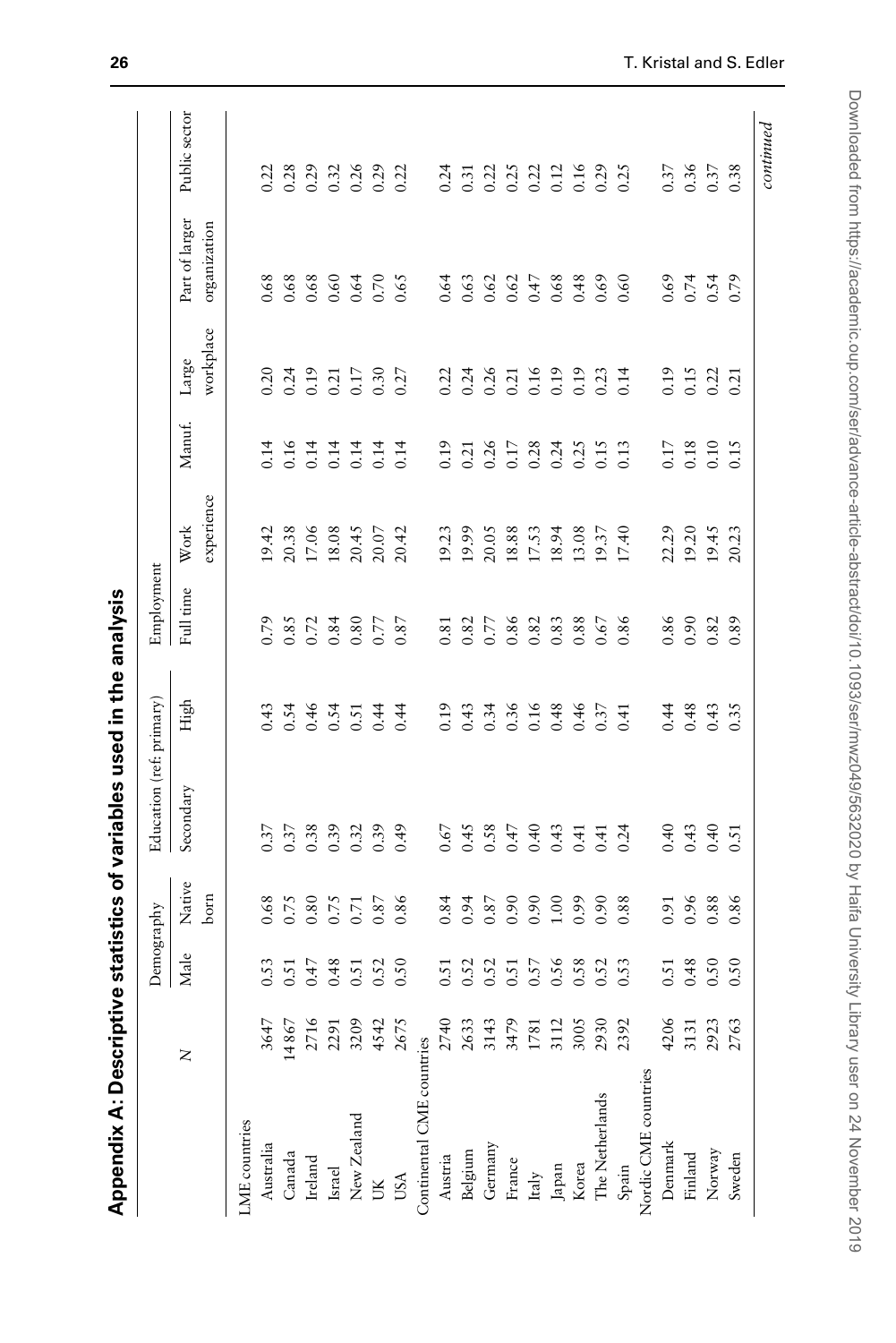| ٦ |
|---|
|   |
|   |
|   |
|   |
|   |

|                                      | Occupations (ref: elementary) |                              |                              |                                      | Skill                                  |                               |
|--------------------------------------|-------------------------------|------------------------------|------------------------------|--------------------------------------|----------------------------------------|-------------------------------|
|                                      | Skilled                       | Semi-skilled<br>white collar | Semi-skilled<br>blue collar  | Managing other<br>employees          | Mean computer-specific<br>skill scores | Mean numeracy<br>skill scores |
| ME countries                         |                               |                              |                              |                                      |                                        |                               |
| Australia                            | 0.48                          | 0.26                         | 0.17                         | 0.42                                 | 291                                    | 275                           |
| Canada                               | 0.55                          | 0.23                         |                              | 0.31                                 | 284                                    | 271                           |
| Ireland                              |                               |                              |                              |                                      |                                        | 265                           |
| Israel                               | $0.41$<br>0.58                |                              |                              |                                      | $\frac{281}{277}$                      | 262                           |
| New Zealand                          | 0.53                          |                              |                              |                                      | 290                                    | 277                           |
| JK                                   | 0.42                          | 35<br>0.35<br>0.35           | 0.14<br>0.13<br>0.17<br>0.14 | $0.32$<br>$0.34$<br>$0.47$<br>$0.37$ | 286                                    | 273                           |
| USA                                  | 64.0                          | 0.29                         | 0.16                         | 0.34                                 | 281                                    | 261                           |
| Continental CME countries            |                               |                              |                              |                                      |                                        |                               |
| Austria                              | 0.43                          | 0.29                         | 0.20                         | 0.36                                 | 285                                    | 280                           |
| Belgium                              | 0.48                          | 0.25                         | 0.18                         | 0.30                                 | 283                                    | 287                           |
| Germany                              |                               | 0.31                         |                              | 0.29                                 | 284                                    | 278                           |
| France                               | $0.38$<br>0.46                |                              | $0.23$<br>0.19               | 0.32                                 |                                        | 263                           |
| Italy                                |                               |                              |                              |                                      | J                                      | 255                           |
| $_{\rm Japan}$                       | $0.30$<br>$0.36$              | $0.25$<br>$0.38$<br>$0.38$   | 0.30                         | $0.22$<br>$0.30$                     | 298                                    | 293                           |
| Korea                                | 0.30                          | 0.38                         | 0.20                         | 0.33                                 | 284                                    | 268                           |
| The Netherlands                      | 0.53                          | 0.30                         | 0.11                         | 0.34                                 | 292                                    | 288                           |
| Spain                                | 0.34                          | 0.35                         | 0.18                         | 0.27                                 | $\overline{1}$                         | 258                           |
| Nordic CME countries                 |                               |                              |                              |                                      |                                        |                               |
| Denmark                              | 0.5                           | 0.24                         | 0.17                         | 0.21                                 | 287                                    | 287                           |
| Finland                              | 0.46                          | 0.27                         | 0.21                         |                                      | 293                                    | 292                           |
| Norway                               | 0.5                           | 0.30                         | 0.14                         | $0.24$<br>0.35                       | 290                                    | 287                           |
| Sweden                               | 0.49                          | 0.28                         | 0.19                         | 0.34                                 | 291                                    | 289                           |
| Source: Authors' calculations of the | PIAAC.                        |                              |                              |                                      |                                        |                               |

Note: The analysis covers wage and salary workers aged 20–65 years.

Note: The analysis covers wage and salary workers aged 20-65 years.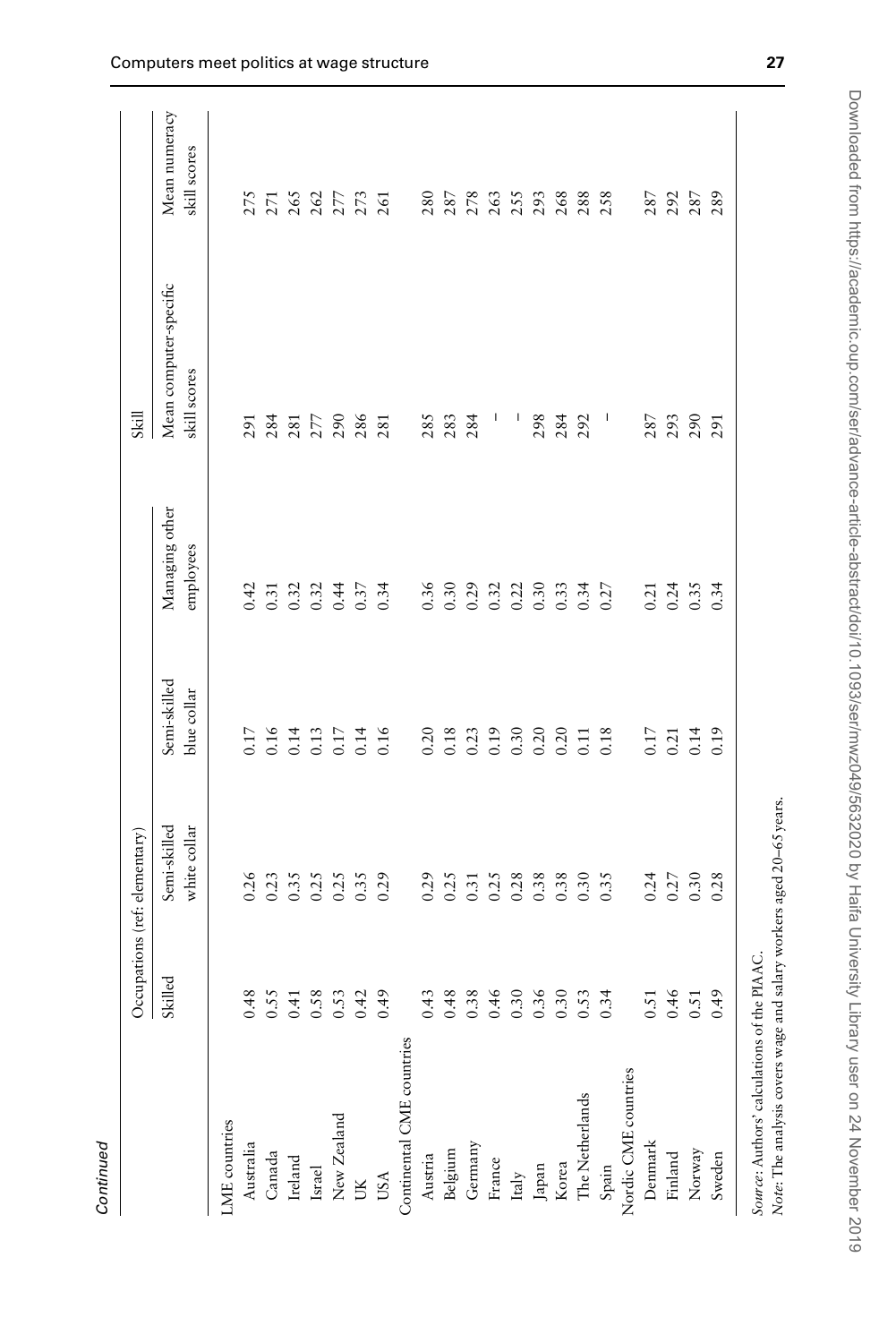| - ~~ mnuter use on nominal and standardized we |           |
|------------------------------------------------|-----------|
|                                                |           |
|                                                |           |
|                                                |           |
| is of the effect of co                         |           |
|                                                |           |
|                                                |           |
| うりり                                            |           |
|                                                |           |
|                                                | ľ         |
| - araccion cotinent.                           |           |
|                                                |           |
|                                                | s and Nor |
|                                                |           |
|                                                |           |
|                                                |           |
|                                                |           |
|                                                |           |
|                                                |           |

| Dependent variable              | .n hourly wage                                                                                                                                                                                                                                                                                 |                                                                                                                                                                                                                                                                                                      |                                                                                                                                                                                                                                                                                                                              |                                                                                                                                                                                                                                                                                                     |                                                                                                                                                                                                                                                                                               | Hourly wage deciles                                                                                                                                                                                                                                                                                   |                                                                                                                                                                                                                                                                       |                                                                                                                                                                                                                                                                                                                     |                                                                                                                                                                                                                                                                                                        |                                                                                                                                                                                                                                                                       |
|---------------------------------|------------------------------------------------------------------------------------------------------------------------------------------------------------------------------------------------------------------------------------------------------------------------------------------------|------------------------------------------------------------------------------------------------------------------------------------------------------------------------------------------------------------------------------------------------------------------------------------------------------|------------------------------------------------------------------------------------------------------------------------------------------------------------------------------------------------------------------------------------------------------------------------------------------------------------------------------|-----------------------------------------------------------------------------------------------------------------------------------------------------------------------------------------------------------------------------------------------------------------------------------------------------|-----------------------------------------------------------------------------------------------------------------------------------------------------------------------------------------------------------------------------------------------------------------------------------------------|-------------------------------------------------------------------------------------------------------------------------------------------------------------------------------------------------------------------------------------------------------------------------------------------------------|-----------------------------------------------------------------------------------------------------------------------------------------------------------------------------------------------------------------------------------------------------------------------|---------------------------------------------------------------------------------------------------------------------------------------------------------------------------------------------------------------------------------------------------------------------------------------------------------------------|--------------------------------------------------------------------------------------------------------------------------------------------------------------------------------------------------------------------------------------------------------------------------------------------------------|-----------------------------------------------------------------------------------------------------------------------------------------------------------------------------------------------------------------------------------------------------------------------|
|                                 | Model 1                                                                                                                                                                                                                                                                                        | Model 2                                                                                                                                                                                                                                                                                              | Model 3                                                                                                                                                                                                                                                                                                                      | Model 4                                                                                                                                                                                                                                                                                             | Model 5                                                                                                                                                                                                                                                                                       | Model 1                                                                                                                                                                                                                                                                                               | Model 2                                                                                                                                                                                                                                                               | Model 3                                                                                                                                                                                                                                                                                                             | Model 4                                                                                                                                                                                                                                                                                                | Model 5                                                                                                                                                                                                                                                               |
| Computer use at work            |                                                                                                                                                                                                                                                                                                |                                                                                                                                                                                                                                                                                                      |                                                                                                                                                                                                                                                                                                                              |                                                                                                                                                                                                                                                                                                     |                                                                                                                                                                                                                                                                                               |                                                                                                                                                                                                                                                                                                       |                                                                                                                                                                                                                                                                       |                                                                                                                                                                                                                                                                                                                     |                                                                                                                                                                                                                                                                                                        |                                                                                                                                                                                                                                                                       |
|                                 |                                                                                                                                                                                                                                                                                                |                                                                                                                                                                                                                                                                                                      |                                                                                                                                                                                                                                                                                                                              |                                                                                                                                                                                                                                                                                                     |                                                                                                                                                                                                                                                                                               |                                                                                                                                                                                                                                                                                                       |                                                                                                                                                                                                                                                                       |                                                                                                                                                                                                                                                                                                                     |                                                                                                                                                                                                                                                                                                        |                                                                                                                                                                                                                                                                       |
| Continental CMEs x Computer     |                                                                                                                                                                                                                                                                                                |                                                                                                                                                                                                                                                                                                      |                                                                                                                                                                                                                                                                                                                              |                                                                                                                                                                                                                                                                                                     |                                                                                                                                                                                                                                                                                               |                                                                                                                                                                                                                                                                                                       |                                                                                                                                                                                                                                                                       |                                                                                                                                                                                                                                                                                                                     |                                                                                                                                                                                                                                                                                                        |                                                                                                                                                                                                                                                                       |
|                                 |                                                                                                                                                                                                                                                                                                |                                                                                                                                                                                                                                                                                                      |                                                                                                                                                                                                                                                                                                                              |                                                                                                                                                                                                                                                                                                     |                                                                                                                                                                                                                                                                                               |                                                                                                                                                                                                                                                                                                       |                                                                                                                                                                                                                                                                       |                                                                                                                                                                                                                                                                                                                     |                                                                                                                                                                                                                                                                                                        |                                                                                                                                                                                                                                                                       |
| Nordic CMEs × Computer          |                                                                                                                                                                                                                                                                                                |                                                                                                                                                                                                                                                                                                      |                                                                                                                                                                                                                                                                                                                              |                                                                                                                                                                                                                                                                                                     |                                                                                                                                                                                                                                                                                               |                                                                                                                                                                                                                                                                                                       |                                                                                                                                                                                                                                                                       |                                                                                                                                                                                                                                                                                                                     |                                                                                                                                                                                                                                                                                                        |                                                                                                                                                                                                                                                                       |
|                                 |                                                                                                                                                                                                                                                                                                |                                                                                                                                                                                                                                                                                                      |                                                                                                                                                                                                                                                                                                                              |                                                                                                                                                                                                                                                                                                     |                                                                                                                                                                                                                                                                                               |                                                                                                                                                                                                                                                                                                       |                                                                                                                                                                                                                                                                       |                                                                                                                                                                                                                                                                                                                     |                                                                                                                                                                                                                                                                                                        |                                                                                                                                                                                                                                                                       |
| Male                            |                                                                                                                                                                                                                                                                                                |                                                                                                                                                                                                                                                                                                      |                                                                                                                                                                                                                                                                                                                              |                                                                                                                                                                                                                                                                                                     |                                                                                                                                                                                                                                                                                               |                                                                                                                                                                                                                                                                                                       |                                                                                                                                                                                                                                                                       |                                                                                                                                                                                                                                                                                                                     |                                                                                                                                                                                                                                                                                                        |                                                                                                                                                                                                                                                                       |
|                                 |                                                                                                                                                                                                                                                                                                |                                                                                                                                                                                                                                                                                                      |                                                                                                                                                                                                                                                                                                                              |                                                                                                                                                                                                                                                                                                     |                                                                                                                                                                                                                                                                                               |                                                                                                                                                                                                                                                                                                       |                                                                                                                                                                                                                                                                       |                                                                                                                                                                                                                                                                                                                     |                                                                                                                                                                                                                                                                                                        |                                                                                                                                                                                                                                                                       |
| Native born                     |                                                                                                                                                                                                                                                                                                |                                                                                                                                                                                                                                                                                                      |                                                                                                                                                                                                                                                                                                                              |                                                                                                                                                                                                                                                                                                     |                                                                                                                                                                                                                                                                                               |                                                                                                                                                                                                                                                                                                       |                                                                                                                                                                                                                                                                       |                                                                                                                                                                                                                                                                                                                     |                                                                                                                                                                                                                                                                                                        |                                                                                                                                                                                                                                                                       |
|                                 |                                                                                                                                                                                                                                                                                                |                                                                                                                                                                                                                                                                                                      |                                                                                                                                                                                                                                                                                                                              |                                                                                                                                                                                                                                                                                                     |                                                                                                                                                                                                                                                                                               |                                                                                                                                                                                                                                                                                                       |                                                                                                                                                                                                                                                                       |                                                                                                                                                                                                                                                                                                                     |                                                                                                                                                                                                                                                                                                        |                                                                                                                                                                                                                                                                       |
| Medium education                |                                                                                                                                                                                                                                                                                                |                                                                                                                                                                                                                                                                                                      |                                                                                                                                                                                                                                                                                                                              |                                                                                                                                                                                                                                                                                                     |                                                                                                                                                                                                                                                                                               |                                                                                                                                                                                                                                                                                                       |                                                                                                                                                                                                                                                                       |                                                                                                                                                                                                                                                                                                                     |                                                                                                                                                                                                                                                                                                        |                                                                                                                                                                                                                                                                       |
|                                 | $\begin{array}{r} 0.265 \\ 0.011 \\ 0.014 \\ -0.050 \\ 0.004 \\ 0.006 \\ 0.0006 \\ 0.0008 \\ 0.0009 \\ 0.0000 \\ 0.0000 \\ 0.0000 \\ 0.0011 \\ 0.001 \\ 0.0000 \\ 0.0000 \\ 0.0000 \\ 0.0000 \\ 0.0000 \\ 0.0000 \\ 0.0000 \\ 0.0000 \\ 0.0000 \\ 0.0000 \\ 0.0000 \\ 0.0000 \\ 0.0000 \\ 0.0$ | $\begin{array}{c} 0.168 \\ 0.0121 \\ -0.026 \\ 0.014 \\ 0.013 \\ 0.000 \\ 0.000 \\ 0.000 \\ 0.000 \\ 0.000 \\ 0.000 \\ 0.000 \\ 0.000 \\ 0.001 \\ 0.001 \\ 0.000 \\ 0.000 \\ 0.000 \\ 0.000 \\ 0.000 \\ 0.000 \\ 0.000 \\ 0.000 \\ 0.000 \\ 0.000 \\ 0.000 \\ 0.000 \\ 0.000 \\ 0.000 \\ 0.000 \\ 0$ | $\begin{array}{r} 0.139 \\ 0.0121 \\ -0.005 \\ -0.014 \\ 0.0121 \\ -0.005 \\ -0.0121 \\ -0.0121 \\ -0.005 \\ -0.005 \\ -0.005 \\ -0.005 \\ -0.005 \\ -0.005 \\ -0.005 \\ -0.005 \\ -0.005 \\ -0.005 \\ -0.005 \\ -0.005 \\ -0.005 \\ -0.005 \\ -0.005 \\ -0.005 \\ -0.005 \\ -0.005 \\ -0.005 \\ -0.005 \\ -0.005 \\ -0.005$ | $\begin{array}{r} 0.138 \\ 0.0121 \\ 0.000 \\ 0.014 \\ 0.014 \\ 0.000 \\ 0.000 \\ 0.000 \\ 0.000 \\ 0.000 \\ 0.000 \\ 0.000 \\ 0.000 \\ 0.000 \\ 0.000 \\ 0.000 \\ 0.000 \\ 0.000 \\ 0.000 \\ 0.000 \\ 0.000 \\ 0.000 \\ 0.000 \\ 0.000 \\ 0.000 \\ 0.000 \\ 0.000 \\ 0.000 \\ 0.000 \\ 0.000 \\ 0$ | $\begin{array}{r} 0.109 \\ 0.015 \\ 0.015 \\ 0.019 \\ 0.017 \\ 0.017 \\ 0.009 \\ 0.0009 \\ 0.0009 \\ 0.0000 \\ 0.0000 \\ 0.0000 \\ 0.0000 \\ 0.0000 \\ 0.0000 \\ 0.0000 \\ 0.0000 \\ 0.0000 \\ 0.0000 \\ 0.0000 \\ 0.0000 \\ 0.0000 \\ 0.0000 \\ 0.0000 \\ 0.0000 \\ 0.0000 \\ 0.0000 \\ 0.0$ | $\begin{array}{l} 1.312 \\ 1.0081 \\ 0.009 \\ -0.176 \\ 0.100 \\ 0.000 \\ -0.000 \\ 0.000 \\ 0.000 \\ 0.000 \\ 0.000 \\ 0.000 \\ 0.000 \\ 0.000 \\ 0.000 \\ 0.000 \\ 0.000 \\ 0.000 \\ 0.000 \\ 0.000 \\ 0.000 \\ 0.000 \\ 0.000 \\ 0.000 \\ 0.000 \\ 0.000 \\ 0.000 \\ 0.000 \\ 0.000 \\ 0.000 \\ 0$ | $\begin{array}{l} 6.826\\ 0.0890\\ 0.097\\ 0.097\\ 0.097\\ 0.098\\ 0.099\\ 0.097\\ 0.099\\ 0.099\\ 0.000\\ 0.000\\ 0.000\\ 0.000\\ 0.000\\ 0.000\\ 0.000\\ 0.000\\ 0.000\\ 0.000\\ 0.000\\ 0.000\\ 0.000\\ 0.000\\ 0.000\\ 0.000\\ 0.000\\ 0.000\\ 0.000\\ 0.000\\ 0$ | $\begin{array}{l} 1.772 \\ 0.0800 \\ -0.064 \\ 0.0941 \\ -0.0943 \\ -0.0943 \\ -0.0931 \\ -0.0943 \\ -0.0004 \\ -0.0000 \\ -0.0000 \\ -0.0000 \\ -0.0000 \\ -0.0000 \\ -0.0000 \\ -0.0000 \\ -0.0000 \\ -0.0000 \\ -0.0000 \\ -0.0000 \\ -0.0000 \\ -0.0000 \\ -0.0000 \\ -0.0000 \\ -0.0000 \\ -0.0000 \\ -0.0000$ | $\begin{array}{l} 0.755 \\ 0.099 \\ -0.048 \\ 0.109 \\ -0.048 \\ 0.098 \\ 0.009 \\ -0.009 \\ 0.000 \\ 0.000 \\ 0.000 \\ 0.000 \\ 0.000 \\ 0.000 \\ 0.000 \\ 0.000 \\ 0.000 \\ 0.000 \\ 0.000 \\ 0.000 \\ 0.000 \\ 0.000 \\ 0.000 \\ 0.000 \\ 0.000 \\ 0.000 \\ 0.000 \\ 0.000 \\ 0.000 \\ 0.000 \\ 0.$ | $\begin{array}{l} 0.534\\ 0.089\\ 0.009\\ 0.000\\ 0.000\\ 0.000\\ 0.000\\ 0.000\\ 0.000\\ 0.000\\ 0.000\\ 0.000\\ 0.000\\ 0.000\\ 0.000\\ 0.000\\ 0.000\\ 0.000\\ 0.000\\ 0.000\\ 0.000\\ 0.000\\ 0.000\\ 0.000\\ 0.000\\ 0.000\\ 0.000\\ 0.000\\ 0.000\\ 0.000\\ 0.$ |
| High education                  |                                                                                                                                                                                                                                                                                                |                                                                                                                                                                                                                                                                                                      |                                                                                                                                                                                                                                                                                                                              |                                                                                                                                                                                                                                                                                                     |                                                                                                                                                                                                                                                                                               |                                                                                                                                                                                                                                                                                                       |                                                                                                                                                                                                                                                                       |                                                                                                                                                                                                                                                                                                                     |                                                                                                                                                                                                                                                                                                        |                                                                                                                                                                                                                                                                       |
|                                 |                                                                                                                                                                                                                                                                                                |                                                                                                                                                                                                                                                                                                      |                                                                                                                                                                                                                                                                                                                              |                                                                                                                                                                                                                                                                                                     |                                                                                                                                                                                                                                                                                               |                                                                                                                                                                                                                                                                                                       |                                                                                                                                                                                                                                                                       |                                                                                                                                                                                                                                                                                                                     |                                                                                                                                                                                                                                                                                                        |                                                                                                                                                                                                                                                                       |
| Work experience                 |                                                                                                                                                                                                                                                                                                |                                                                                                                                                                                                                                                                                                      |                                                                                                                                                                                                                                                                                                                              |                                                                                                                                                                                                                                                                                                     |                                                                                                                                                                                                                                                                                               |                                                                                                                                                                                                                                                                                                       |                                                                                                                                                                                                                                                                       |                                                                                                                                                                                                                                                                                                                     |                                                                                                                                                                                                                                                                                                        |                                                                                                                                                                                                                                                                       |
|                                 |                                                                                                                                                                                                                                                                                                |                                                                                                                                                                                                                                                                                                      |                                                                                                                                                                                                                                                                                                                              |                                                                                                                                                                                                                                                                                                     |                                                                                                                                                                                                                                                                                               |                                                                                                                                                                                                                                                                                                       |                                                                                                                                                                                                                                                                       |                                                                                                                                                                                                                                                                                                                     |                                                                                                                                                                                                                                                                                                        |                                                                                                                                                                                                                                                                       |
| Work experience squared         |                                                                                                                                                                                                                                                                                                |                                                                                                                                                                                                                                                                                                      |                                                                                                                                                                                                                                                                                                                              |                                                                                                                                                                                                                                                                                                     |                                                                                                                                                                                                                                                                                               |                                                                                                                                                                                                                                                                                                       |                                                                                                                                                                                                                                                                       |                                                                                                                                                                                                                                                                                                                     |                                                                                                                                                                                                                                                                                                        |                                                                                                                                                                                                                                                                       |
|                                 |                                                                                                                                                                                                                                                                                                |                                                                                                                                                                                                                                                                                                      |                                                                                                                                                                                                                                                                                                                              |                                                                                                                                                                                                                                                                                                     |                                                                                                                                                                                                                                                                                               |                                                                                                                                                                                                                                                                                                       |                                                                                                                                                                                                                                                                       |                                                                                                                                                                                                                                                                                                                     |                                                                                                                                                                                                                                                                                                        |                                                                                                                                                                                                                                                                       |
| Full time                       |                                                                                                                                                                                                                                                                                                |                                                                                                                                                                                                                                                                                                      |                                                                                                                                                                                                                                                                                                                              |                                                                                                                                                                                                                                                                                                     |                                                                                                                                                                                                                                                                                               |                                                                                                                                                                                                                                                                                                       |                                                                                                                                                                                                                                                                       |                                                                                                                                                                                                                                                                                                                     |                                                                                                                                                                                                                                                                                                        |                                                                                                                                                                                                                                                                       |
|                                 |                                                                                                                                                                                                                                                                                                |                                                                                                                                                                                                                                                                                                      |                                                                                                                                                                                                                                                                                                                              |                                                                                                                                                                                                                                                                                                     |                                                                                                                                                                                                                                                                                               |                                                                                                                                                                                                                                                                                                       |                                                                                                                                                                                                                                                                       |                                                                                                                                                                                                                                                                                                                     |                                                                                                                                                                                                                                                                                                        |                                                                                                                                                                                                                                                                       |
| Permanent contract <sup>1</sup> |                                                                                                                                                                                                                                                                                                |                                                                                                                                                                                                                                                                                                      |                                                                                                                                                                                                                                                                                                                              |                                                                                                                                                                                                                                                                                                     |                                                                                                                                                                                                                                                                                               |                                                                                                                                                                                                                                                                                                       |                                                                                                                                                                                                                                                                       |                                                                                                                                                                                                                                                                                                                     |                                                                                                                                                                                                                                                                                                        |                                                                                                                                                                                                                                                                       |
|                                 |                                                                                                                                                                                                                                                                                                |                                                                                                                                                                                                                                                                                                      |                                                                                                                                                                                                                                                                                                                              |                                                                                                                                                                                                                                                                                                     |                                                                                                                                                                                                                                                                                               |                                                                                                                                                                                                                                                                                                       |                                                                                                                                                                                                                                                                       |                                                                                                                                                                                                                                                                                                                     |                                                                                                                                                                                                                                                                                                        |                                                                                                                                                                                                                                                                       |
| Tenure                          |                                                                                                                                                                                                                                                                                                |                                                                                                                                                                                                                                                                                                      |                                                                                                                                                                                                                                                                                                                              |                                                                                                                                                                                                                                                                                                     |                                                                                                                                                                                                                                                                                               |                                                                                                                                                                                                                                                                                                       |                                                                                                                                                                                                                                                                       |                                                                                                                                                                                                                                                                                                                     |                                                                                                                                                                                                                                                                                                        |                                                                                                                                                                                                                                                                       |
|                                 |                                                                                                                                                                                                                                                                                                |                                                                                                                                                                                                                                                                                                      |                                                                                                                                                                                                                                                                                                                              |                                                                                                                                                                                                                                                                                                     |                                                                                                                                                                                                                                                                                               |                                                                                                                                                                                                                                                                                                       |                                                                                                                                                                                                                                                                       |                                                                                                                                                                                                                                                                                                                     |                                                                                                                                                                                                                                                                                                        | $_{\text{continue}}$                                                                                                                                                                                                                                                  |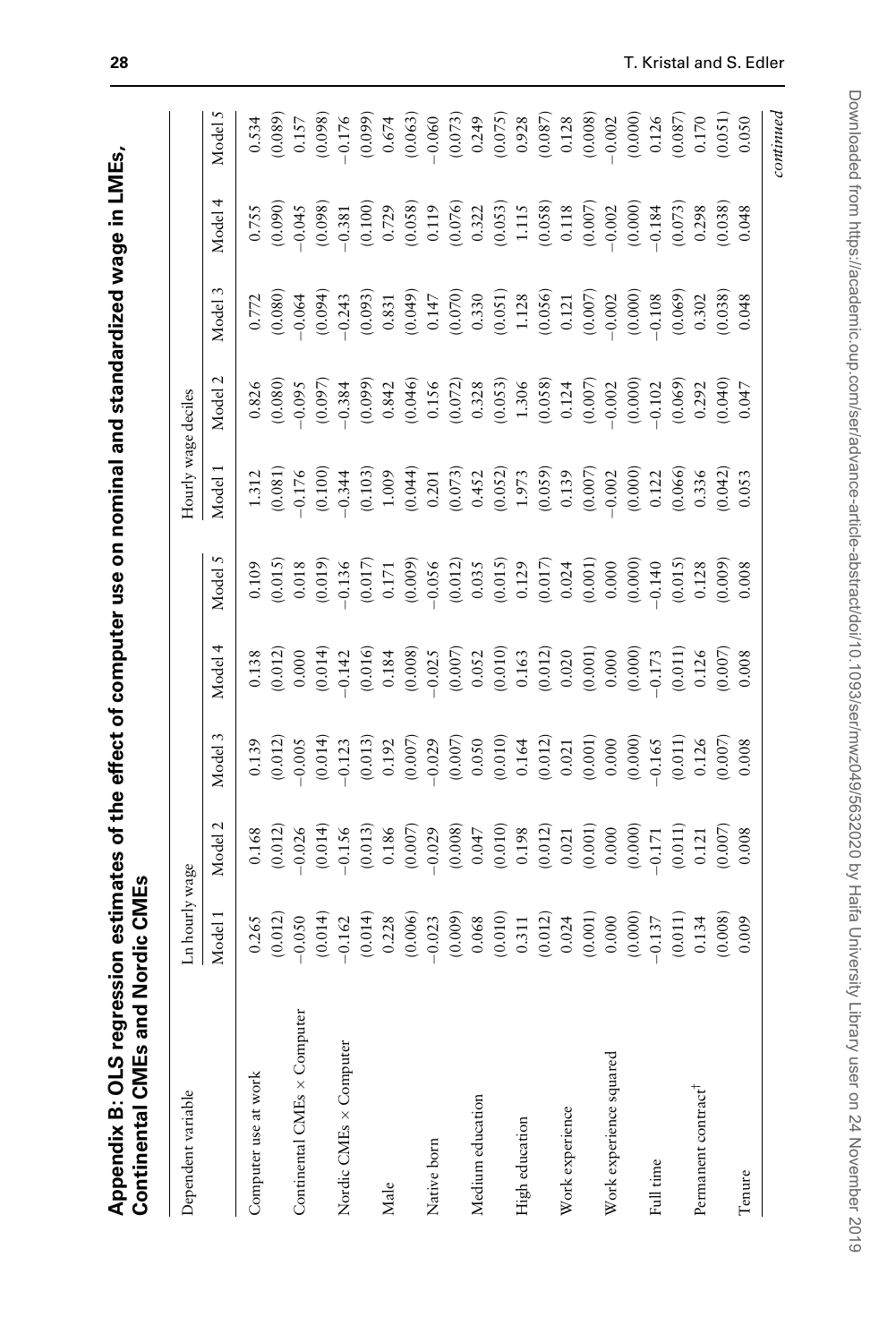| í |
|---|
| ۵ |
|   |
|   |
| ì |
|   |

| Dependent variable                     | Ln hourly wage                                                                 |                                                                                                                                                                                                                                                                                                  |                                                                                 |                                                                            |                                                                                                                                                                                                                                                                                                                                 | Hourly wage deciles                                                                                                                                                                                                                                                                                                                                                              |                                                                                                                                                        |                                                                                 |                                                                                                               |                                                                                   |
|----------------------------------------|--------------------------------------------------------------------------------|--------------------------------------------------------------------------------------------------------------------------------------------------------------------------------------------------------------------------------------------------------------------------------------------------|---------------------------------------------------------------------------------|----------------------------------------------------------------------------|---------------------------------------------------------------------------------------------------------------------------------------------------------------------------------------------------------------------------------------------------------------------------------------------------------------------------------|----------------------------------------------------------------------------------------------------------------------------------------------------------------------------------------------------------------------------------------------------------------------------------------------------------------------------------------------------------------------------------|--------------------------------------------------------------------------------------------------------------------------------------------------------|---------------------------------------------------------------------------------|---------------------------------------------------------------------------------------------------------------|-----------------------------------------------------------------------------------|
|                                        | Model 1                                                                        | Model 2                                                                                                                                                                                                                                                                                          | Model 3                                                                         | Model 4                                                                    | Model 5                                                                                                                                                                                                                                                                                                                         | Model 1                                                                                                                                                                                                                                                                                                                                                                          | Model <sub>2</sub>                                                                                                                                     | Model 3                                                                         | Model 4                                                                                                       | Model 5                                                                           |
|                                        | (0.000)                                                                        |                                                                                                                                                                                                                                                                                                  |                                                                                 |                                                                            |                                                                                                                                                                                                                                                                                                                                 |                                                                                                                                                                                                                                                                                                                                                                                  |                                                                                                                                                        |                                                                                 |                                                                                                               |                                                                                   |
| Large firm                             | 0.191                                                                          | $(0.000)$<br>$0.166$                                                                                                                                                                                                                                                                             |                                                                                 |                                                                            |                                                                                                                                                                                                                                                                                                                                 |                                                                                                                                                                                                                                                                                                                                                                                  | $(0.002)$<br>0.824                                                                                                                                     |                                                                                 |                                                                                                               |                                                                                   |
|                                        |                                                                                |                                                                                                                                                                                                                                                                                                  |                                                                                 |                                                                            |                                                                                                                                                                                                                                                                                                                                 |                                                                                                                                                                                                                                                                                                                                                                                  |                                                                                                                                                        |                                                                                 |                                                                                                               |                                                                                   |
| Public sector                          |                                                                                |                                                                                                                                                                                                                                                                                                  |                                                                                 |                                                                            |                                                                                                                                                                                                                                                                                                                                 |                                                                                                                                                                                                                                                                                                                                                                                  |                                                                                                                                                        |                                                                                 |                                                                                                               |                                                                                   |
|                                        |                                                                                |                                                                                                                                                                                                                                                                                                  |                                                                                 |                                                                            |                                                                                                                                                                                                                                                                                                                                 |                                                                                                                                                                                                                                                                                                                                                                                  |                                                                                                                                                        |                                                                                 |                                                                                                               |                                                                                   |
| Part of larger organization            |                                                                                |                                                                                                                                                                                                                                                                                                  |                                                                                 |                                                                            |                                                                                                                                                                                                                                                                                                                                 |                                                                                                                                                                                                                                                                                                                                                                                  |                                                                                                                                                        |                                                                                 |                                                                                                               |                                                                                   |
|                                        | $\begin{array}{c} (0.008) \\ 0.066 \\ (0.007) \\ 0.051 \\ (0.007) \end{array}$ |                                                                                                                                                                                                                                                                                                  | $(0.000)$<br>$0.153$<br>$(0.008)$<br>$0.066$<br>$(0.009)$<br>$0.058$<br>$0.058$ | $(0.000)$<br>$(0.000)$<br>$(0.008)$<br>$(0.005)$<br>$(0.009)$<br>$(0.004)$ | $\begin{array}{l} (60000) \\ (11000) \\ (60000) \\ (7000) \\ (11000) \\ (1000) \\ (1000) \\ (1000) \\ (1000) \\ (1000) \\ (1000) \\ (1000) \\ (1000) \\ (1000) \\ (1000) \\ (1000) \\ (1000) \\ (1000) \\ (1000) \\ (1000) \\ (1000) \\ (1000) \\ (1000) \\ (1000) \\ (1000) \\ (1000) \\ (1000) \\ (1000) \\ (1000) \\ (1000)$ | $\begin{array}{c} (0.002) \\ 0.935 \\ (0.051) \\ 0.145 \\ (0.044) \\ (0.078) \\ (0.038) \end{array}$                                                                                                                                                                                                                                                                             |                                                                                                                                                        | $(0.002)$<br>$0.751$<br>$(0.052)$<br>$0.186$<br>$(0.051)$<br>$0.196$<br>$0.196$ | $\begin{array}{c} (0.002) \\ 0.647 \\ (0.052) \\ 0.088 \\ (0.060) \\ (0.060) \\ 0.216 \\ (0.040) \end{array}$ | $(0.002)$<br>$0.715$<br>$(0.053)$<br>$0.154$<br>$(0.057)$<br>$0.139$<br>$(0.043)$ |
| Manufacturing                          |                                                                                |                                                                                                                                                                                                                                                                                                  |                                                                                 |                                                                            |                                                                                                                                                                                                                                                                                                                                 |                                                                                                                                                                                                                                                                                                                                                                                  |                                                                                                                                                        |                                                                                 |                                                                                                               |                                                                                   |
|                                        |                                                                                |                                                                                                                                                                                                                                                                                                  |                                                                                 |                                                                            |                                                                                                                                                                                                                                                                                                                                 |                                                                                                                                                                                                                                                                                                                                                                                  |                                                                                                                                                        |                                                                                 |                                                                                                               |                                                                                   |
| Skilled occupations <sup>#</sup>       |                                                                                |                                                                                                                                                                                                                                                                                                  |                                                                                 |                                                                            |                                                                                                                                                                                                                                                                                                                                 |                                                                                                                                                                                                                                                                                                                                                                                  |                                                                                                                                                        |                                                                                 |                                                                                                               |                                                                                   |
|                                        |                                                                                |                                                                                                                                                                                                                                                                                                  |                                                                                 |                                                                            |                                                                                                                                                                                                                                                                                                                                 |                                                                                                                                                                                                                                                                                                                                                                                  |                                                                                                                                                        |                                                                                 |                                                                                                               |                                                                                   |
| Semi-skilled white collar <sup>#</sup> | $\mathbf{I}$                                                                   | $\begin{array}{l} (0.008) \\ 0.065 \\ 0.007 \\ 0.007 \\ 0.0007 \\ 0.0001 \\ 0.001 \\ 0.0001 \\ 0.001 \\ 0.001 \\ 0.001 \\ 0.001 \\ 0.001 \\ 0.001 \\ 0.001 \\ 0.000 \\ 0.0000 \\ 0.0000 \\ 0.0000 \\ 0.0000 \\ 0.0000 \\ 0.0000 \\ 0.0000 \\ 0.0000 \\ 0.0000 \\ 0.0000 \\ 0.0000 \\ 0.0000 \\ $ | I                                                                               |                                                                            |                                                                                                                                                                                                                                                                                                                                 |                                                                                                                                                                                                                                                                                                                                                                                  | $\begin{array}{l} (0.050) \\ 0.127 \\ (0.042) \\ (0.159) \\ (0.036) \\ (0.036) \\ (0.041) \\ (0.041) \\ (0.096) \\ (0.096) \\ (0.0231) \\ \end{array}$ |                                                                                 |                                                                                                               |                                                                                   |
|                                        |                                                                                |                                                                                                                                                                                                                                                                                                  |                                                                                 |                                                                            |                                                                                                                                                                                                                                                                                                                                 |                                                                                                                                                                                                                                                                                                                                                                                  | $(0.091)$<br>0.649                                                                                                                                     |                                                                                 |                                                                                                               |                                                                                   |
| Semi-skilled blue collar <sup>#</sup>  |                                                                                |                                                                                                                                                                                                                                                                                                  | I                                                                               |                                                                            |                                                                                                                                                                                                                                                                                                                                 |                                                                                                                                                                                                                                                                                                                                                                                  |                                                                                                                                                        | I                                                                               |                                                                                                               |                                                                                   |
|                                        |                                                                                |                                                                                                                                                                                                                                                                                                  |                                                                                 |                                                                            |                                                                                                                                                                                                                                                                                                                                 |                                                                                                                                                                                                                                                                                                                                                                                  |                                                                                                                                                        |                                                                                 |                                                                                                               |                                                                                   |
| Managing other employees               | L                                                                              |                                                                                                                                                                                                                                                                                                  | I                                                                               |                                                                            | I                                                                                                                                                                                                                                                                                                                               |                                                                                                                                                                                                                                                                                                                                                                                  |                                                                                                                                                        | Ĺ                                                                               |                                                                                                               |                                                                                   |
|                                        |                                                                                |                                                                                                                                                                                                                                                                                                  |                                                                                 |                                                                            |                                                                                                                                                                                                                                                                                                                                 |                                                                                                                                                                                                                                                                                                                                                                                  | $(0.082)$<br>0.480<br>$(0.043)$                                                                                                                        |                                                                                 |                                                                                                               |                                                                                   |
| General cognitive skills               |                                                                                |                                                                                                                                                                                                                                                                                                  | $\overline{\phantom{a}}$                                                        |                                                                            | $0.001\,$                                                                                                                                                                                                                                                                                                                       | $\overline{1}$                                                                                                                                                                                                                                                                                                                                                                   |                                                                                                                                                        |                                                                                 |                                                                                                               | 0.006                                                                             |
|                                        |                                                                                |                                                                                                                                                                                                                                                                                                  |                                                                                 |                                                                            | (0.000)                                                                                                                                                                                                                                                                                                                         |                                                                                                                                                                                                                                                                                                                                                                                  |                                                                                                                                                        |                                                                                 |                                                                                                               |                                                                                   |
|                                        |                                                                                |                                                                                                                                                                                                                                                                                                  |                                                                                 |                                                                            |                                                                                                                                                                                                                                                                                                                                 |                                                                                                                                                                                                                                                                                                                                                                                  |                                                                                                                                                        |                                                                                 |                                                                                                               |                                                                                   |
| Computer-specific skills               | I                                                                              | $\mathbf{I}$                                                                                                                                                                                                                                                                                     |                                                                                 |                                                                            |                                                                                                                                                                                                                                                                                                                                 | $\begin{array}{c} \rule{0pt}{2.5ex} \rule{0pt}{2.5ex} \rule{0pt}{2.5ex} \rule{0pt}{2.5ex} \rule{0pt}{2.5ex} \rule{0pt}{2.5ex} \rule{0pt}{2.5ex} \rule{0pt}{2.5ex} \rule{0pt}{2.5ex} \rule{0pt}{2.5ex} \rule{0pt}{2.5ex} \rule{0pt}{2.5ex} \rule{0pt}{2.5ex} \rule{0pt}{2.5ex} \rule{0pt}{2.5ex} \rule{0pt}{2.5ex} \rule{0pt}{2.5ex} \rule{0pt}{2.5ex} \rule{0pt}{2.5ex} \rule{0$ |                                                                                                                                                        | $\mathbf{I}$                                                                    | $\mathbf{I}$                                                                                                  |                                                                                   |
|                                        |                                                                                |                                                                                                                                                                                                                                                                                                  |                                                                                 |                                                                            | (0.000)                                                                                                                                                                                                                                                                                                                         |                                                                                                                                                                                                                                                                                                                                                                                  |                                                                                                                                                        |                                                                                 |                                                                                                               | $\begin{array}{c} (0.001) \\ 0.002 \\ (0.001) \\ -0.094 \end{array}$              |
| Continental CMEs                       | $-0.033$                                                                       | $-0.038$                                                                                                                                                                                                                                                                                         | $-0.050$                                                                        | $-0.049$                                                                   | $-0.049$                                                                                                                                                                                                                                                                                                                        | 0.231                                                                                                                                                                                                                                                                                                                                                                            |                                                                                                                                                        | $0.232$<br>$(0.077)$                                                            | 0.191                                                                                                         |                                                                                   |
|                                        | (0.012)                                                                        | (0.012)                                                                                                                                                                                                                                                                                          | (0.011)                                                                         | (0.011)                                                                    | (0.017)                                                                                                                                                                                                                                                                                                                         | (0.087)                                                                                                                                                                                                                                                                                                                                                                          | $0.252$<br>$(0.078)$                                                                                                                                   |                                                                                 | (0.086)                                                                                                       | (0.087)                                                                           |
|                                        |                                                                                |                                                                                                                                                                                                                                                                                                  |                                                                                 |                                                                            |                                                                                                                                                                                                                                                                                                                                 |                                                                                                                                                                                                                                                                                                                                                                                  |                                                                                                                                                        |                                                                                 |                                                                                                               | ${\it continued}$                                                                 |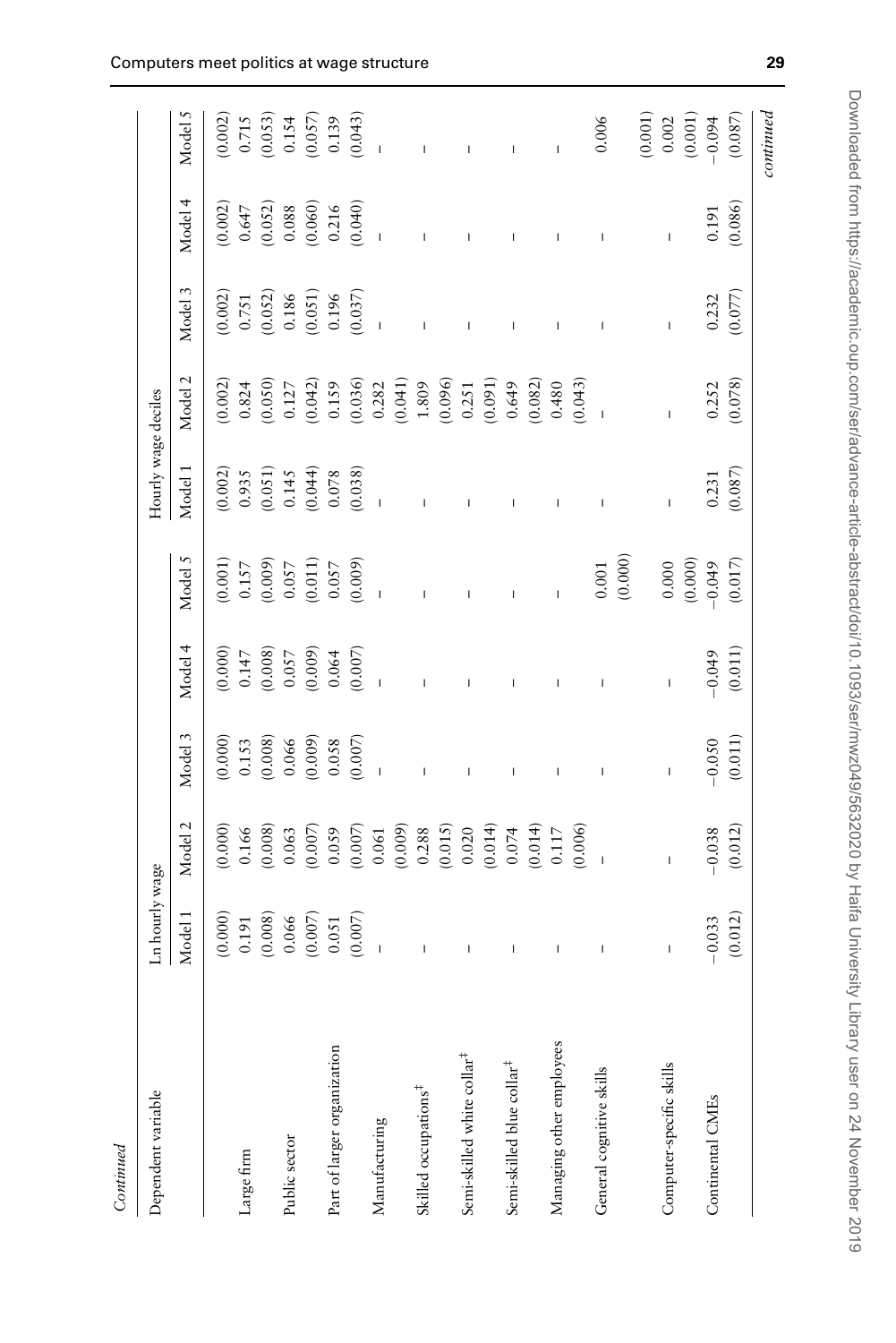| Continued                                                                                                                                                                                                                                                                                                                                                                                                                                                                                                   |                                |                                                                                                                                                   |                            |                                 |                                |                                 |                                     |                                 |                                 |                                     |
|-------------------------------------------------------------------------------------------------------------------------------------------------------------------------------------------------------------------------------------------------------------------------------------------------------------------------------------------------------------------------------------------------------------------------------------------------------------------------------------------------------------|--------------------------------|---------------------------------------------------------------------------------------------------------------------------------------------------|----------------------------|---------------------------------|--------------------------------|---------------------------------|-------------------------------------|---------------------------------|---------------------------------|-------------------------------------|
| Dependent variable                                                                                                                                                                                                                                                                                                                                                                                                                                                                                          | Ln hourly wage                 |                                                                                                                                                   |                            |                                 |                                | Hourly wage deciles             |                                     |                                 |                                 |                                     |
|                                                                                                                                                                                                                                                                                                                                                                                                                                                                                                             | Model 1                        | Model 2                                                                                                                                           | Model 3                    | Model 4                         | Model 5                        | Model 1                         | Model 2                             | Model 3                         | Model 4                         | Model 5                             |
| Nordic CMEs                                                                                                                                                                                                                                                                                                                                                                                                                                                                                                 | 0.373                          | 0.379                                                                                                                                             | 0.346                      | 0.437                           | 0.345                          | 0.193                           | 0.247                               | 0.094                           | 0.196                           | $-0.080$                            |
|                                                                                                                                                                                                                                                                                                                                                                                                                                                                                                             | (0.013)                        | (0.013)                                                                                                                                           | (0.012)                    | (0.014)                         | (0.016)                        | (0.096)                         | (0.088)                             | (0.082)                         | (0.093)                         | (0.090)                             |
| 9 one-digit occupation dummies                                                                                                                                                                                                                                                                                                                                                                                                                                                                              | $\stackrel{\circ}{\mathbf{Z}}$ | $\stackrel{\circ}{\mathcal{Z}}$                                                                                                                   | $\mathbf{Yes}$             | $\stackrel{\circ}{\mathcal{Z}}$ | $\mathbf{Yes}$                 | $\stackrel{\mathtt{o}}{z}$      | $\stackrel{\mathtt{o}}{\mathtt{x}}$ | $\mathbf{Y}\mathbf{es}$         | $\stackrel{\circ}{\mathbf{Z}}$  |                                     |
| 9 one-digit industry dummies                                                                                                                                                                                                                                                                                                                                                                                                                                                                                | $\mathsf{S}^{\mathsf{o}}$      | $\stackrel{\circ}{\mathcal{Z}}$                                                                                                                   | $\mathbf{Yes}$             | $\mathring{z}$                  | $\mathbf{Yes}$                 | $\stackrel{\circ}{\mathcal{Z}}$ | $\stackrel{\mathtt{o}}{\mathsf{z}}$ | ${\bf Y}$ es                    | $\stackrel{\circ}{\mathcal{Z}}$ | ${\rm Yes} \atop {\rm Yes}$         |
| 48 two-digit occupation dummies                                                                                                                                                                                                                                                                                                                                                                                                                                                                             | $\stackrel{\circ}{\mathbf{Z}}$ | $\stackrel{\circ}{\mathcal{Z}}$                                                                                                                   | $\rm \stackrel{o}{\simeq}$ | $\mathbf{Y}\mathbf{es}$         | $\stackrel{\circ}{\mathbf{Z}}$ | $\mathring{\varkappa}$          | $\stackrel{\circ}{\mathbf{Z}}$      | $\stackrel{\circ}{\mathcal{Z}}$ | $\mathbf{Yes}$                  | $\stackrel{\circ}{\mathbf{Z}}$      |
| 21 two-digit industry dummies                                                                                                                                                                                                                                                                                                                                                                                                                                                                               | $\frac{1}{2}$                  | $\frac{1}{2}$                                                                                                                                     | $\frac{1}{2}$              | ${\it Yes}$                     | $\frac{1}{2}$                  | ż                               | $\frac{1}{2}$                       | $\mathsf{\hat{z}}$              | $\mathbf{Yes}$                  | $\stackrel{\mathtt{o}}{\mathtt{x}}$ |
| Constant                                                                                                                                                                                                                                                                                                                                                                                                                                                                                                    | 1.929                          | 1.971                                                                                                                                             | 2.549                      | 2.095                           | 2.236                          | 0.316                           | 0.347                               | 3.276                           | 1.103                           | 1.607                               |
|                                                                                                                                                                                                                                                                                                                                                                                                                                                                                                             | 0.364                          | 0.415                                                                                                                                             | 0.433                      | 0.444                           | 0.450                          | 0.381                           | 0.442                               | 0.460                           | 0.477                           | 0.481                               |
|                                                                                                                                                                                                                                                                                                                                                                                                                                                                                                             | 49140                          | 49140                                                                                                                                             | 18738                      | 45607                           | 34835                          | 72185                           | 72185                               | 71401                           | 51033                           | 54152                               |
| Notes: The analysis covers wage and salary workers aged 20–65 years. Sample weights are applied. The coefficients are followed by robust standard errors in parentheses.<br>Italy, Japan, Korea, the Netherlands and Spain. Nordic CMEs are Denmark, Finland, Norway and Sweden (only deciles).<br>For Canada and the USA, the type of contract is imputed at the LME level.<br>Source: Authors' calculations of the PIAAC.<br>MEs are Australia, Canada (only<br><sup>‡</sup> Ref: elementary occupations. |                                | deciles), Ireland, Israel, New Zealand, the UK and the USA (only deciles). Continental CMEs are Austria (only deciles), Belgium, France, Germany, |                            |                                 |                                |                                 |                                     |                                 |                                 |                                     |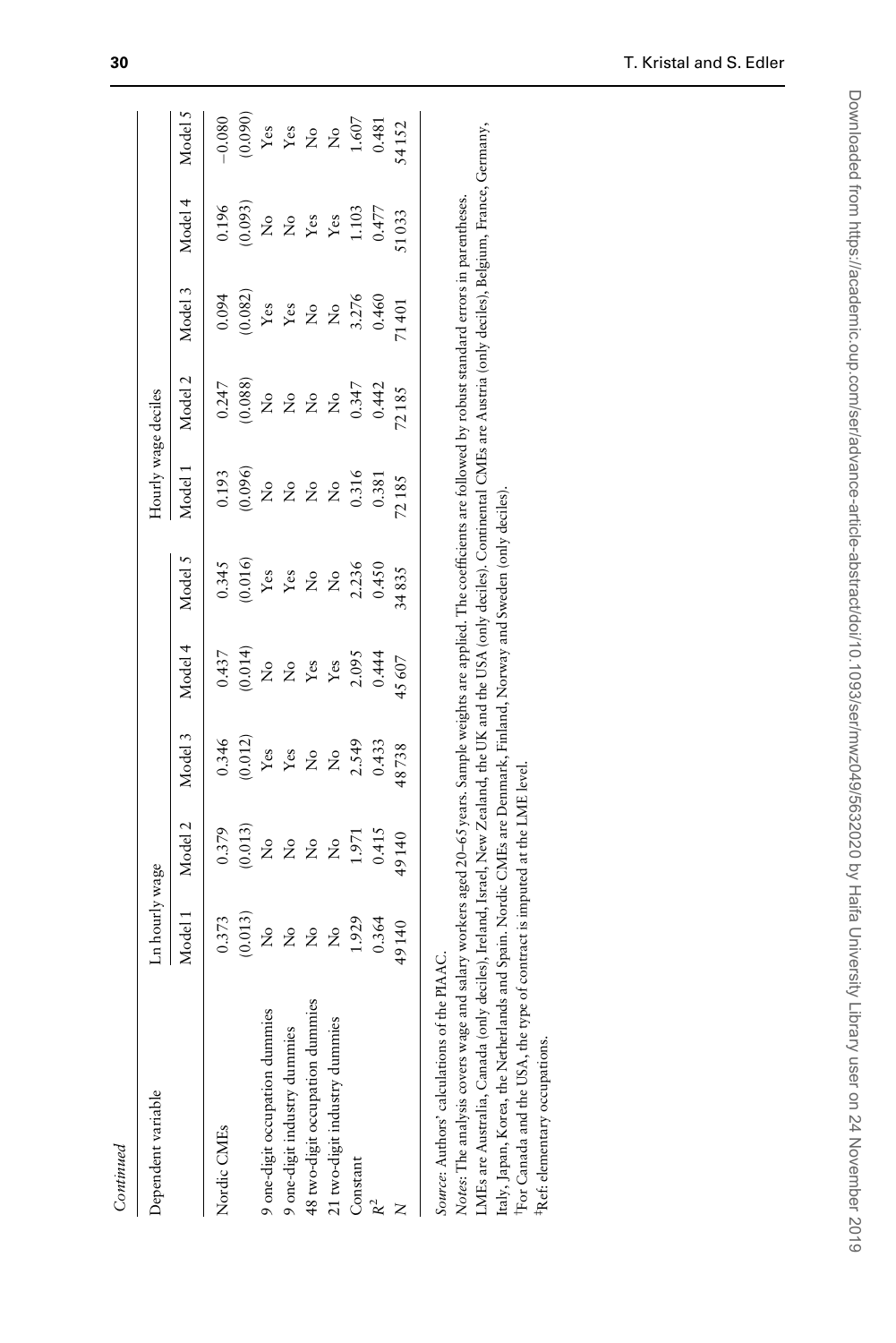| Dependent variable                     | Ln Hourly Wage           |            |            |            |            |            |
|----------------------------------------|--------------------------|------------|------------|------------|------------|------------|
|                                        | Model 1                  | Model 2    | Model 3    | Model 4    | Model 5    | Model 6    |
| Individual-level effects               |                          |            |            |            |            |            |
| Intercept                              | $2.313***$               | $2.423***$ | $2.180***$ | $1.803***$ | $2.334***$ | $1.674***$ |
|                                        | (0.084)                  | (0.051)    | (0.106)    | (0.151)    | (0.060)    | (0.165)    |
| Computer use at work                   | $0.195***$               | $0.174***$ | $0.155**$  | $0.349***$ | $0.192***$ | $0.372***$ |
|                                        | (0.021)                  | (0.017)    | (0.059)    | (0.062)    | (0.016)    | (0.059)    |
| Male                                   | $0.153***$               | $0.153***$ | $0.140***$ | $0.153***$ | $0.153***$ | $0.153***$ |
|                                        | (0.019)                  | (0.019)    | (0.017)    | (0.019)    | (0.019)    | (0.019)    |
| Native born                            | $0.038***$               | $0.038***$ | $0.036***$ | $0.038***$ | $0.038***$ | $0.038***$ |
|                                        | (0.009)                  | (0.010)    | (0.011)    | (0.010)    | (0.010)    | (0.009)    |
| Medium education                       | $0.062***$               | $0.061***$ | $0.064***$ | $0.061***$ | $0.061***$ | $0.061***$ |
|                                        | (0.008)                  | (0.008)    | (0.009)    | (0.008)    | (0.008)    | (0.008)    |
| High education                         | $0.203***$               | $0.203***$ | $0.197***$ | $0.203***$ | $0.203***$ | $0.203***$ |
|                                        | (0.016)                  | (0.016)    | (0.017)    | (0.016)    | (0.016)    | (0.016)    |
| Work experience                        | $0.022***$               | $0.022***$ | $0.022***$ | $0.022***$ | $0.022***$ | $0.022***$ |
|                                        | (0.001)                  | (0.001)    | (0.001)    | (0.001)    | (0.001)    | (0.001)    |
| Work experience squared                | $0.000***$               | $0.000***$ | $0.000***$ | $0.000***$ | $0.000***$ | $0.000***$ |
|                                        | (0.000)                  | (0.000)    | (0.000)    | (0.000)    | (0.000)    | (0.000)    |
| Full time                              | $-0.132**$               | $-0.132**$ | $-0.079**$ | $-0.132**$ | $-0.132**$ | $-0.132**$ |
|                                        | (0.048)                  | (0.048)    | (0.016)    | (0.048)    | (0.048)    | (0.048)    |
| Permanent contract                     | $0.105***$               | $0.105***$ | $0.099***$ | $0.105***$ | $0.105***$ | $0.105***$ |
|                                        | (0.014)                  | (0.014)    | (0.015)    | (0.014)    | (0.014)    | (0.014)    |
| Tenure                                 | $0.006***$               | $0.006***$ | $0.005***$ | $0.006***$ | $0.006***$ | $0.006***$ |
|                                        | (0.001)                  | (0.001)    | (0.001)    | (0.001)    | (0.001)    | (0.001)    |
| Large firm                             | $0.124***$               | $0.124***$ | $0.120***$ | $0.124***$ | $0.124***$ | $0.124***$ |
|                                        | (0.010)                  | (0.010)    | (0.010)    | (0.010)    | (0.010)    | (0.010)    |
| Public sector                          | 0.018                    | 0.018      | 0.019      | 0.017      | 0.017      | 0.017      |
|                                        | (0.015)                  | (0.015)    | (0.016)    | (0.015)    | (0.015)    | (0.015)    |
| Part of larger organization            | $0.048***$               | $0.048***$ | $0.050***$ | $0.048***$ | $0.048***$ | $0.048***$ |
|                                        | (0.010)                  | (0.010)    | (0.011)    | (0.010)    | (0.010)    | (0.010)    |
| Country-level effect: on the intercept |                          |            |            |            |            |            |
| Bargaining coverage rate               | $0.003**$                |            |            |            |            | $0.003**$  |
|                                        | (0.001)                  |            |            |            |            | (0.002)    |
| Level-intermediate                     | $\overline{\phantom{0}}$ | $-0.059$   |            |            |            |            |
| between sector and                     |                          | (0.181)    |            |            |            |            |
| company bargaining $^\dagger$          |                          |            |            |            |            |            |
| Level-sector or industry <sup>†</sup>  |                          | $-0.142$   |            |            |            |            |
|                                        |                          | (0.099)    |            |            |            |            |
| Level-intermediate                     |                          | $0.159**$  |            |            |            |            |
| between central and                    |                          | (0.058)    |            |            |            |            |
| industry bargaining <sup>+</sup>       |                          |            |            |            |            |            |
| Level-central <sup>†</sup>             |                          | $0.239***$ |            |            |            |            |

(0.056)

# Appendix C: Effects of individual and country-level variables on earnings

continued